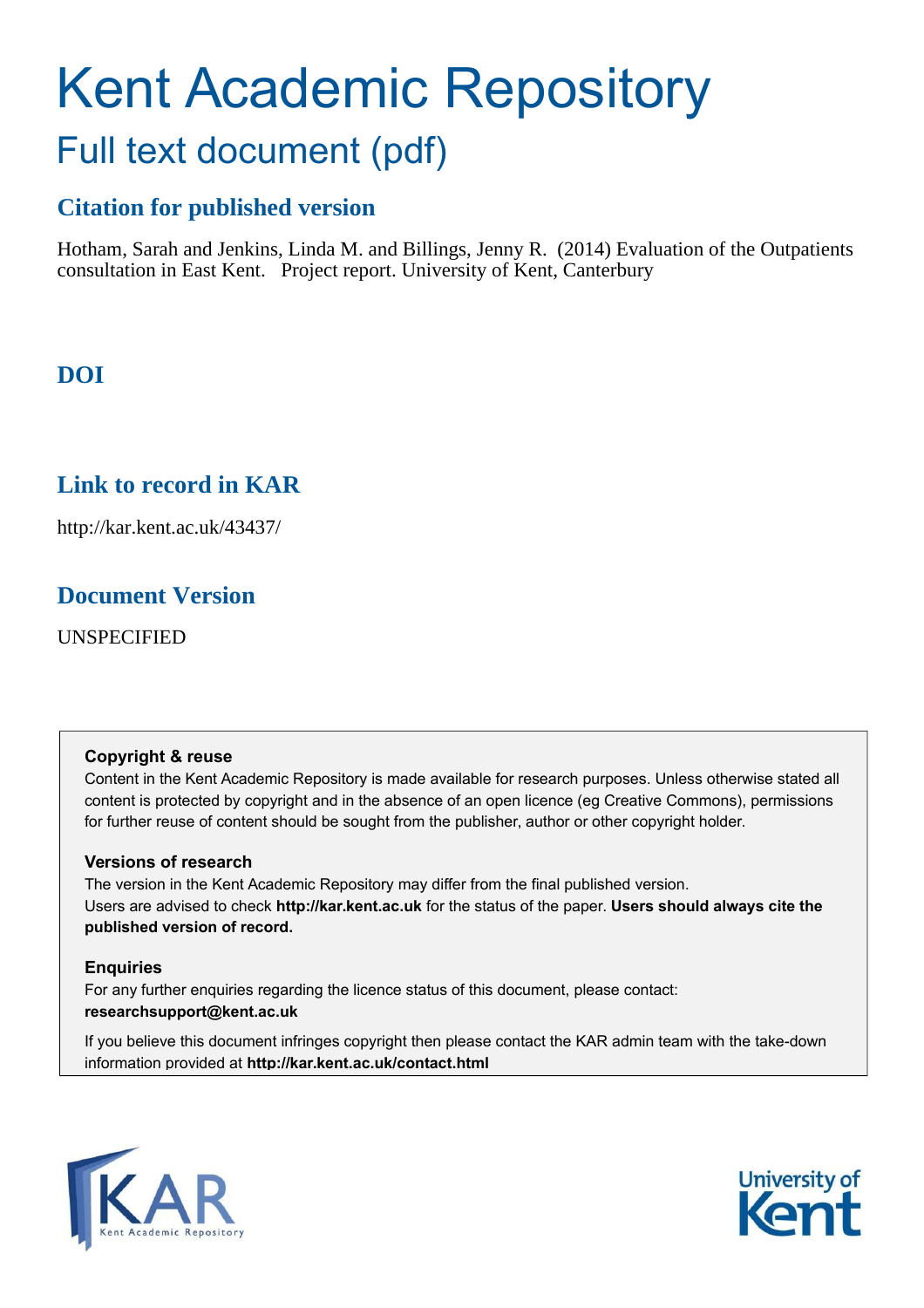

**Centre for Health Services Studies** 

# Evaluation of the Outpatients consultation in East Kent.

Dr Sarah Hotham, Research Associate Linda Jenkins, Public Health Specialist Jenny Billings, Reader in Applied Heath Research May, 2014

Commissioned by:

Kent and Medway Commissioning Support on behalf of East Kent Hospitals University NHS Foundation Trust and NHS Canterbury and Coastal Clinical Commissioning Group

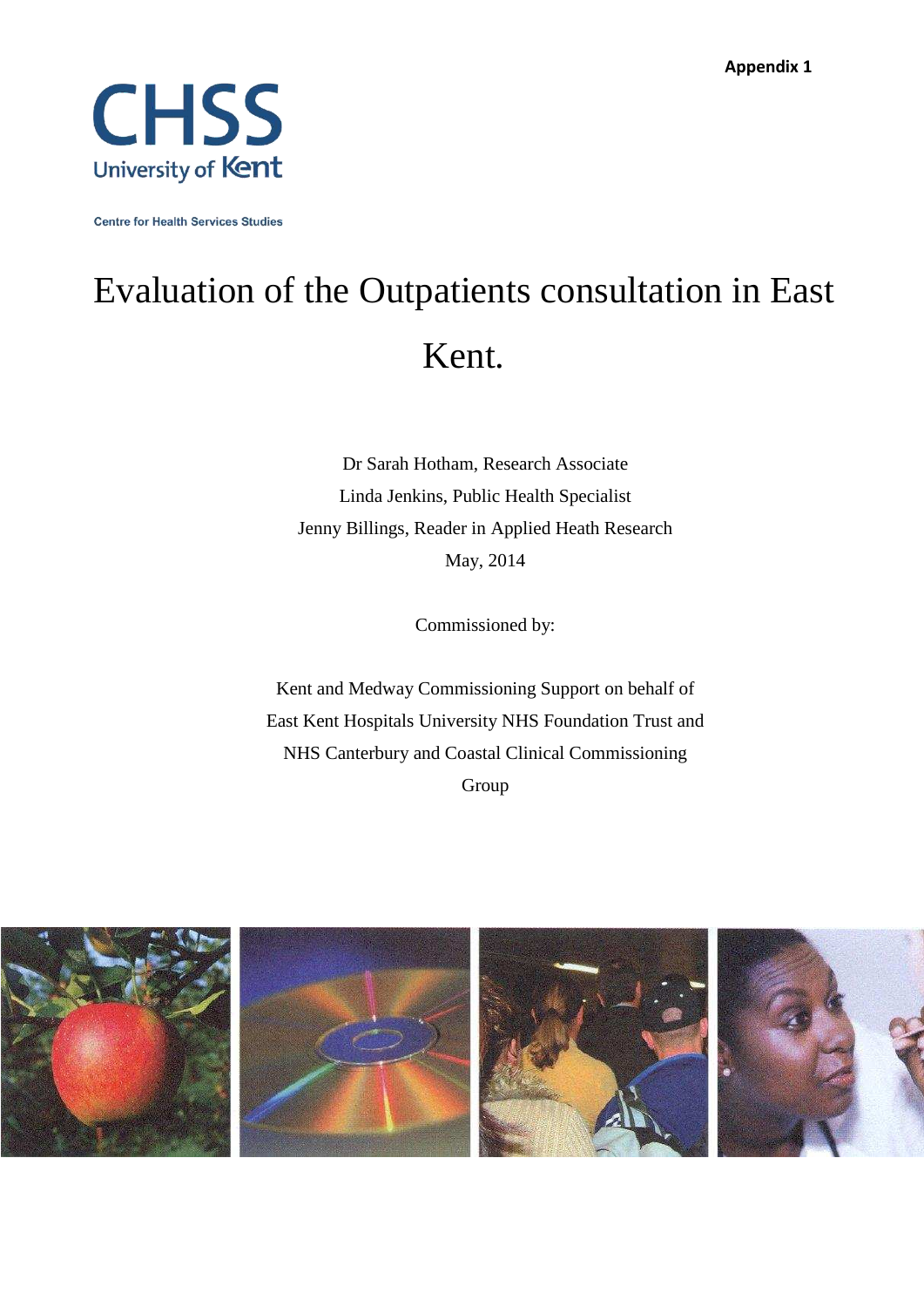# **Contents**

| Improvement Three: More patients receiving outpatient care within a 20-minute drive of |
|----------------------------------------------------------------------------------------|
| Improvement 4: Modernising facilities and investing in the buildings and equipment, to |
|                                                                                        |
|                                                                                        |
|                                                                                        |
| Part Three: Choosing the North Kent site: Considering sites in Faversham, Whitstable,  |
|                                                                                        |
|                                                                                        |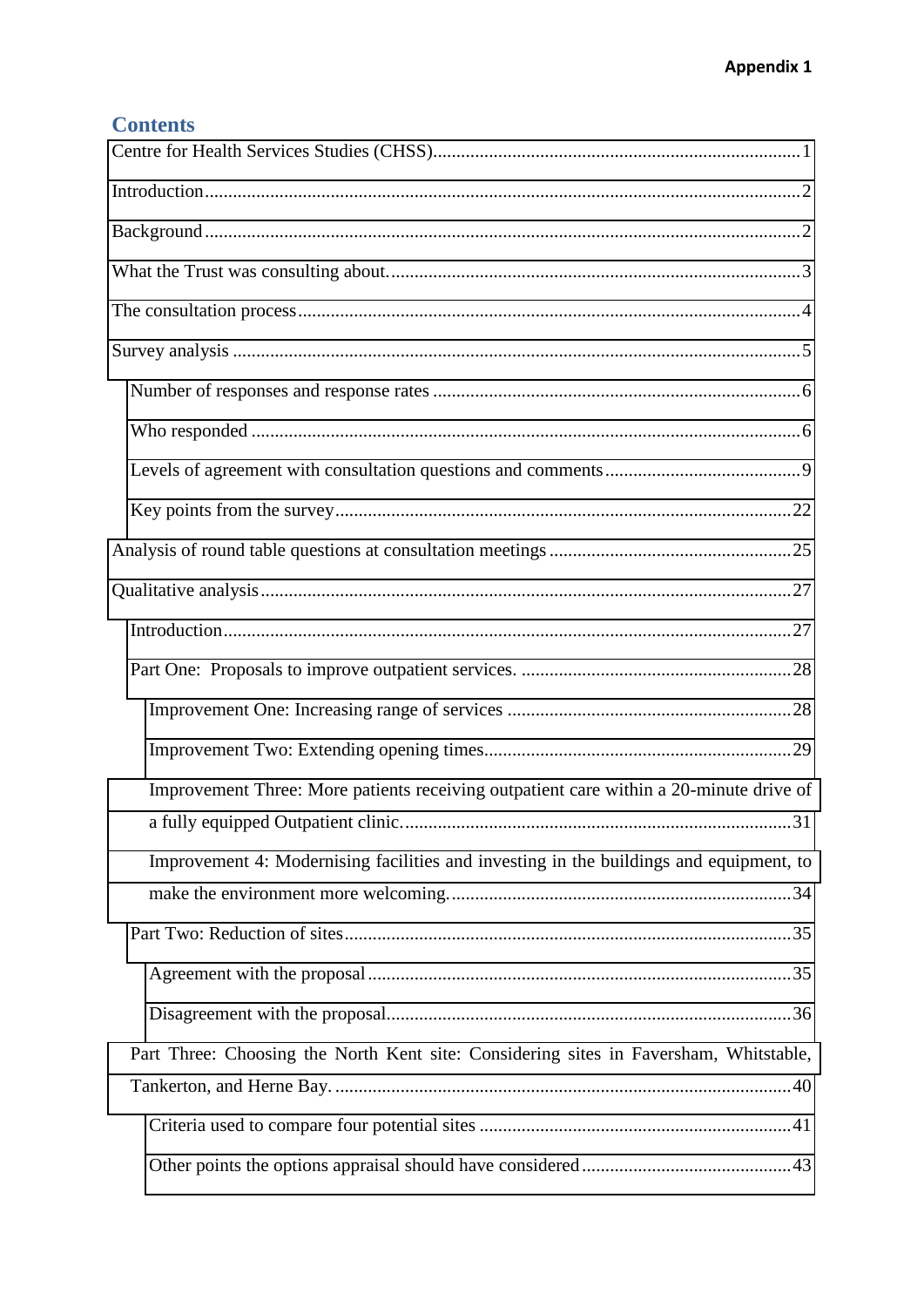# **Appendix 1**

# **Table of figures**

| Figure 3: Consultation question 1 - Faversham/Whitstable/Herne Bay respondents 11              |
|------------------------------------------------------------------------------------------------|
|                                                                                                |
| Figure 5: Consultation question 1 - Respondents not living close to major changes 12           |
| Figure 6: Consultation question 1 - Respondents with disabilities, long-term conditions or are |
|                                                                                                |
|                                                                                                |
|                                                                                                |
|                                                                                                |
| Figure 10: Consultation question 2 - Respondents not living close to major changes 14          |
|                                                                                                |
| Figure 12: Consultation question 3 - Faversham/Whitstable/Herne Bay respondents 15             |
|                                                                                                |
| Figure 14: Consultation question 3 - Respondents not living close to major changes 15          |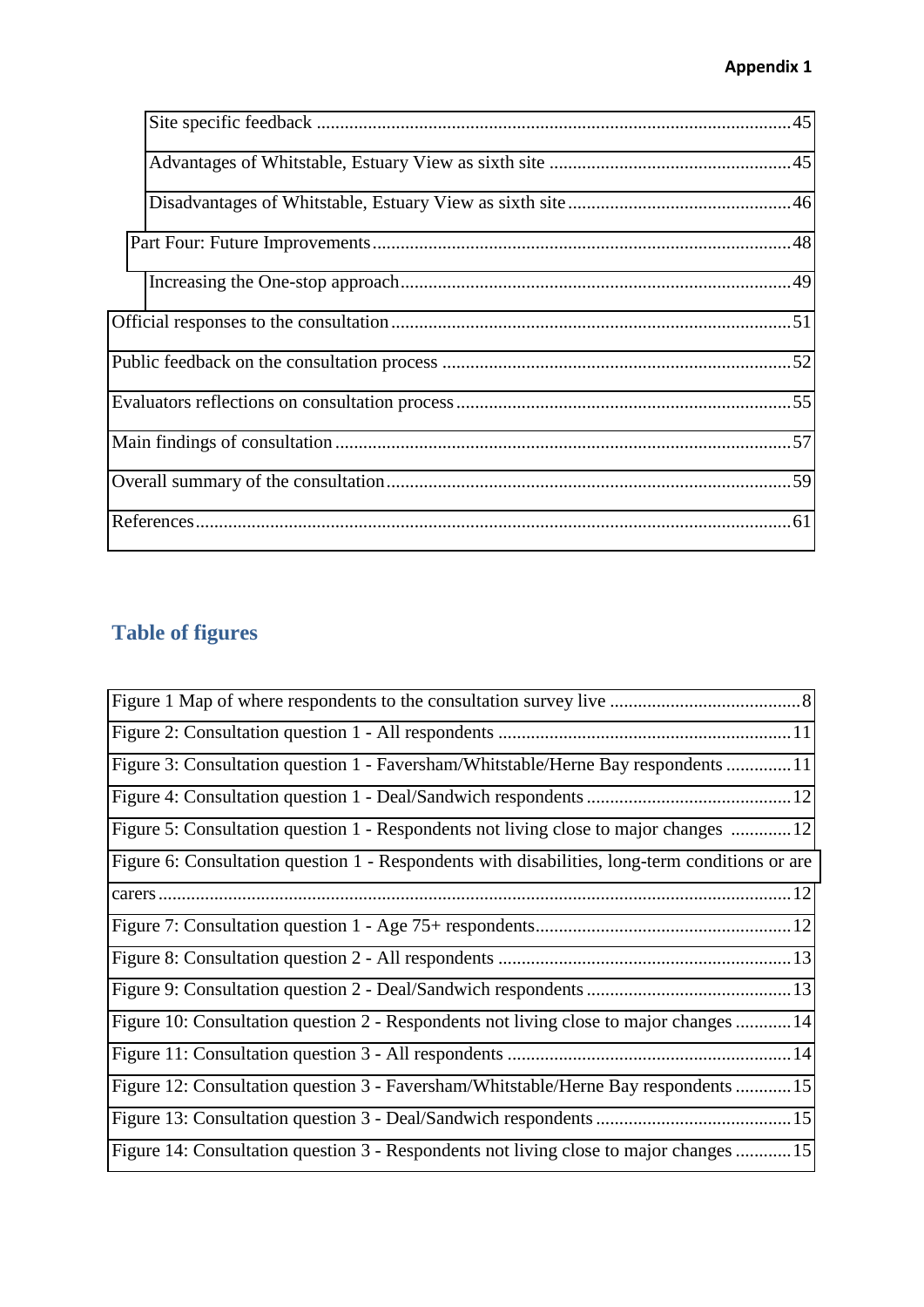<span id="page-4-0"></span>

| Figure 15: Consultation question 3 - Respondents with disabilities, long-term conditions or  |
|----------------------------------------------------------------------------------------------|
|                                                                                              |
|                                                                                              |
|                                                                                              |
| Figure 18: Consultation question 4 - Respondents not living close to major changes 16        |
|                                                                                              |
| Figure 20: Consultation question 5 - Respondents not living close to major changes 17        |
|                                                                                              |
|                                                                                              |
| Figure 23: Consultation question 10 - Respondents not living close to major changes 19       |
|                                                                                              |
| Figure 25: Consultation question 11 - Faversham/Whitstable/Herne Bay respondents 20          |
|                                                                                              |
| Figure 27: Consultation question 11 - Respondents not living close to major changes 20       |
| Figure 28: Consultation question 11 - Respondents with disabilities, long-term conditions or |
|                                                                                              |
|                                                                                              |

# **List of tables**

| Table 1: Survey comments by subject matter and whether supportive of change24  |  |
|--------------------------------------------------------------------------------|--|
| Table 2. Descriptive statistics for survey data collected at table discussions |  |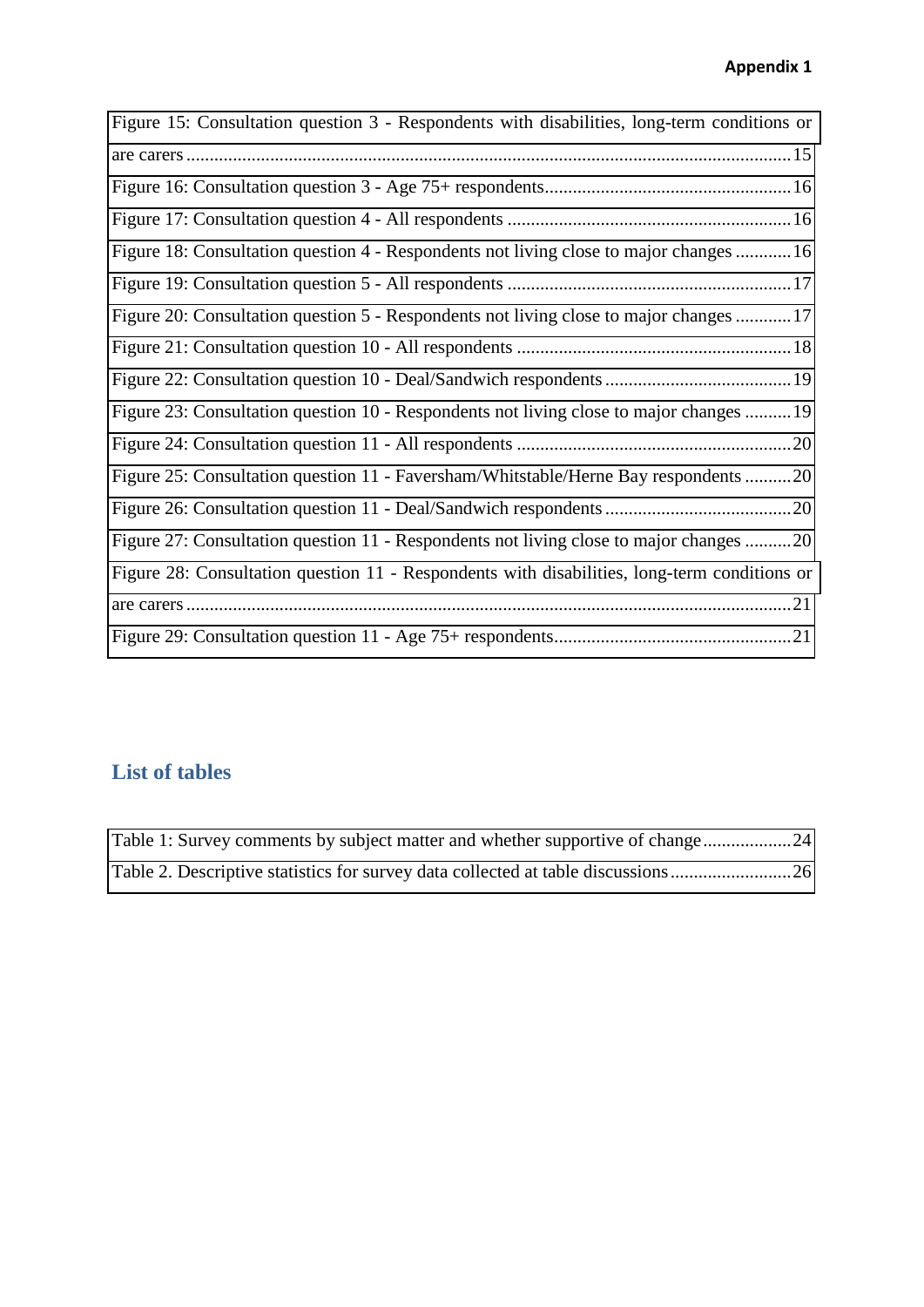## <span id="page-5-0"></span>**Centre for Health Services Studies (CHSS)**

CHSS is one of three research units of the University of Kent's School of Social Policy, Sociology and Social Research and contributed to the school's recent Research Assessment Exercise 6\* rating. This puts the school in the top three in the UK. CHSS is an applied research unit where research is informed by, and ultimately influences, practice.

The Centre is directed by Professor Stephen Peckham and draws together a wide range of research and disciplinary expertise, including health and social policy, medical sociology, public health and epidemiology, elderly medicine, primary care, physiotherapy, statistical and information analysis. CHSS supports research in the NHS in Kent and has a programme of national and international health services research. While CHSS undertakes research in a wide range of health and health care topics, its main research programmes comprise:

- o Ethnicity and health care
- <span id="page-5-1"></span>o Health Psychology
- o Palliative care
- o Public health and public policy
- o Primary care

Researchers in the Centre attract funding of nearly £l million per year from a diverse range of funders including the ESRC, MRC, Department of Health, NHS Health Trusts and the European Commission. For further details about the work of the Centre, please contact:

Di Arthurs (Administrator) Centre for Health Services Studies George Allen Wing University of Kent, Canterbury Kent CT2 7NF

Tel: 01227 824057 E-mail: d.arthurs@kent.ac.uk Fax: 01227 827868 www.kent.ac.uk/chss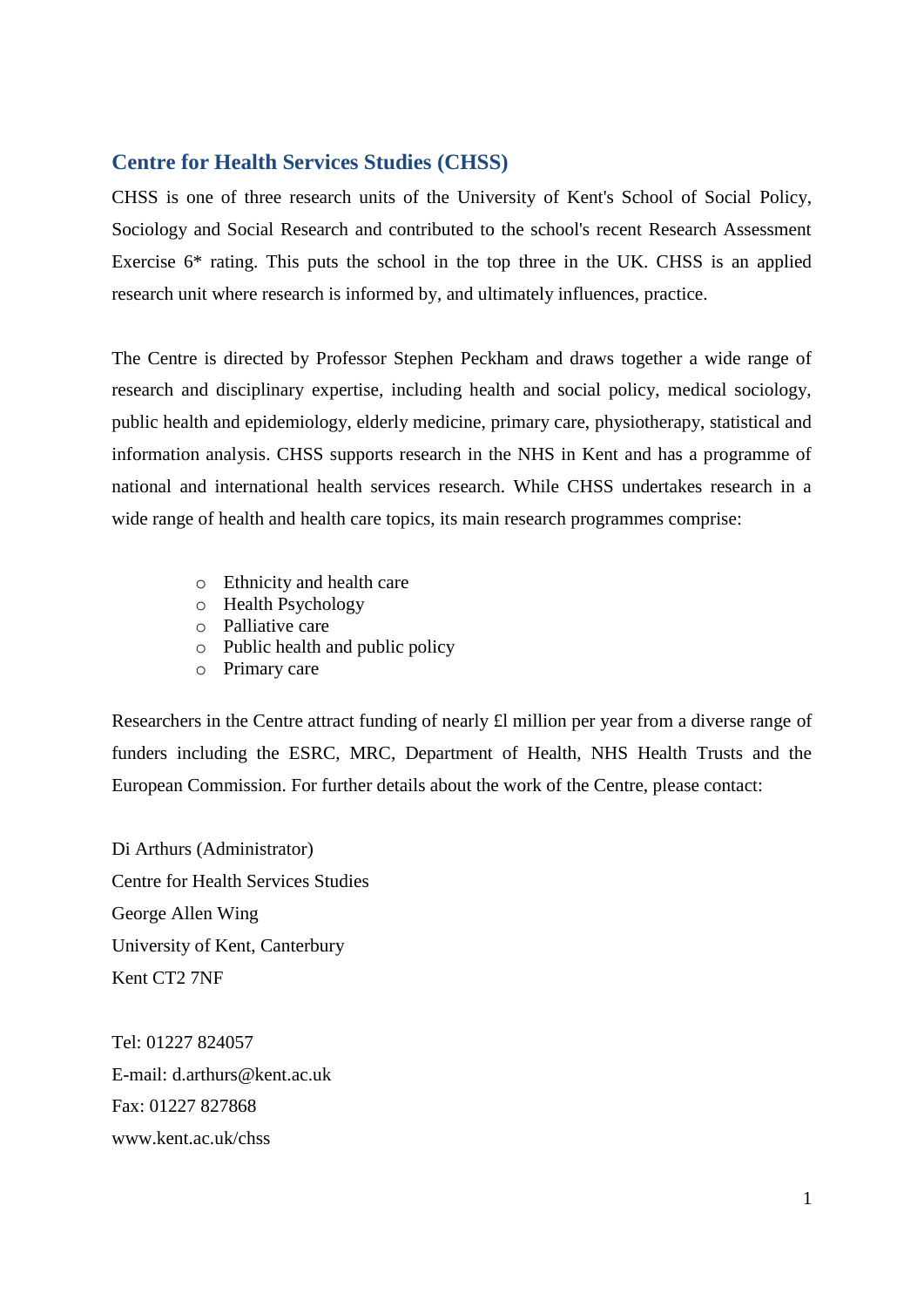## **Introduction**

CHSS undertook to support Kent and Medway Commissioning Support (KMCS: acting on behalf of East Kent Hospitals University NHS Foundation Trust and NHS Canterbury and Coastal Clinical Commissioning Group) in undertaking an independent analysis of a consultation on Outpatient services in East Kent. The aim of the consultation was to gain opinions from the public of a proposed Outpatient Clinical Strategy that intends to improve local access to, and facilities for, Outpatient services, and to offer a wider range of services on each site.

<span id="page-6-0"></span>CHSS advised on the survey, evaluated the consultation process, ran focus groups and carried out quantitative and qualitative analysis of the responses gathered during the consultation period (9th December 2013 to  $17<sup>th</sup>$  March, 2014 - originally 9<sup>th</sup> March but period was extended). Ethical approval was not required for a consultation process, but ethical principles have been adhered to regarding data confidentiality and informed consent for the focus groups.

## **Background**

East Kent Hospital University NHS Foundation Trust (the Trust) currently provide a comprehensive range of general Outpatient services from its three acute sites: the William Harvey Hospital in Ashford (WHH), Kent and Canterbury Hospital, Canterbury (KCH) and The Queen Elizabeth the Queen Mother Hospital, Margate (QEQMH). Outpatient services are those where a patient attends a hospital or clinic, but does not stay overnight, and may include a consultation with a clinician, diagnostic tests such as phlebotomy, X-ray or MRI, and a treatment plan being discussed, or treatment being given.

The Trust also provides a smaller range of general outpatient and diagnostic services from the Royal Victoria Hospital Folkestone (RVH) and Buckland Hospital Dover (BHD) and a number of community hospitals which include; Faversham Health Centre (FH), Whitstable and Tankerton Hospital (W&T), Queen Victoria Memorial Hospital in Herne Bay (QVMH) and Victoria Hospital in Deal (VHD).

In addition to these, the Trust has delivered a range of "specialty specific" Outpatient services throughout the local area in various facilities owned by other Trusts and at GP surgeries.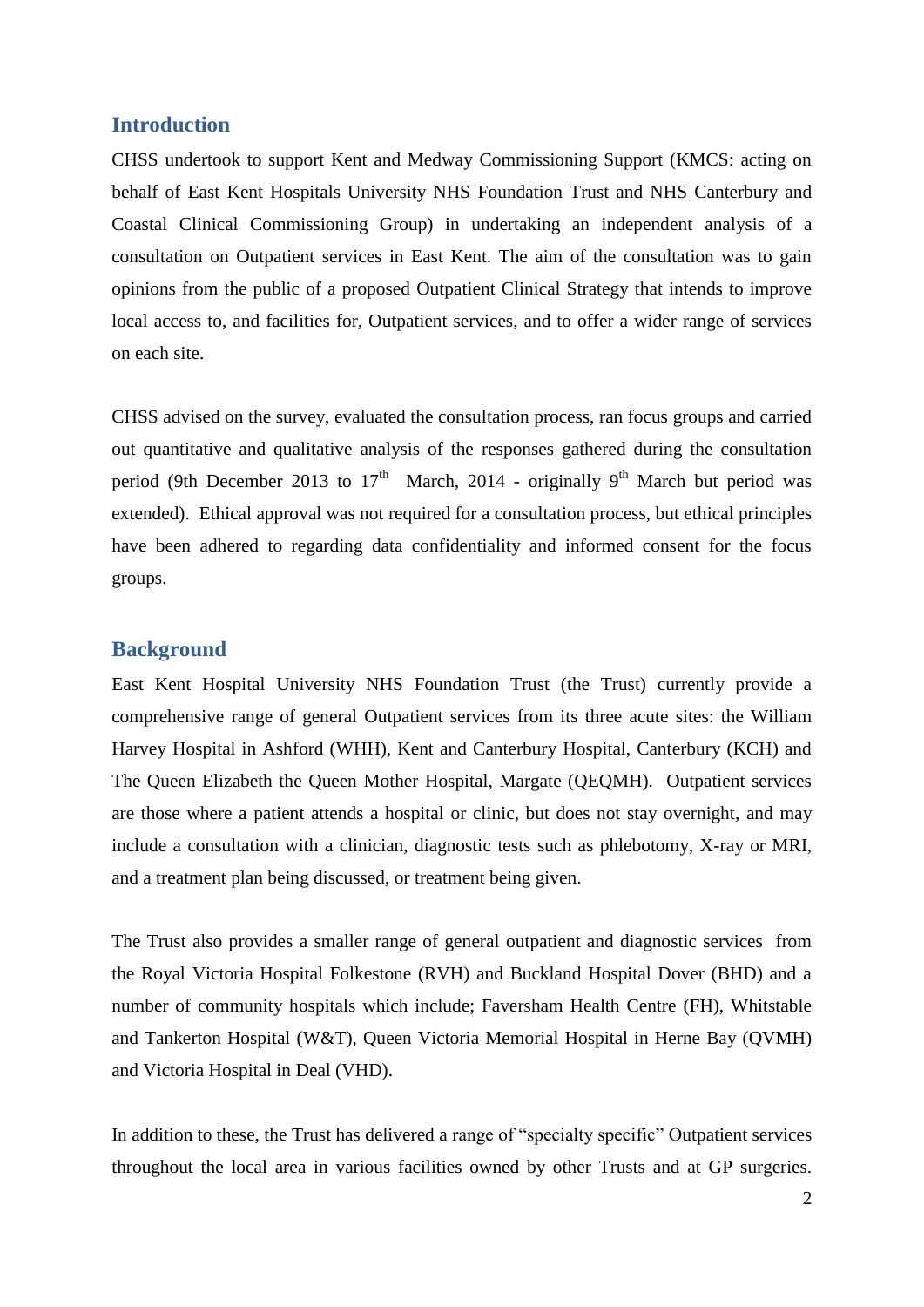<span id="page-7-0"></span>These specialty specific outpatient services include: dermatology, paediatrics, obstetrics and midwifery services, renal, therapy clinics and neurological nurse-led clinics, and have grown out of various arrangements over the years.

As part of a wider clinical strategy over the last two years, the Trust has reviewed its outpatient services with staff and patients and a wide range of stakeholders to see how the Trust could improve the quality of care and offer strong local access to services. Recognising that the NHS, and all public services, is being challenged to make the 'best' use of resources.

## **What the Trust was consulting about.**

With this in mind, the Trust has engaged in a consultation on outpatient services to gather feedback on a range of proposed changes to these services. The key proposals in the consultation are:

- To reduce the number of facilities used from 15 and concentrate services on six sites;
- To offer a wider range of Outpatient services across all specialities, including diagnostic support, from the six sites proposed;
- To extend the clinical working hours from 7.30 a.m. to 7.00 p.m., to offer better access to patients, and make more effective use of staff time including offering Saturday clinics from 9 a.m. to 11.30 a.m.;
- Increase the number of people within a 20-minute drive of outpatient services;
- To invest in the clinical environment to support high quality clinical services, and offer a comfortable patient experience in a welcoming environment, at all six facilities;
- To develop the one-stop approach that is currently offered in breast surgery, urology and dermatology across more services;
- To expand the use of technology such as telehealth and telemedicine to reduce unnecessary follow up appointments and support patients monitoring their progress at home or in a GP practice.

The proposed changes set out in the consultation will not affect certain services (i.e., renal services, children's community services, vascular screening, midwifery- led community services, and nurse-led neurology clinics).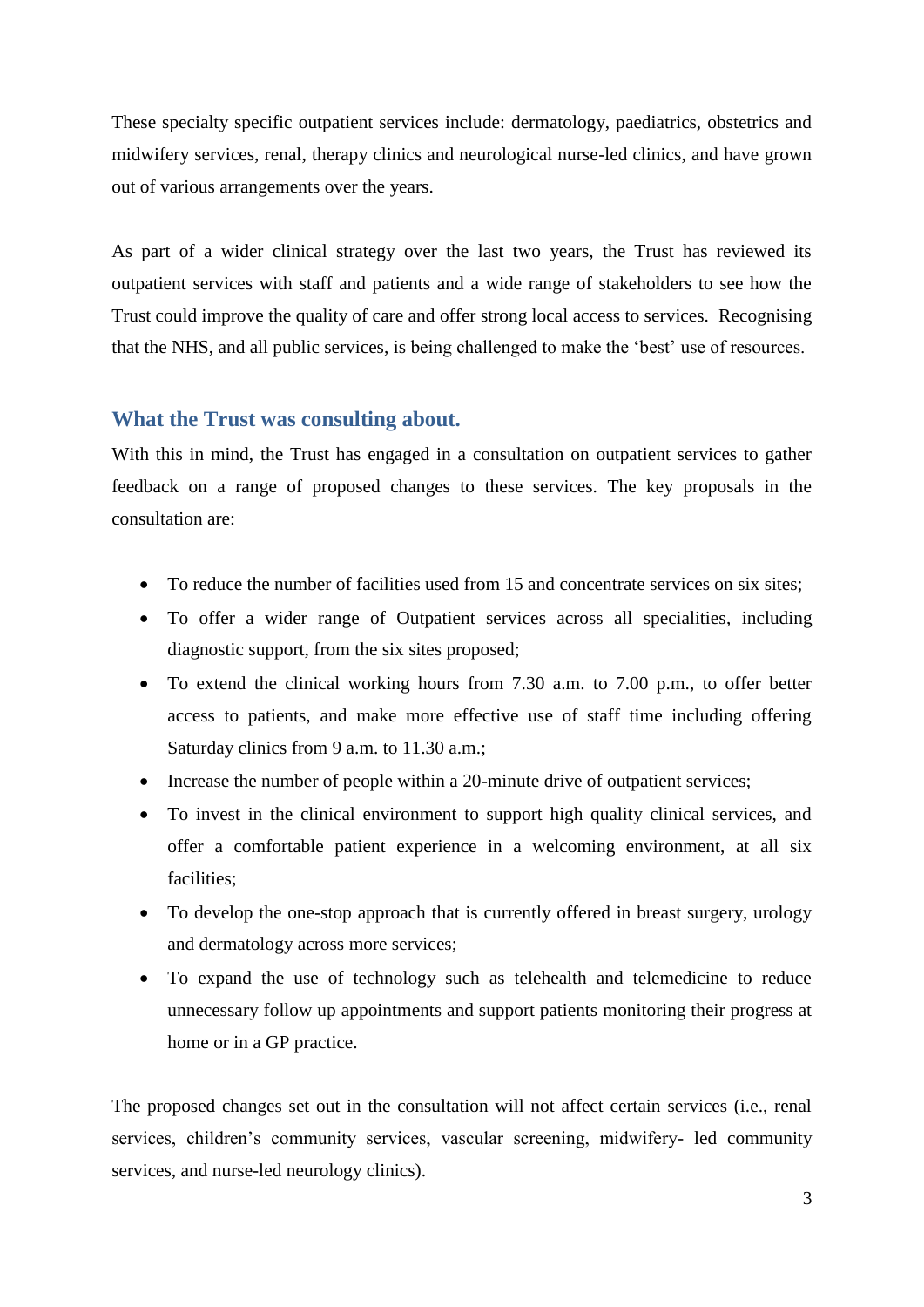## **The consultation process**

East Kent Hospitals University NHS Foundation Trust spent two years developing their proposals for improving Outpatient services across east Kent. The Trust surveyed patients for their views, spoke to staff and tested their ideas with a range of stakeholders via a series of presentations and discussions at 130 meetings. The range of stakeholders included GPs as clinical commissioners, local authorities, voluntary and community sector organisations, patient and carers groups and the Trust's governors and members. Overall, the Trust estimates that 4,000 people took part in this early phase and the Trust developed their plans based on the feedback received.

Between 9th December 2013 and 17th March 2014, East Kent Hospitals University NHS Foundation Trust and NHS Canterbury and Coastal Clinical Commissioning Group (CCG) held a consultation across east Kent on the proposals to Outpatient services. This period included additional time to allow extra public meetings to be held.

The consultation process used a wide range of means to involve people: public meetings, focus groups, online and paper surveys, by offering to attend local meetings and using social media to elicit people's views. The consultation documents (17,000 printed copies) were provided in various formats and distributed via GP practices, hospital waiting areas, all outpatient clinics, libraries, community centres, gateway centres, pharmacies, and local councils across east Kent. Consultation documents were also available at focus groups, public meetings and patient meetings or events that the Trust and engagement team were invited to attend. Members of the public could provide their feedback on the proposals via a dedicated telephone line, by email/letter, by completing a survey, and/or by attending a public meeting.

<span id="page-8-0"></span>Efforts were made to publicise the process through the media, networks of organisations and local contacts across east Kent. This was picked up and repeated in various local papers particularly in areas where it excited local interest such as: Deal, Herne Bay, and Faversham, but also more widely by the media. During the consultation there were a series of 12 public meetings, held at varied times, in which a formal presentation was given setting out the plans for Outpatient services. Over the course of the consultation period, this presentation was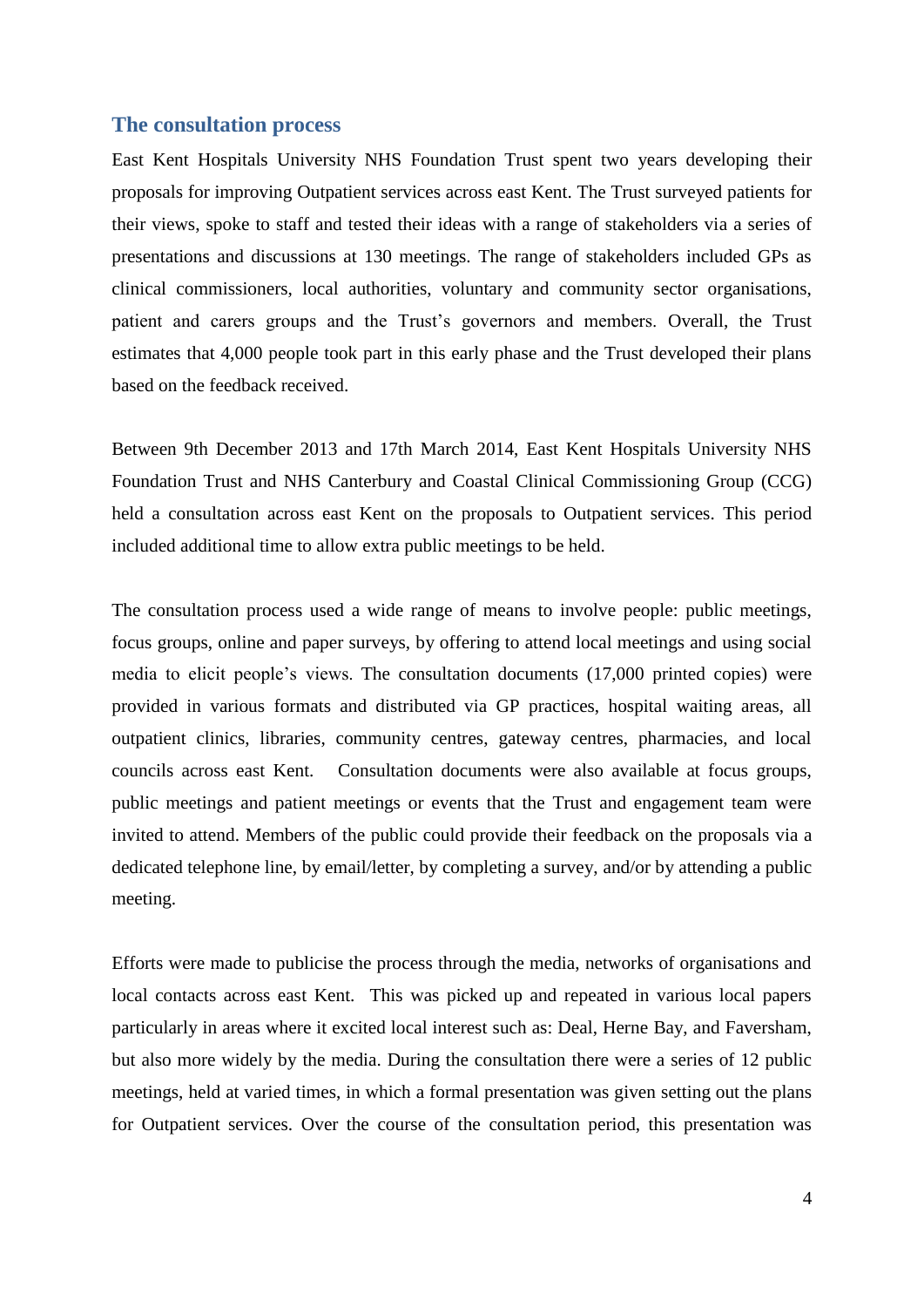<span id="page-9-0"></span>adapted in response to feedback from the public. For example, slides were included to explain the structure of the NHS and explain travel provision for all areas – not just the local area.

At the public meeting, local people had the opportunity to ask questions and comment upon the proposals. The Trust also accepted invitations to various patient groups and local authority meetings where a similar discussion was had, and recorded. CHSS at the University of Kent was asked to provide four focus groups for community members who might have specific needs from NHS services that should be taken into consideration.

The overall response was: 41 telephone enquiries, 65 emails and letters, 273 online and 205 paper completed surveys. Three local CCGs (NHS Ashford, NHS Thanet, & NHS South Kent Coast) also sent letters to EKHUFT in response to the consultation. In addition, two petitions were received- one from the Labour Party in Herne Bay signed by 1,260 and a second from The League of Friends of QVMH signed by 6,000. Approximately 1,330 people attended 12 public meetings, and a further 39 people took part in four focus groups run by CHSS. Approximately 100 people attended nine additional meetings in which members of the Trust and KMCS Engagement team were present to discuss the proposals.

All of the responses received have been recorded and collated by KMCS, then passed to CHSS to analyse within this report. In addition to collecting and analysing the data, CHSS were also asked to evaluate the consultation process, the discussion of which can be found at the end of the report.

## <span id="page-9-1"></span>**Survey analysis**

One way the public could offer their view to the consultation was by responding to a survey. The survey was distributed in the form of a pullout section, as part of the widely distributed full and summary consultation documents. It could also be completed online from a link posted on the consultation website. In the following section, responses to the survey are described in terms of the number completed, demographics of who responded and how they heard about the consultation, levels of support for and disagreement with the consultation questions and factors associated with these.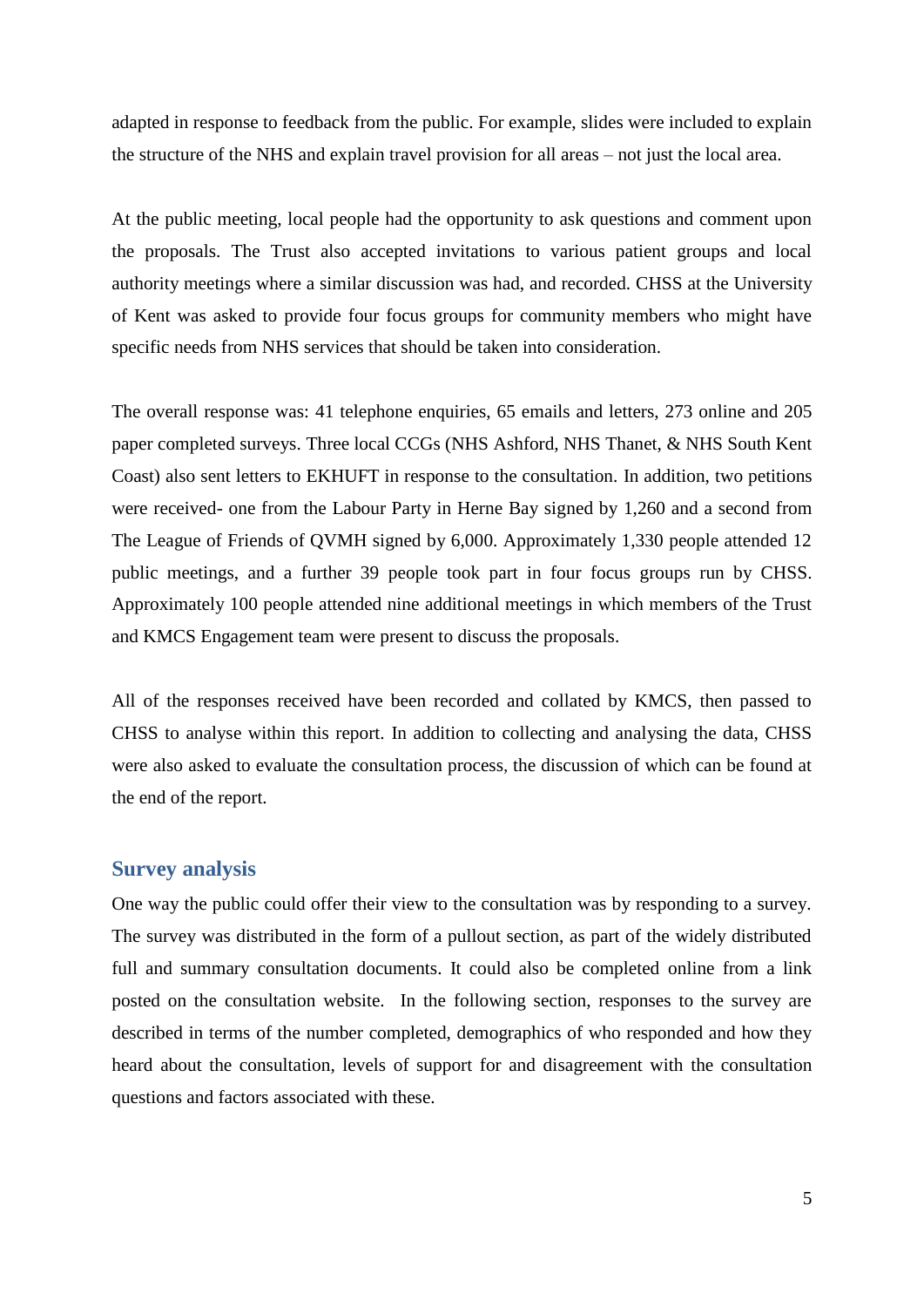#### **Number of responses and response rates**

From the launch of the consultation in early December 2013 up to the end of the consultation period in March 2014, 478 people completed the survey, with 205 returning the pull-out paper surveys and 273 completing it online. The paper response rate was low (less than 2%) given that over 16,000 consultation documents were distributed, nevertheless the number of people giving their views through the survey compared well to similar consultations and fell within the range this consultation had anticipated. It is not possible to calculate the online response rate without knowing how many people became aware of the consultation and its website through the variety of methods used to promote the consultation.

The standard of completion for the paper survey was good overall. For example, over 95% provided gender, age, and postcode. A slightly lower proportion did not state their ethnicity; however, overall the standard of completion indicates a good quality survey and response rate. The main consultation questions were similarly well completed on paper returns. Although for the online surveys, demographics and how people heard about the consultation were completed to the same level, the main consultation questions and comments were answered by a lower percentage (74-84%) online. As the questions did not seem to be sensitive ones, or to be difficult to answer on paper, the level of missing data must be due to other differences. For example, people who did not complete the paper survey may not have returned it, whereas partially completed internet responses would automatically have been submitted.

#### **Who responded**

People between the ages of 17 and 91years (mean age = 60 years) completed the survey, with the majority (66%) aged 55 and over. There were more replies from women (64%) compared to men (36%). Most survey respondents described their ethnicity as White - British or Irish, with 11% saying another ethnic group or preferring not to answer.

Online respondents were more likely than those replying on paper to have a long-term condition (68% compared to 46%) or a disability (21% compared to 13%). The percentage of carers (11%) was the same for both methods of responding. People completing the survey online also tended to be younger with more 35-65 years and fewer aged 65 years and over using that method.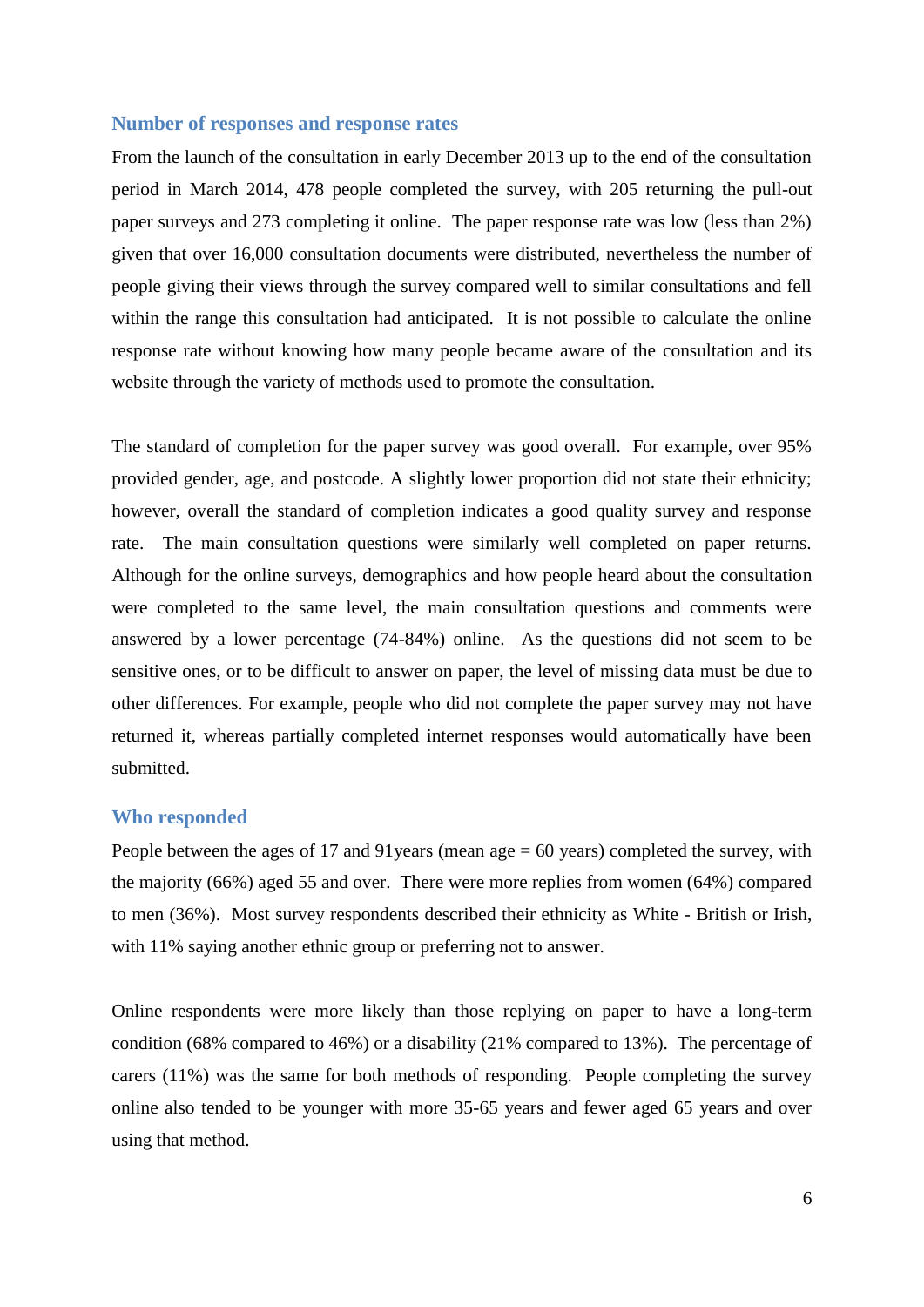<span id="page-11-0"></span>In terms of gender and ethnicity, the demographic profile of responses was as expected for surveys of the public, but did include a large proportion of older people, which may account for the higher numbers with long-term conditions and disabilities. The higher response rate from older people, and those with disabilities, was appropriate for a consultation aiming to get the views of people most likely to be affected by changes to outpatient services.

A map of survey respondents' postcodes shows where they lived in relation to the existing and proposed outpatient services in east Kent (see Figure 1, p 8). The map shows that many survey responses came from people living in coastal areas, for example, they were densely clustered in Faversham, Whitstable, Herne Bay, Deal and Folkestone. Replies in the Margate area were more scattered. There were some parts of the east Kent area with very few replies, including rural areas where populations are low, and Ashford town which is largely unaffected by the consultation proposals. There were hardly any responses from Sittingbourne, the Isle of Sheppey and Romney Marsh, which was not surprising as these are areas with low level existing Outpatient services, and where no changes have been proposed.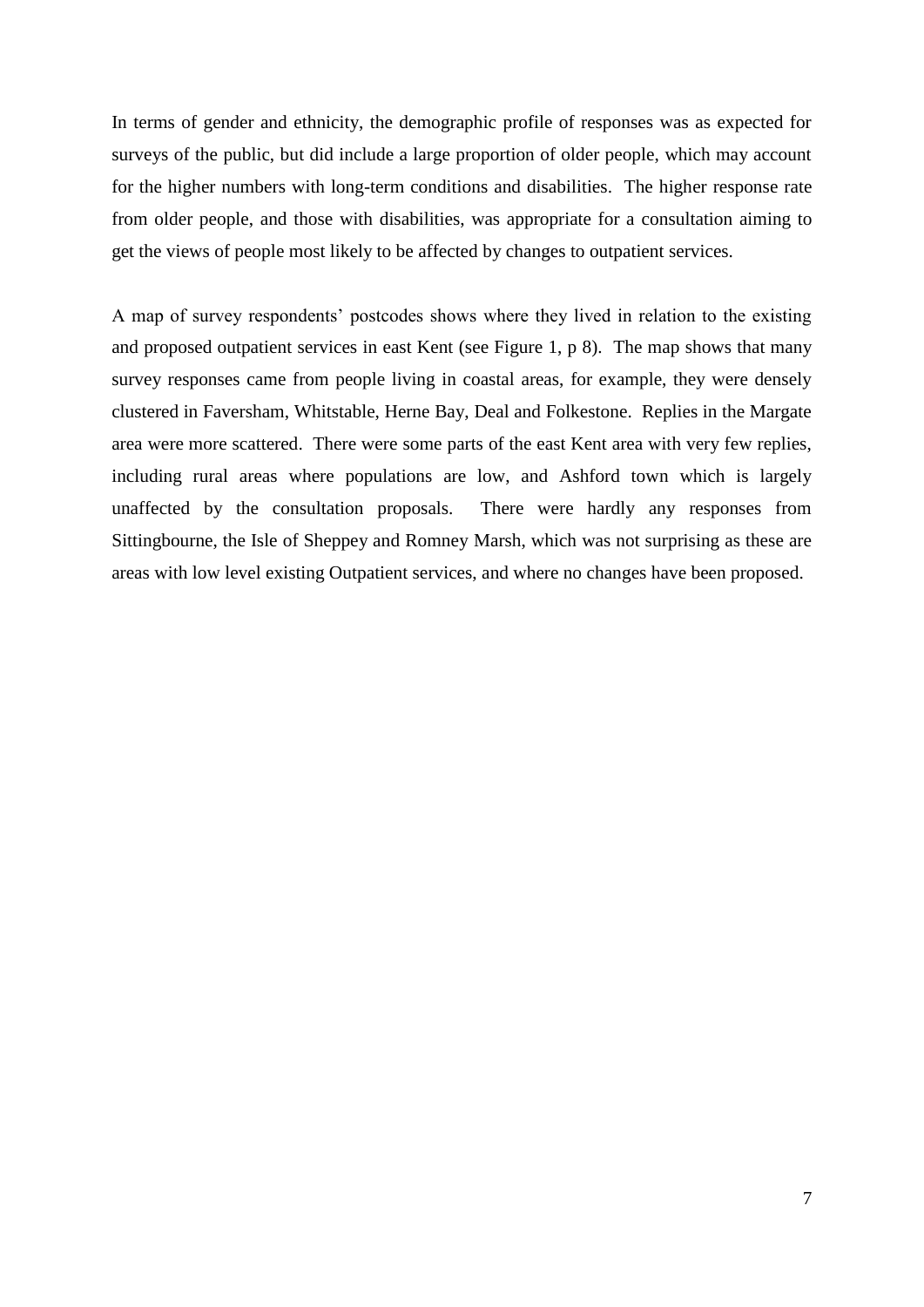

<span id="page-12-0"></span>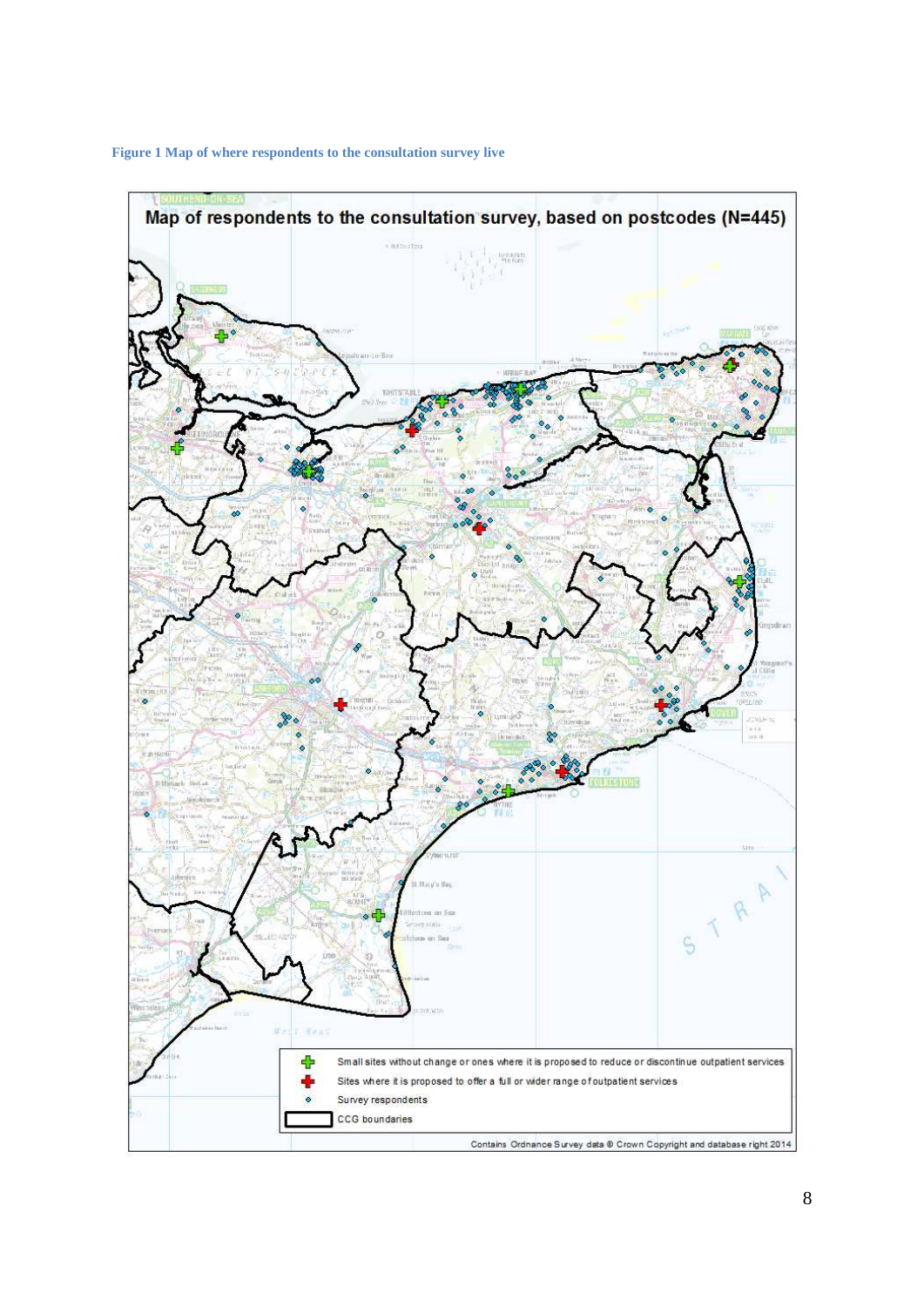Looking at the CCG catchment area in which people live, the greatest numbers of survey replies were from NHS Canterbury & Coastal (282 or 59%) and NHS South Kent Coast (112 or 23%) CCGs, with considerably fewer from NHS Thanet (41 or 8.6%), NHS Ashford (21 or 4.4%) and NHS Swale (5 or 1.0%) CCGs. For the purposes of this analysis, people were allocated to a CCG using the postcode they gave. The first part of the postcode was used to identify the towns where people lived.

Within the two CCGs with the highest numbers of responses (NHS Canterbury & Coastal, NHS South Kent Coast), some areas are more affected by the proposals than others, for example the towns of Faversham, Whitstable, Herne Bay, Deal and Sandwich. Perhaps not surprisingly, over half of the survey replies came from these areas, with 235 from Faversham, Whitstable and Herne Bay (ME13, CT5, CT6), and 43 from Deal and Sandwich (CT14, CT13).

People came to hear about the consultation through a variety of ways. Those replying on paper were most likely to have heard about the consultation by attending a GP practice (32%), an outpatient clinic (15%) or a meeting about the consultation (18%). (There was however some differences between the A4 and A5 format survey respondents.) Online respondents were more likely to have heard about the consultation from 'other' means such as emails, leaflets/flyers and social media (29%), reading a newspaper (23%) or from searching online (10%). Irrespective of which reply format was used, 12% of respondents had heard about the consultation through friends or family. Respondents were asked to write in what 'other' ways they heard about the consultation, and the most frequently cited were through leaflets/flyers, Facebook/Twitter, email, work and notices in libraries.

## **Levels of agreement with consultation questions and comments**

At the beginning of the survey, the principle aims of the proposals were set out in seven key consultation statements or questions giving people the opportunity to indicate how strongly they agreed or disagreed with the aims of the proposals. They presented people with a range of replies from  $5 =$  'Strongly agree' to  $1 =$  'Strongly disagree'. The bar charts in this section show the distribution of replies for all the survey respondents, with additional charts to highlight where there were variations in the response between sub-groups of the public. The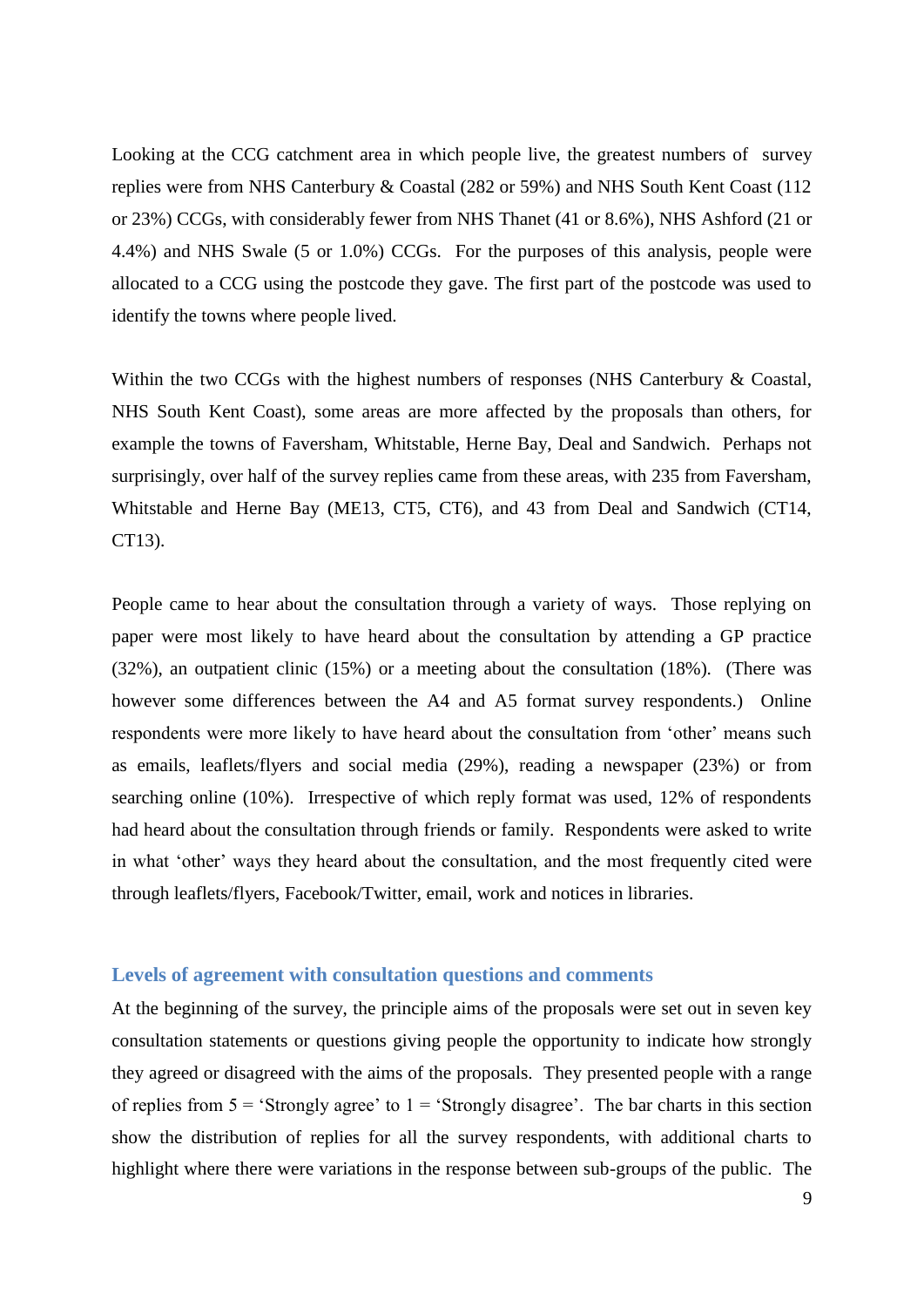sub-groups were chosen to uncover where there might be differing views, and to avoid the results being distorted by high numbers of responses from small geographical areas. With this in mind, three sub-groups were created: people living close to the major areas of proposed changes in services, people who were likely to be heavier users of outpatient facilities (with health problems or over 75), and people who completed an online response or not.

Although a big overlap might be expected between the 'heavier users' this was not the case. For example, 142 people had disabilities, long-term conditions or were carers, and 60 people were 75 or over, with a relatively low proportion (only 39 people) falling in both categories; hence, the groups with long-term conditions/carers and people aged 75 or over have both been retained in the analysis. Analysis by CCG area of residence and by mode of response (on paper or online) rarely added anything that had not already been seen in other sub-groups.

<span id="page-14-0"></span> In the results that follow the sub-groups are colour-coded in charts. Charts are shown only when noteworthy or significant results have been found, and they are always given in the same order: all responses; responses by area of residence; responses from people with disabilities/long-term conditions/carers; and finally people age 75 or over.

There were also five open-ended questions in the survey, where people could provide written comments. Not all people completing the survey wrote comments- from those that did around 1500 comments were generated across the five questions. In this section of the report, analysis of survey comments has been restricted to developing a coding frame and using this to categorise comments on approximately half of the paper surveys to give a flavour of what was written. The survey comments have been incorporated in to the qualitative analysis of comments made during other parts of the consultation.

<span id="page-14-1"></span>In the text that follows the percentage agreeing refers to the 'agree' and the 'strongly agree' options added together. Likewise, the percentage disagreeing combines 'disagree' and 'strongly disagree'. In selecting noteworthy results for the consultation process we have highlighted areas that might be of concern because there were high levels of disagreement with the key consultation statements (using a threshold of 20% or more disagreeing), and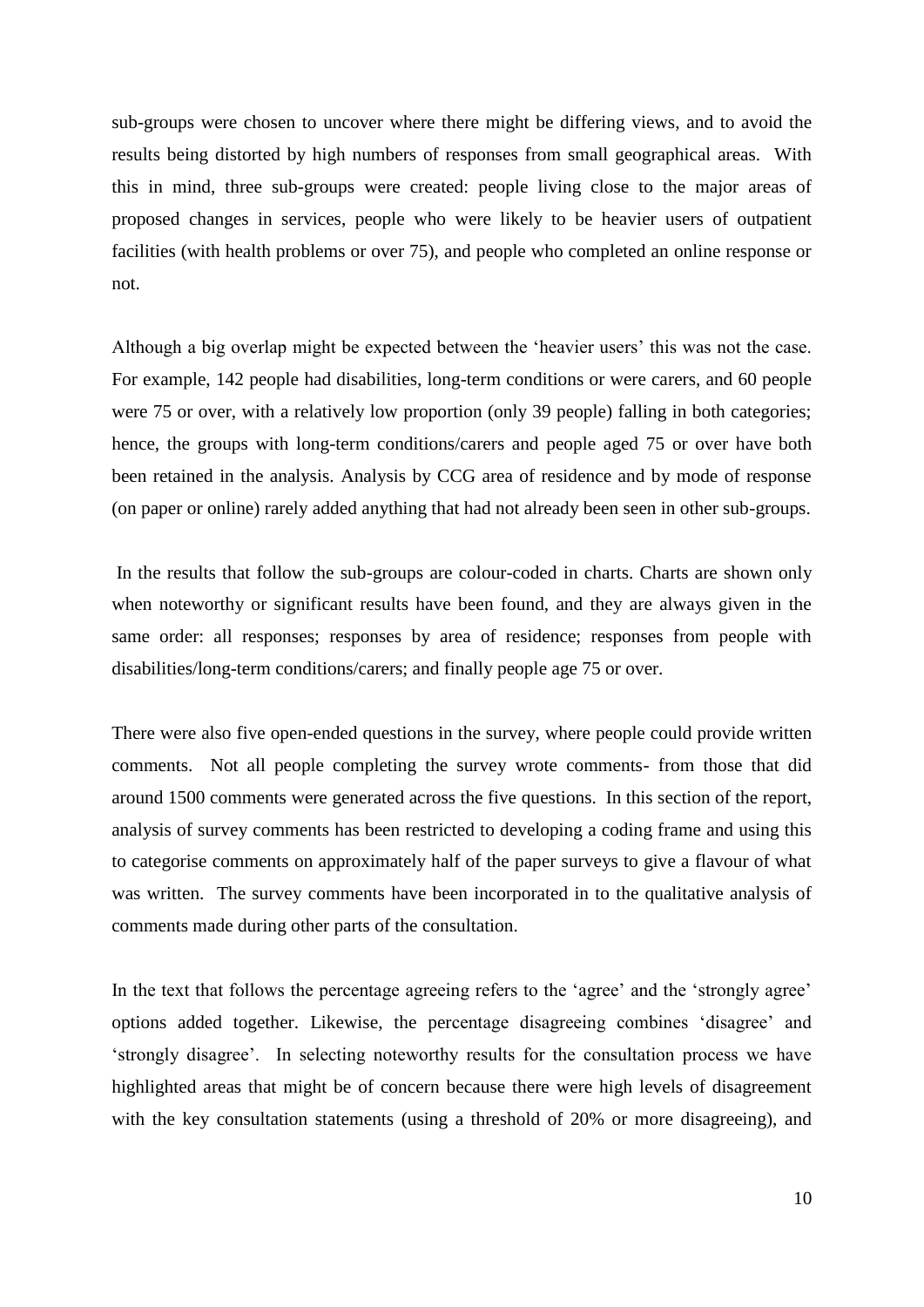<span id="page-15-0"></span>where there were differences between sub-groups' responses of 5 or more percentage points, as these were likely to be statistically significant variations.

# **Q1. The Trust can improve access to outpatient services by offering a greater range of clinical outpatient services from each outpatient centre (refers to Table 3 on page 21 in consultation document).**

<span id="page-15-1"></span>The majority (62%) agreed with this, but a substantial 27% disagreed (Fig 2). Disagreement rose for the high responding areas (49% in Deal/Sandwich, Fig 4, and 36% in Faversham, Whitstable and Herne Bay, Fig 3) and the online responders (33%). However rather more people who had disabilities, long-term conditions or were carers went along with this statement that there would be a greater range of services from each consolidated centre (71% of this group agreed and 18% disagreed, Fig 6). Likewise levels of agreement were higher for people aged 75 and over (67% agreed and 16% disagreed, Fig 7). Even for consultation survey respondents not living in affected areas, 11% did not think that the proposals would lead to better access to a greater range of outpatient services.



## <span id="page-15-2"></span>**Figure 2: Consultation question 1 - All respondents**



<span id="page-15-3"></span>**Figure 3: Consultation question 1 - Faversham/Whitstable/Herne Bay respondents**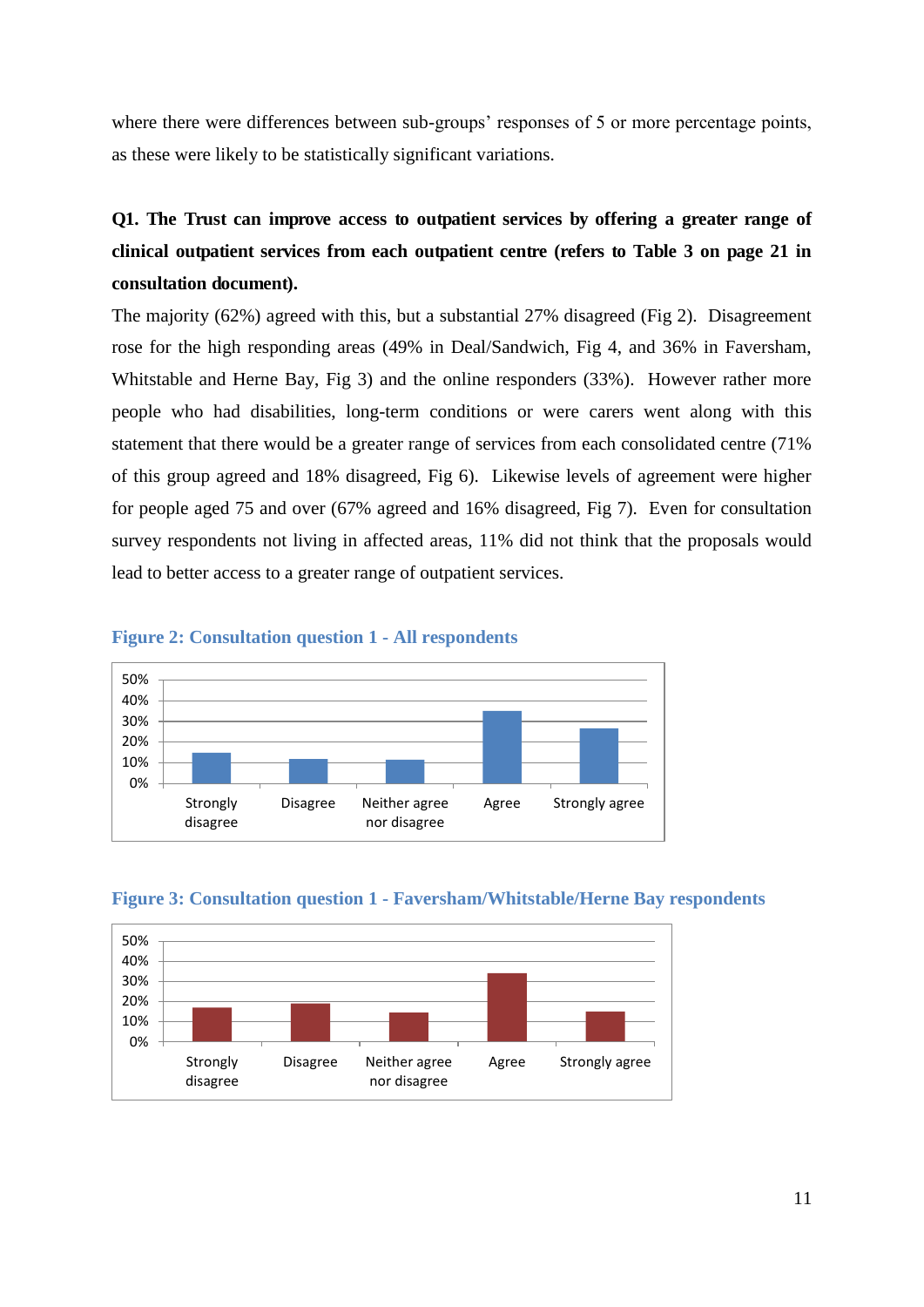

## **Figure 4: Consultation question 1 - Deal/Sandwich respondents**

## **Figure 5: Consultation question 1 – Areas with lower response rates possibly because areas less affected by changes**

<span id="page-16-0"></span>

## **Figure 6: Consultation question 1 - Respondents with disabilities, long-term conditions or are carers**

<span id="page-16-1"></span>



<span id="page-16-2"></span>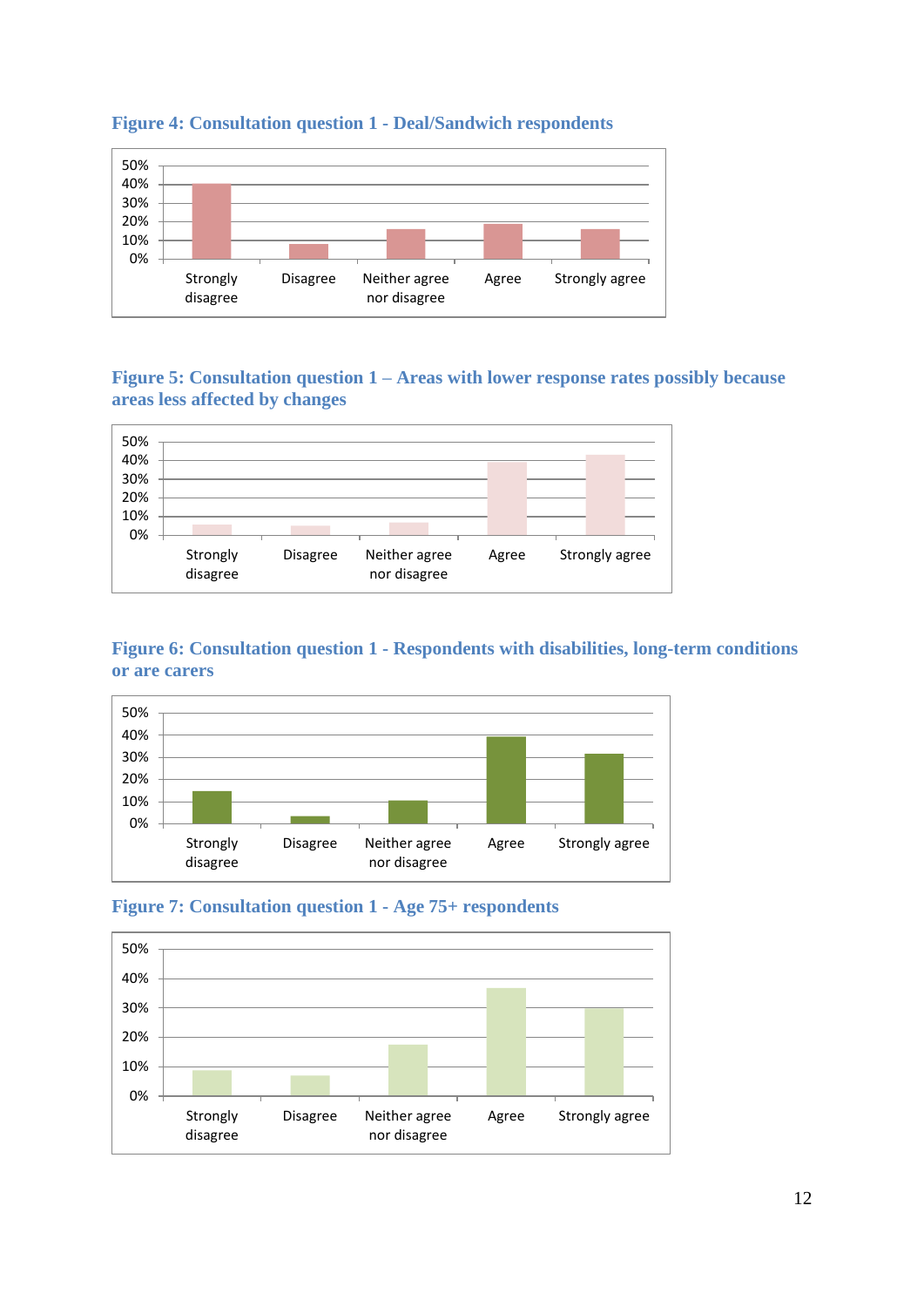# **Q2. The Trust can improve access by extending the opening times of the outpatient clinics; early mornings, evenings and Saturdays.**

There was a high level of agreement with this statement (84% agreed and 9% disagreed, Fig 8) and this did not vary by CCG or for people with disabilities, long-term conditions or carers. Fewer survey responders in the Deal/Sandwich area (71%) agreed with the advantages of extended opening hours, and 16% disagreed (Fig 9). There was least disagreement (3%) with this statement from people aged 75 and over, and from those living in less affected areas (Fig 10). This response could be explained by the fact that people who did not wish to use or benefit from extended opening hours, could at the same time agree with the statement that such changes can improve access.







<span id="page-17-0"></span>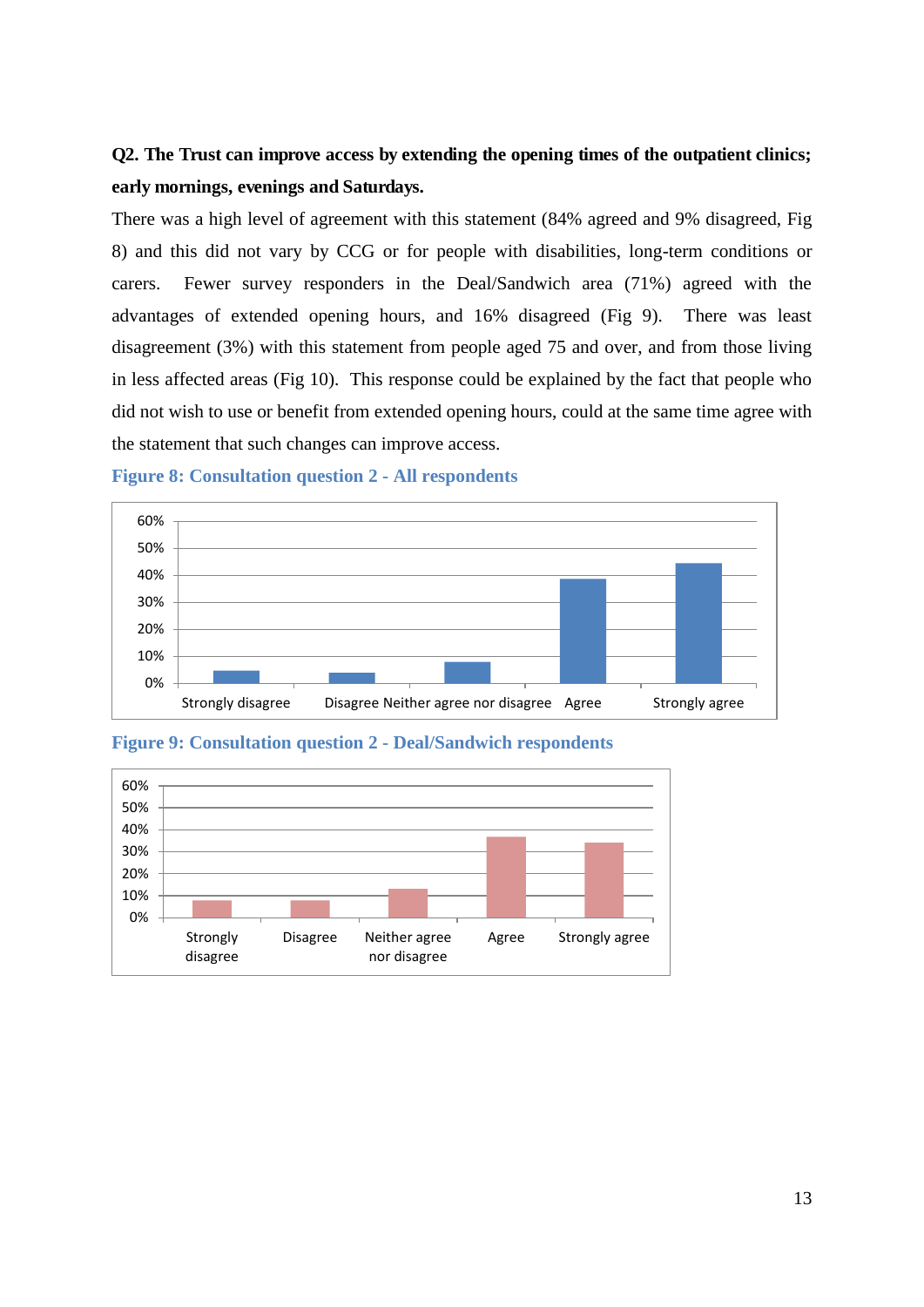

## <span id="page-18-0"></span>**Figure 10: Consultation question 2 – Areas with lower response rate possibly because areas less affected by changes**

# <span id="page-18-1"></span>**Q3. Access to services can improve by increasing the number of people within a 20 minute drive of a fully equipped outpatient clinical centre.**

<span id="page-18-2"></span>This statement had least consensus and highest levels of opposition. A small majority (54%) agreed and nearly a third (33%) disagreed overall (Fig 11), and this increased to 40% of survey respondents living in NHS Canterbury & Coastal CCG area, and those replying online. As many as 31% of people aged 75 years and over did not agree with the 20 minute drive pledge (Fig 16), as well as 24% of people living in NHS South Kent Coast CCG, and 24% of survey responders who had disabilities, long-term conditions or were carers (Fig 15). Around half living in the high responding areas disagreed with the 20 minute pledge, with 45% in Faversham, Whitstable and Herne Bay (Fig 12), and 54% in Deal/Sandwich (Fig 13) clearly unhappy with the consultation process making this assertion about access to outpatient clinics. Survey respondents who lived in less affected areas were also sceptical that more people would be within a 20-minute drive of the proposed facilities, with 12% disagreeing with this statement (Fig 14).

<span id="page-18-3"></span>

## **Figure 11: Consultation question 3 - All respondents**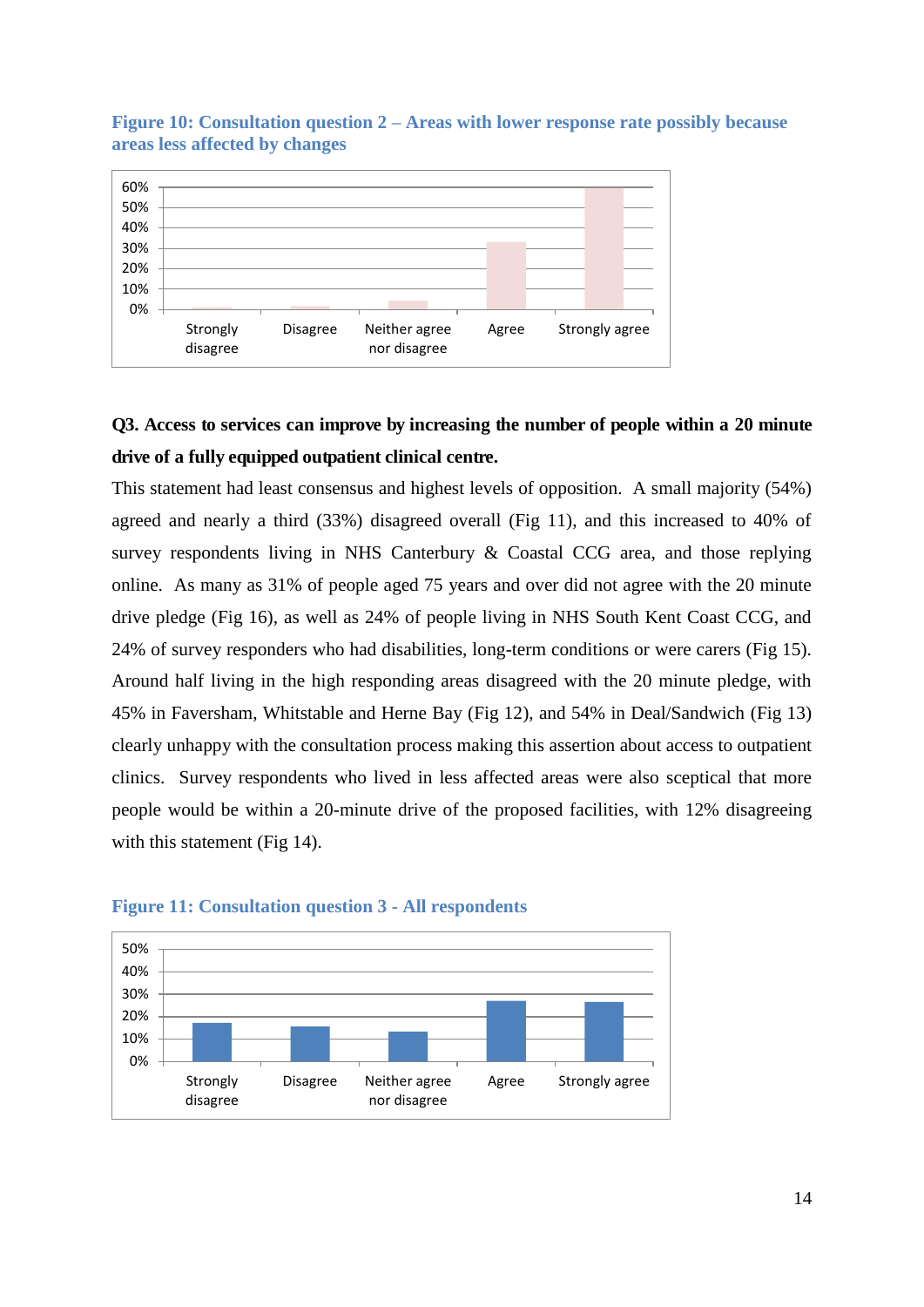<span id="page-19-0"></span>

## **Figure 12: Consultation question 3 - Faversham/Whitstable/Herne Bay respondents**

## **Figure 13: Consultation question 3 - Deal/Sandwich respondents**



## <span id="page-19-1"></span>**Figure 14: Consultation question 3 - Areas with lower response rates possibly because areas less affected by changes**



## <span id="page-19-2"></span>**Figure 15: Consultation question 3 - Respondents with disabilities, long-term conditions or are carers**

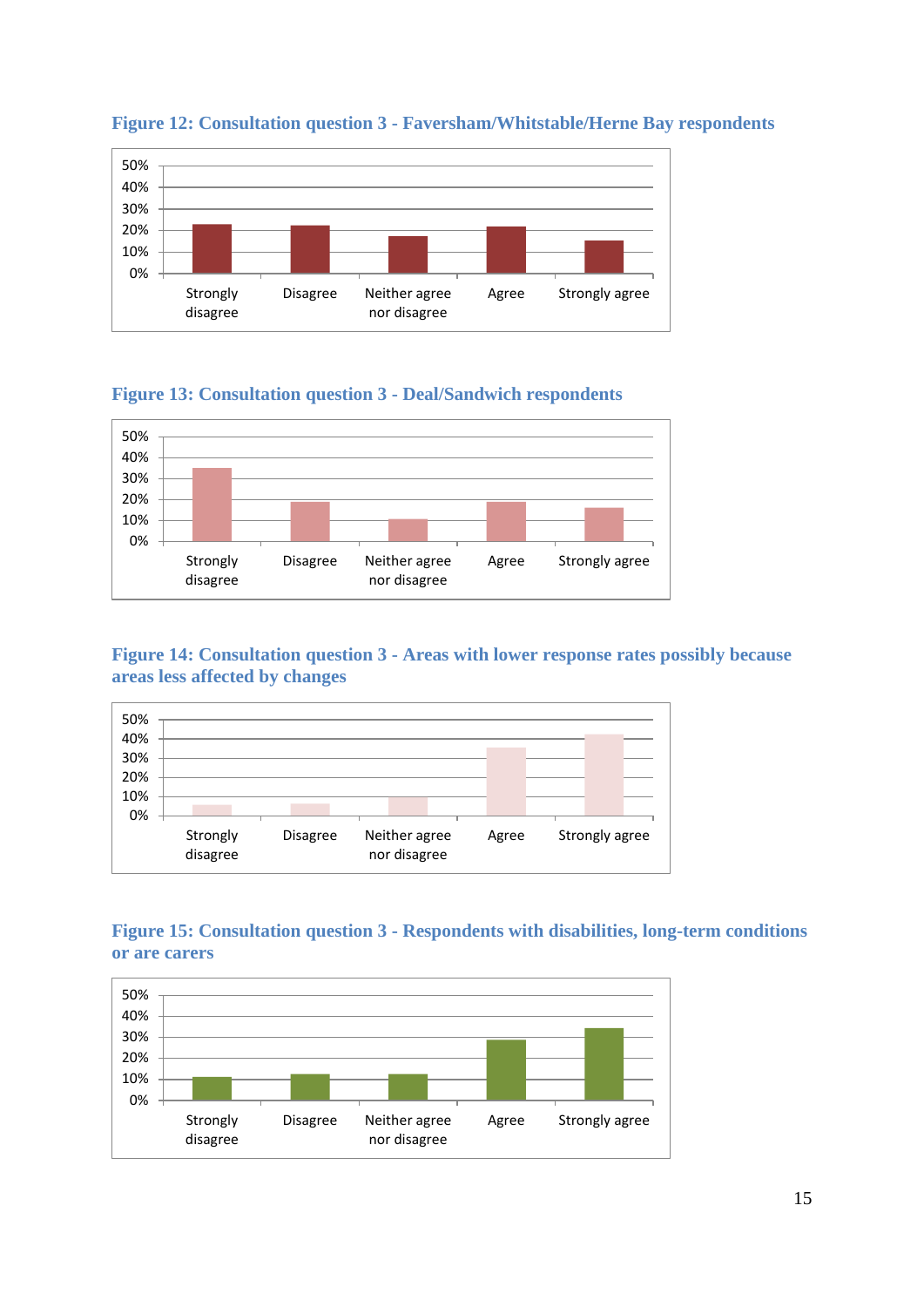<span id="page-20-0"></span>

## **Figure 16: Consultation question 3 - Age 75+ respondents**

# **Q4. The Trust can improve the quality of patient experience by improving the quality of the buildings and the patient environment.**

<span id="page-20-1"></span> A substantial proportion, nearly two-thirds agreed with this statement (64%), with 20% neither agreeing nor disagreeing and 16% disagreeing (Fig 17). This varied little by CCG, for the high responding areas or for people most likely to use outpatient services, as can be seen from those living in least affected areas (Fig 18).



#### **Figure 17: Consultation question 4 - All respondents**

## **Figure 18: Consultation question 4 - Areas with lower response rates possibly because areas less affected by changes**

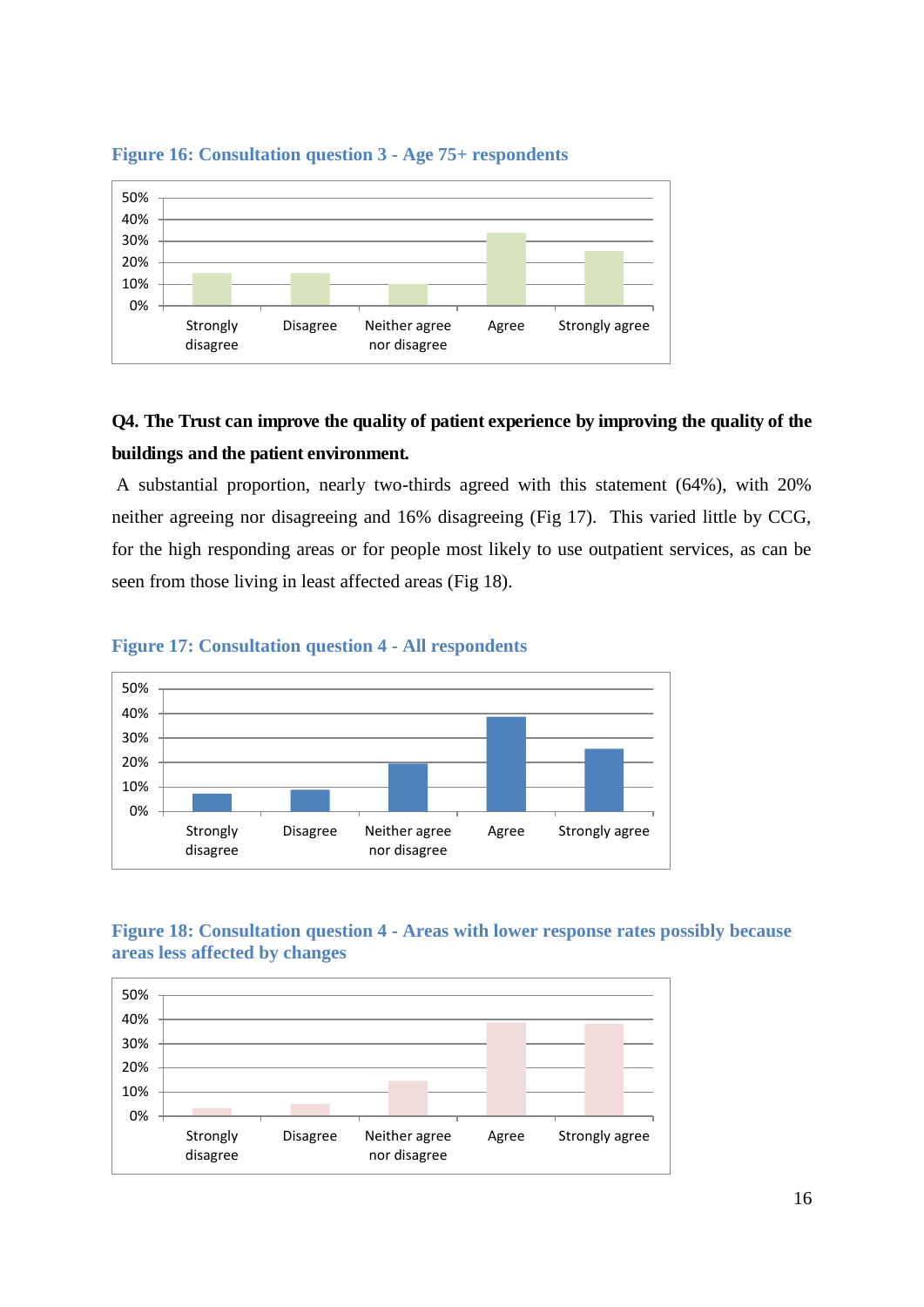#### **Q5. The NHS needs to make effective use of all resources.**

There was over-whelming support for this statement overall (85% agreed and very few disagreed 4%, Fig 19), and in areas least affected this rose to 96% showing a strong majority appreciate the need to make effective use of all NHS resources (Fig 20).



## **Figure 19: Consultation question 5 - All respondents**

**Figure 20: Consultation question 5 - Areas with lower response rates possibly because areas less affected by changes** 



#### **Q6. Are there any other ways we could improve outpatient services?**

<span id="page-21-0"></span>Of 104 comments analysed from the paper survey returns very few were positive (2%) and a considerable number of these had concerns or were doubtful about the quality of service (75%), such as the coordination of communications and booking, and likely delays or waiting times. See table 1 for a summary of these.

# **Q7. The Trust proposes to consolidate its outpatient clinical services on to six sites. What are your thoughts on the proposal to have six outpatient clinics?**

Of the 105 comments analysed there was considerable agreement with the consultation proposals, but about half felt the changes would make services worse, and others voiced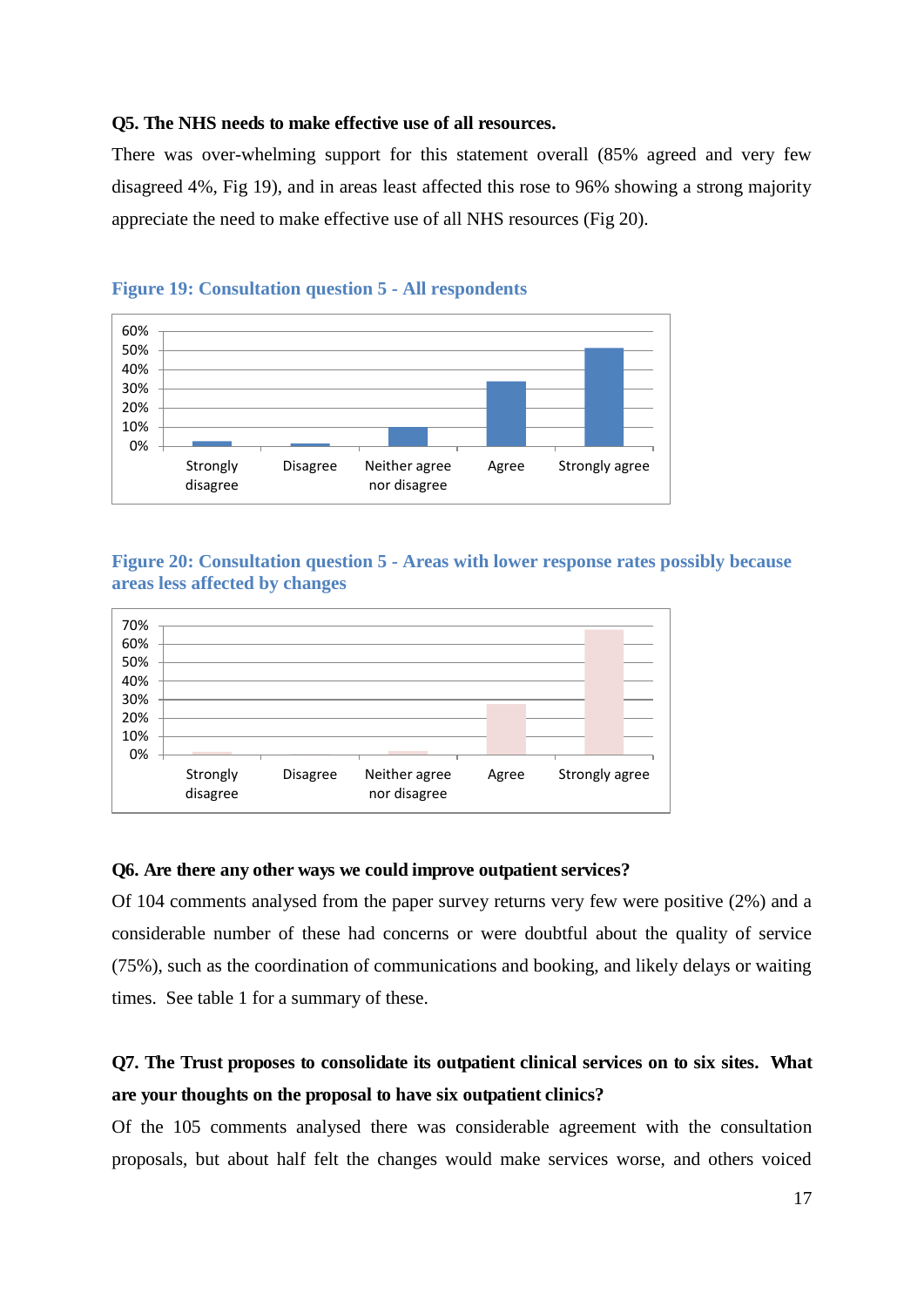<span id="page-22-0"></span>concerns about the facilities being offered, access to these, and the feeling that the changes were in the interests of the providers rather than the patients.

#### **Q8. Are there any other aspects of the facilities that you think should be considered?**

There were fewer comments, and these focused on concerns about making greater use of public transport, for specific people and services, making efficient use of resources and developing other facilities.

## <span id="page-22-1"></span>*Q9. The Trust's preferred choice for the sixth outpatient clinic is Estuary View Medical*  **Centre. What are your thoughts on the preferred option?**

People were divided on this. There were many who agreed, but also others who thought travel distance and travel time were problems and that the facilities would not be improved. There were also critical views on the use of NHS resources and the consultation process.

# **Q10. The trust could make better use of technology to monitor patients in their own home: do you support this?**

The majority was in agreement with this statement (73% agreed and 14% disagreed, Fig 21), although this decreased for people in the Deal/Sandwich area who seemed less keen on the use of technology in their homes, since 64% agreed with this statement and 20% disagreed (Fig 22). Older people and those with health problems were not significantly different from the overall response, and for respondents who did not live in the areas most affected by the consultation, there were still 9% who did not support greater use of technology in people's homes (Fig 23).



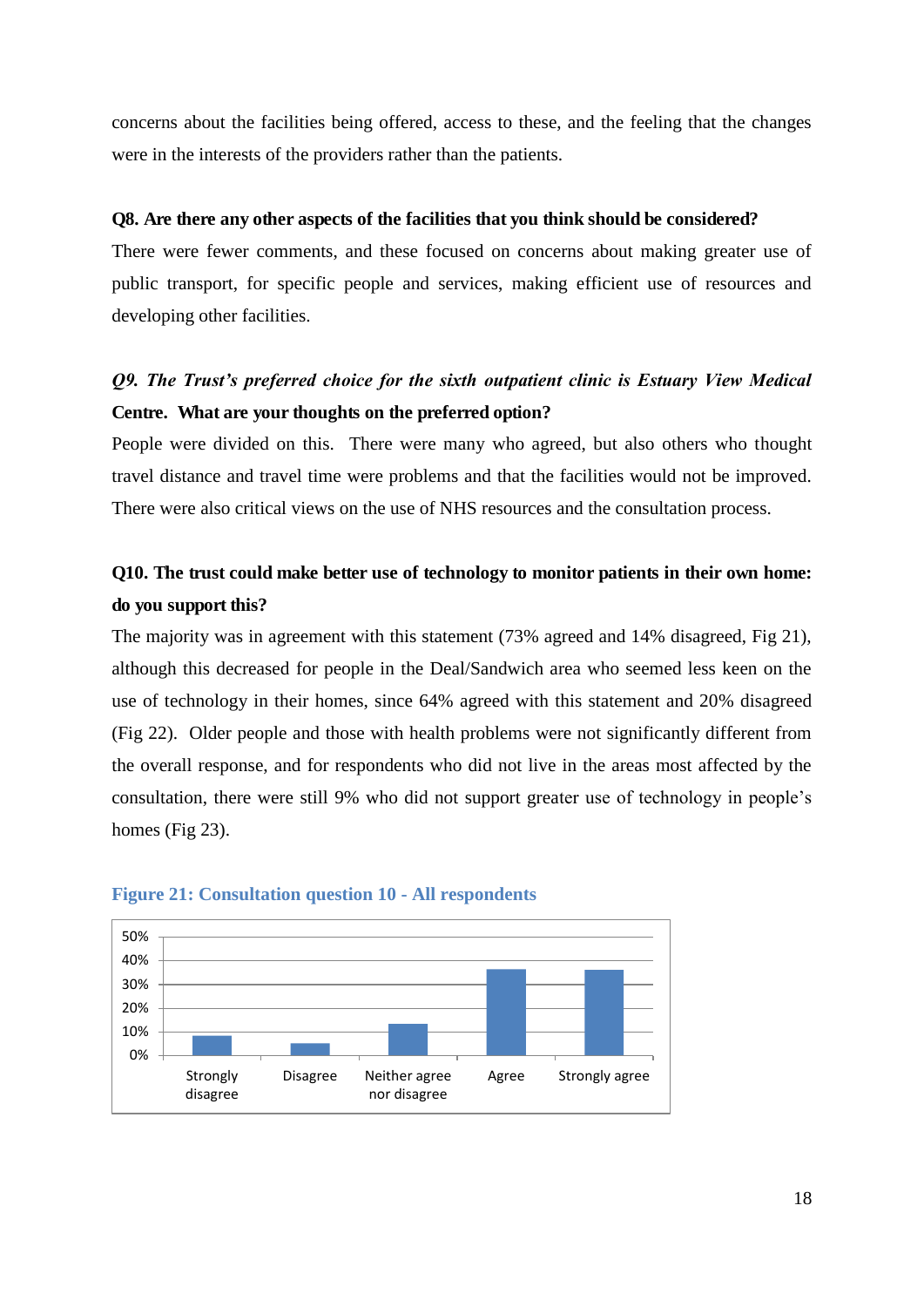<span id="page-23-0"></span>

#### **Figure 22: Consultation question 10 - Deal/Sandwich respondents**



<span id="page-23-1"></span>

# <span id="page-23-2"></span>**Q11. Consolidating on six sites allows the trust to expand the one-stop approach over the next two to three years: do you support this?**

<span id="page-23-3"></span>The majority (62%) agreed, but as many as a quarter (25%) disagreed with this statement (Fig 24). Opposition was much greater for survey responders living in Deal/Sandwich where over half (55%) disagreed of the 33 people who replied (Fig 26). The percentage against consolidation to expand the one-stop approach also increased in other areas: to 30% in NHS Canterbury & Coastal CCG, 34% in Faversham/Whitstable/Herne Bay (Fig 25), and 32% among online responders. Although 73% of those with disabilities, long-term conditions or who were carers supported this statement (Fig 28), at the other end of the scale as many as 13% of this group strongly disagreed with expanding one-stop outpatient services. There were also some strong views among those aged 75 and over with 68% agreeing and 16% strongly disagreeing (Fig 29). For people who did not live in areas most affected by the consolidation of sites, 9% did not support an expansion (Fig 27).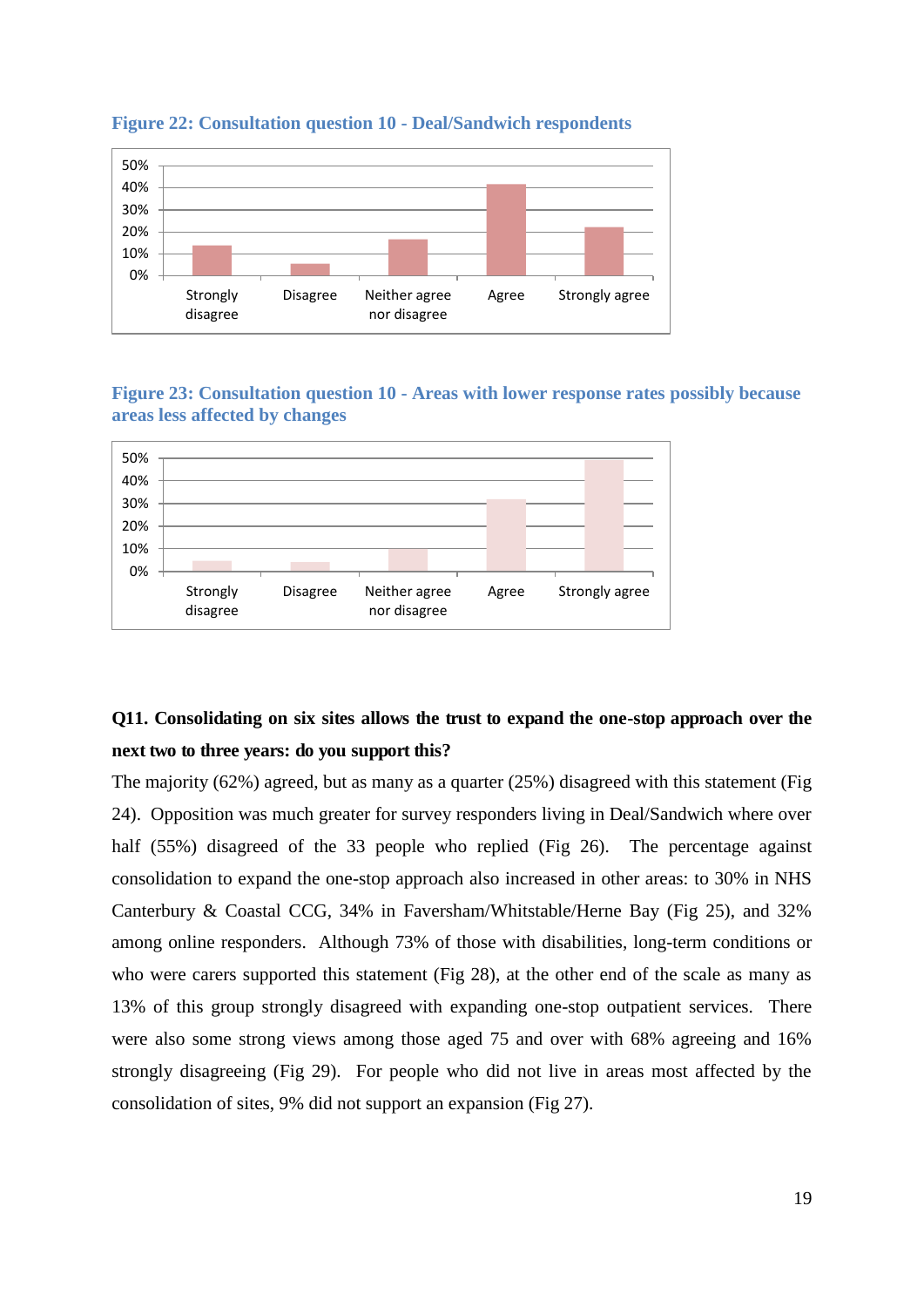<span id="page-24-0"></span>In the comment following this question there were views for, against and doubts or concerns in similar proportions to seen in the previous comments with a tendency to repeat points that had already been made.



## **Figure 24: Consultation question 11 - All respondents**

<span id="page-24-1"></span>



## **Figure 26: Consultation question 11 - Deal/Sandwich respondents**



**Figure 27: Consultation question 11 - Areas with lower response rates possibly because areas less affected by changes** 

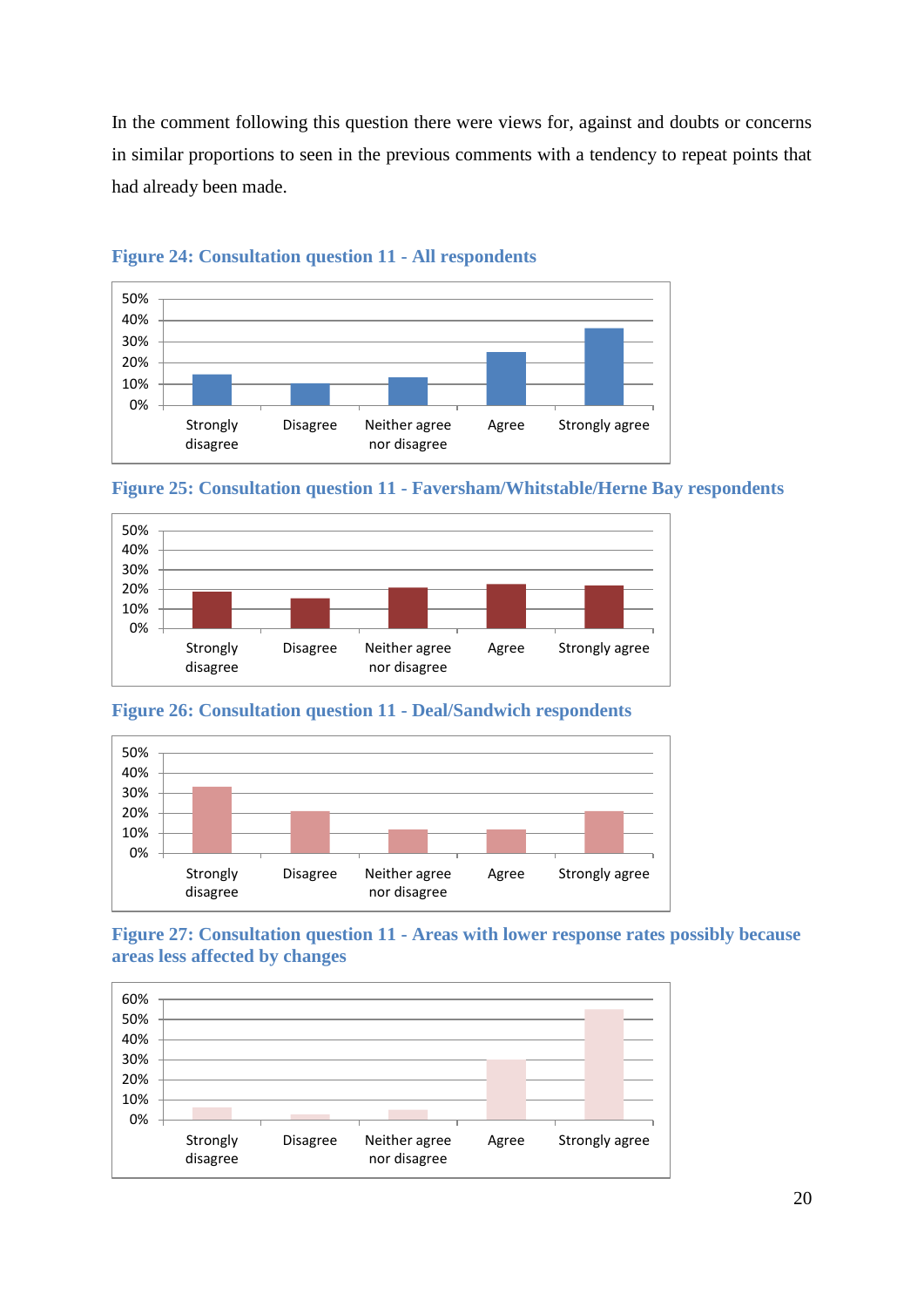

## **Figure 28: Consultation question 11 - Respondents with disabilities, long-term conditions or are carers**



<span id="page-25-0"></span>

## **Q12 Further comments on the approach of expanding the one-stop outpatient clinic**

There were fewer comments written in this section, but those that were raised concerns about how well the one-stop clinic would work. People also wrote their final comments in this section regarding the whole consultation - often repeating comments they had already made. See Table 1 categorising a sample of survey comments.

Given this tendency to repeat the same points in several places on their survey, a broad summary of the survey comments to all the open-ended questions (questions 6-9 and question12) is given below.

Compared to the ticked box questions in the survey where the majority view was in support of the consultation questions, the open questions gave people the opportunity to raise their concerns, the comments written on the paper survey returns give the impression of more deep-seated and widespread concerns about the proposed changes (see Table 1, p 25). Less than 20% of the comments were positive about the changes, nearly a half voiced doubts or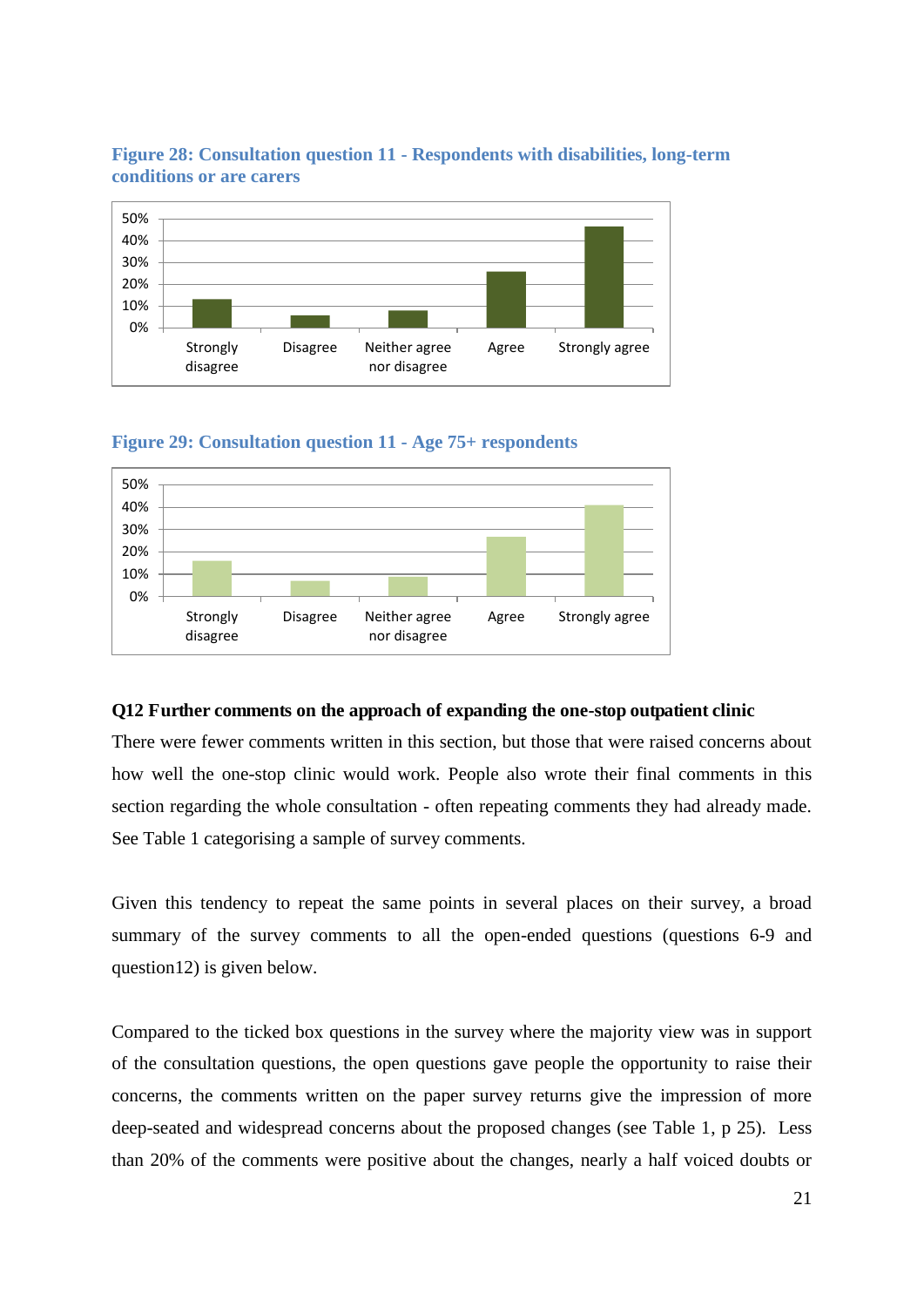concerns about how well the proposed changes would work, and just over a third thought the changes would make things worse. Comments in favour were predominantly about the improved facilities that would come from consolidation on to six sites, the choice of Estuary View, and expanding the one-stop clinic approach.

Negative comments were from people who thought that the outpatient service already worked very well, that service consolidation would lead to a worse service, and it would be more difficult to get to. Concerns were raised about a whole variety of aspects of the proposals for change, and these included: access (sometimes to a specific service), service quality (such as delays, waiting times and doubts about the co-ordination required to make one-stop service work), use of NHS resources, and how there were better things that could have been done with the money. There were also some criticism of the consultation process and whether it would have any effect on decisions being made.

## **Key points from the survey**

Following widespread publicity and a large number of consultation documents being handed out, the response of 478 completed surveys was in line with expectations and commensurate with other similar consultations. This response rates gives an indication that there was a considerable level of public interest and engagement with the process. Although there was majority support for the proposed changes; it should also be noted that some opposition to the consultation proposals and process was voiced, particularly in written comments in the survey.

The survey had a geographically uneven response, with most people taking part coming from NHS Canterbury & Coastal CCG and NHS South Kent Coast CCG, and within NHS Canterbury & Coastal CCG the strongest response came from Faversham, Whitstable and Herne Bay residents.

A majority of people supported all seven key consultation questions relating to the main principles for improving outpatient services, but for some of these questions there were proportions of people who disagreed. Greatest support was noted for making effective use of NHS resources (Q5), and agreement that access could be improved with longer clinic opening hours (Q2). There was also good support for making greater use of new technology (Q10).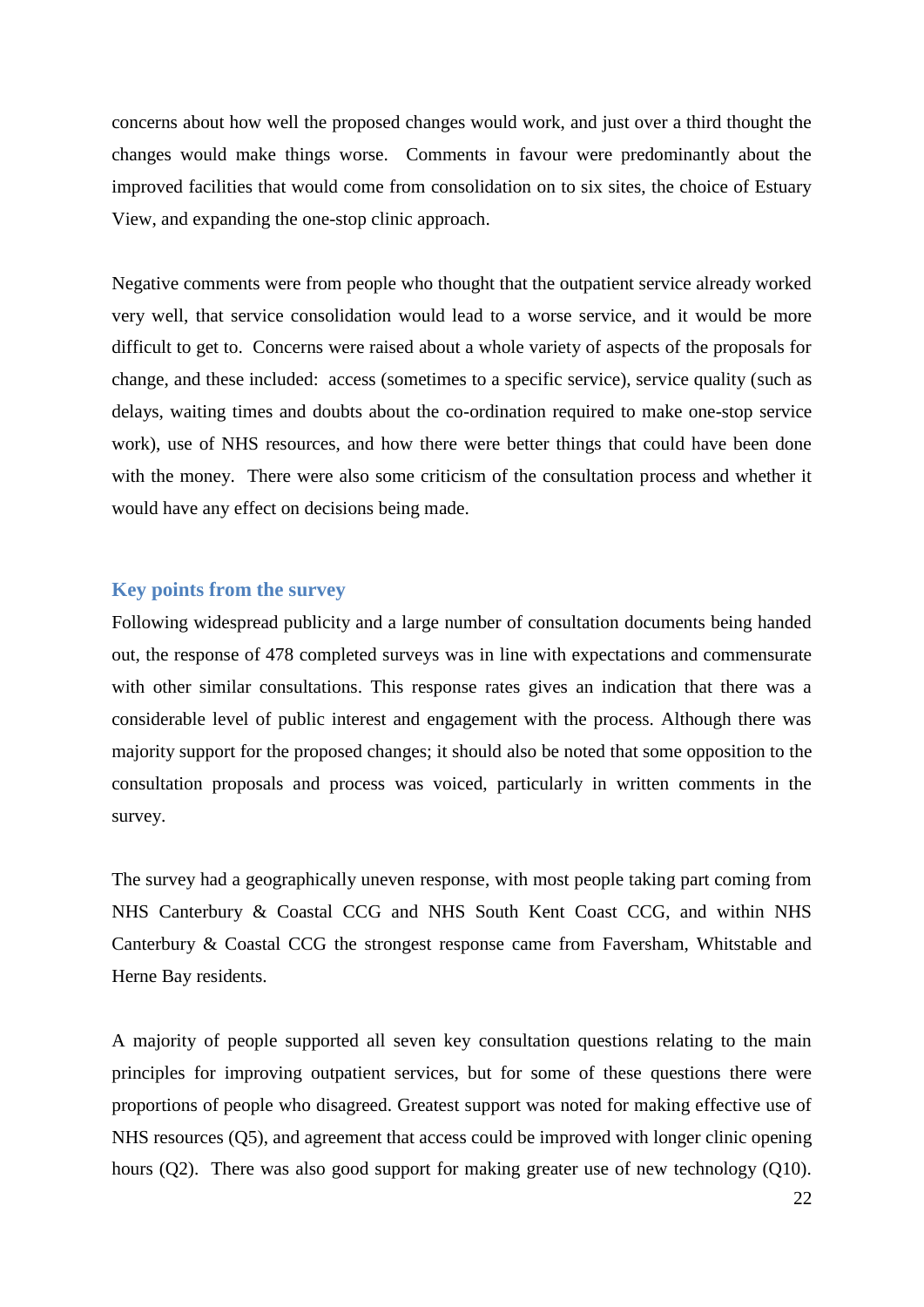<span id="page-27-0"></span>However, respondents from Deal/Sandwich area were less likely to see the benefits of longer opening hours and new technology. People responding to the survey were more ambivalent about the importance of improving the patient experience/ buildings/ environment (Q4). The most contentious part of the survey was that access would be improved by increasing the number of people within a 20-minute drive of a fully equipped outpatient centre (Q3). There was also some scepticism that access would be improved by providing a greater range of services from each location (Q1), and expanding the one-stop approach (Q11). The greatest opposition on the three most contentious survey questions came from people living in Deal/Sandwich and Faversham/Whitstable/Herne Bay.

As already mentioned, in contrast to the levels of agreement on the tick-box questions recording levels of agreement or disagreement, the comments on the survey forms were far more negative, and raised many concerns and doubts about the proposals effect on aspects of future outpatient service.

These findings are based on a reasonably large number of responses representing a crosssection of the public, with the highest levels of response from those living in the most affected areas. Overall, the survey showed there was support for the proposed changes. Alongside this level of agreement, there were also a proportion of respondents (up to a half of Deal/Sandwich responses) who disagreed with some aspects of the consultation and through the free text comments voiced a wide range of concerns.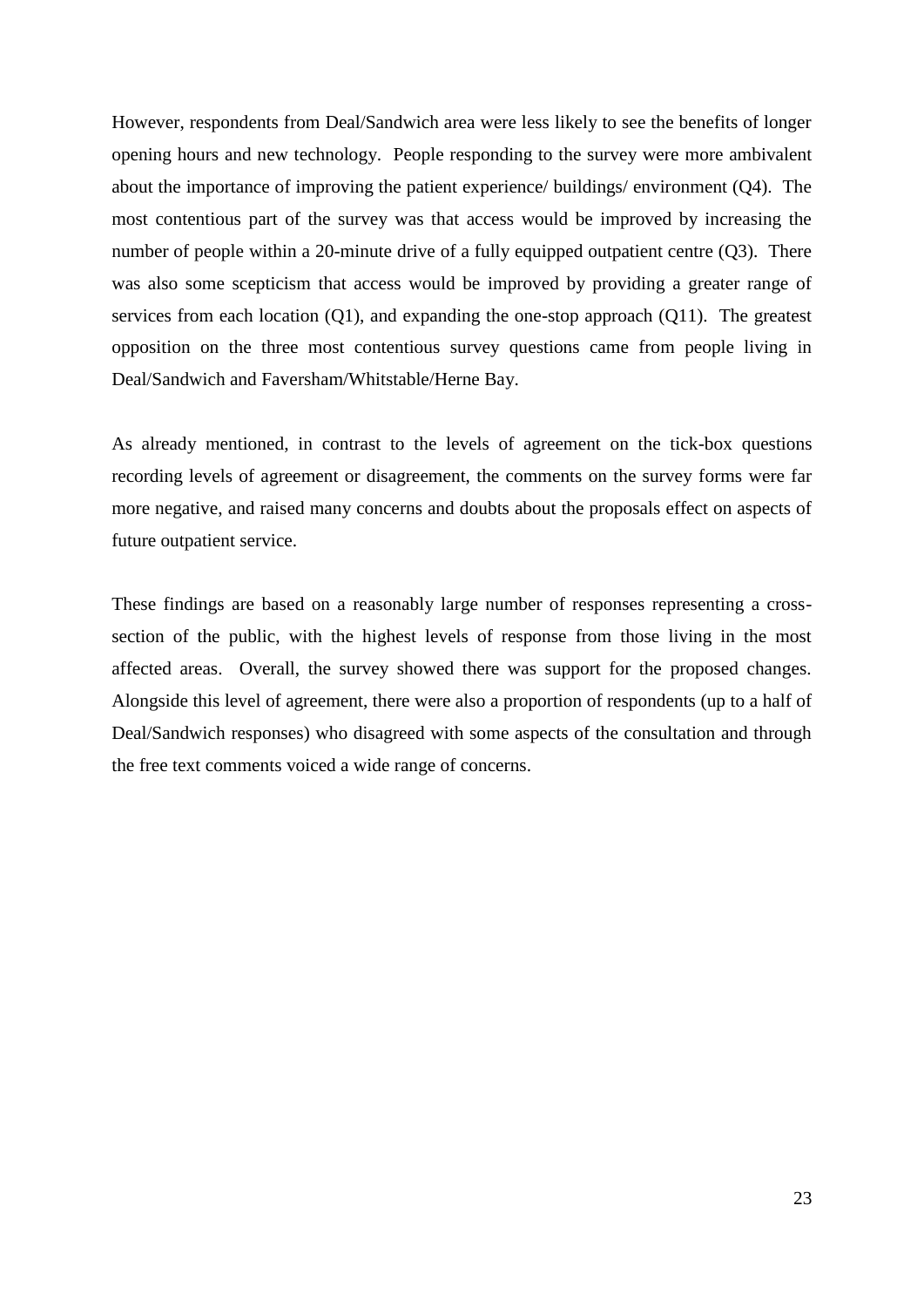|                   |                                               |                | In     |                | <b>Have</b> |
|-------------------|-----------------------------------------------|----------------|--------|----------------|-------------|
| <b>Categories</b> | Sub-categories                                | <b>Total</b>   | favour | <b>Against</b> | concerns    |
| Access            | Journey: distance, time, cost                 | 31             |        |                |             |
|                   | Ease of using public transport                | 34             |        |                |             |
|                   | Ease of using car                             | $\overline{2}$ |        |                |             |
|                   | For specific people (older, without car, etc) | 18             |        |                |             |
|                   | For a specific service, eg Margate, fracture  |                |        |                |             |
|                   | clinic                                        | 16             |        |                |             |
|                   | For people in Deal/Sandwich area              | 8              |        |                |             |
|                   | For people in Herne Bay/Faversham area        | 15             |        |                |             |
|                   | For other specific areas, eg Lydd             | $\overline{7}$ |        |                |             |
|                   | Other access                                  | 8              |        |                |             |
| Facilities        | Proposed changes in services                  | 101            |        |                |             |
|                   | Parking space and charges                     | 12             |        |                |             |
|                   | Clinic capacity, seating                      | 6              |        |                |             |
|                   | Other developments suggested                  | $\overline{4}$ |        |                |             |
|                   | Other facilities                              | $\overline{7}$ |        |                |             |
| Quality of        | Communication and co-ordination, incl booking |                |        |                |             |
| service           | and test results                              | 19             |        |                |             |
|                   | Delays and waiting times                      | 23             |        |                |             |
|                   | One-stop clinic                               | 22             |        |                |             |
|                   | Patient choice                                | 1              |        |                |             |
|                   | Patient rather than provider-orientated       | 5              |        |                |             |
|                   | Overall service                               | 5              |        |                |             |
|                   | Other service quality                         | $\overline{2}$ |        |                |             |
| Use of NHS        |                                               |                |        |                |             |
| resources         | Efficiency                                    | 12             |        |                |             |
|                   | Use of non-NHS premises                       | $\overline{7}$ |        |                |             |
|                   | Other resource use                            | 11             |        |                |             |
| Miscellaneous     | Views on the consultation                     | 13             |        |                |             |
|                   | Views on change being needed                  | 21             |        |                |             |
|                   | Views on developing other facilities          | $\overline{7}$ |        |                |             |
|                   | Views on better ways of working               | 11             |        |                |             |
|                   | Other miscellaneous                           | $\overline{2}$ |        |                |             |
|                   |                                               |                |        |                |             |

## <span id="page-28-0"></span>**Table 1: Survey comments by subject matter and whether supportive of change**

Total comments coded (from 123 paper responses) 430

Key: The darker the shading the more comments were made (0-4 no shading, 5-9, 10-24,  $25+)$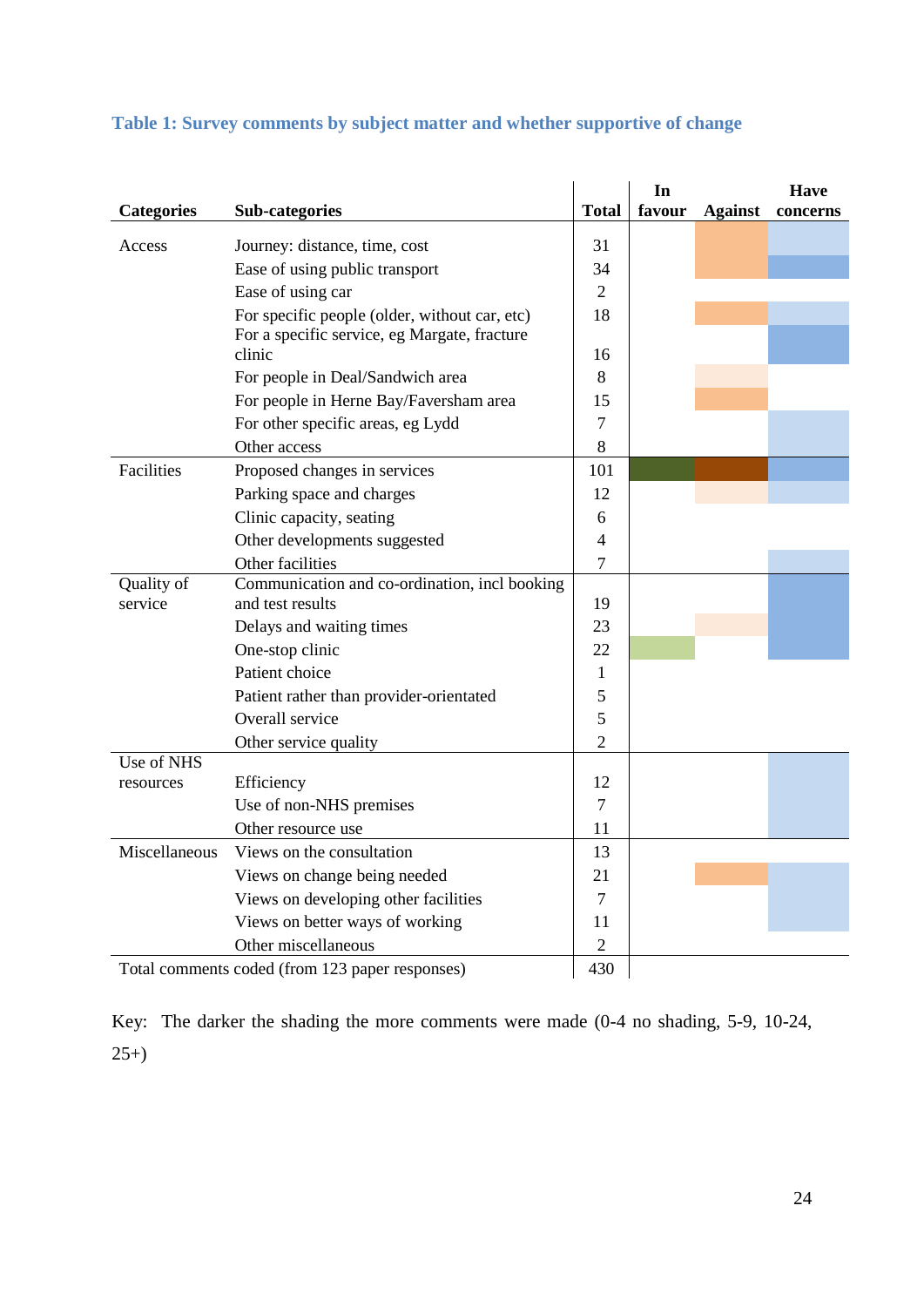## <span id="page-29-0"></span>**Analysis of round table questions at consultation meetings**

Questions from the survey were also asked at round table discussions, held as part of the public consultation meetings. These round table discussions took place immediately after the main presentation and enabled people to break out in to smaller groups and reflect on the proposals in more depth. Each small group was facilitated by someone with extensive knowledge of the consultation (e.g., Trust employee, KMCS representative) who was able to answer specific queries about the proposals on a one-to-one basis.

Questions from the consultation survey were asked and completed by the facilitator after the initial discussions. This process generated survey response data, alongside more in-depth comments that were used in the qualitative analysis. The responses to the survey questions were taken to represent the overall level of agreement and/or disagreement around the table; hence, this score does not reflect individual opinions, but instead the overall impressions of those at each table.

At five of the consultation meetings (Deal and both events in Herne Bay & Faversham), the audience was deemed too large to effectively run these round table discussions. At the consultation in Hythe, the audience was relatively small: hence, these discussions were incorporated in to the Q & A session. Therefore, only data collected from six of the consultation events was used in this analysis.

As with the survey questions, responses were scored from  $1 =$  'seriously disagree' to  $5 =$ 'strongly agree'- higher scores were indicative of stronger levels of agreement with the statement. Seven questions were asked, the results of which are detailed below in Table 2.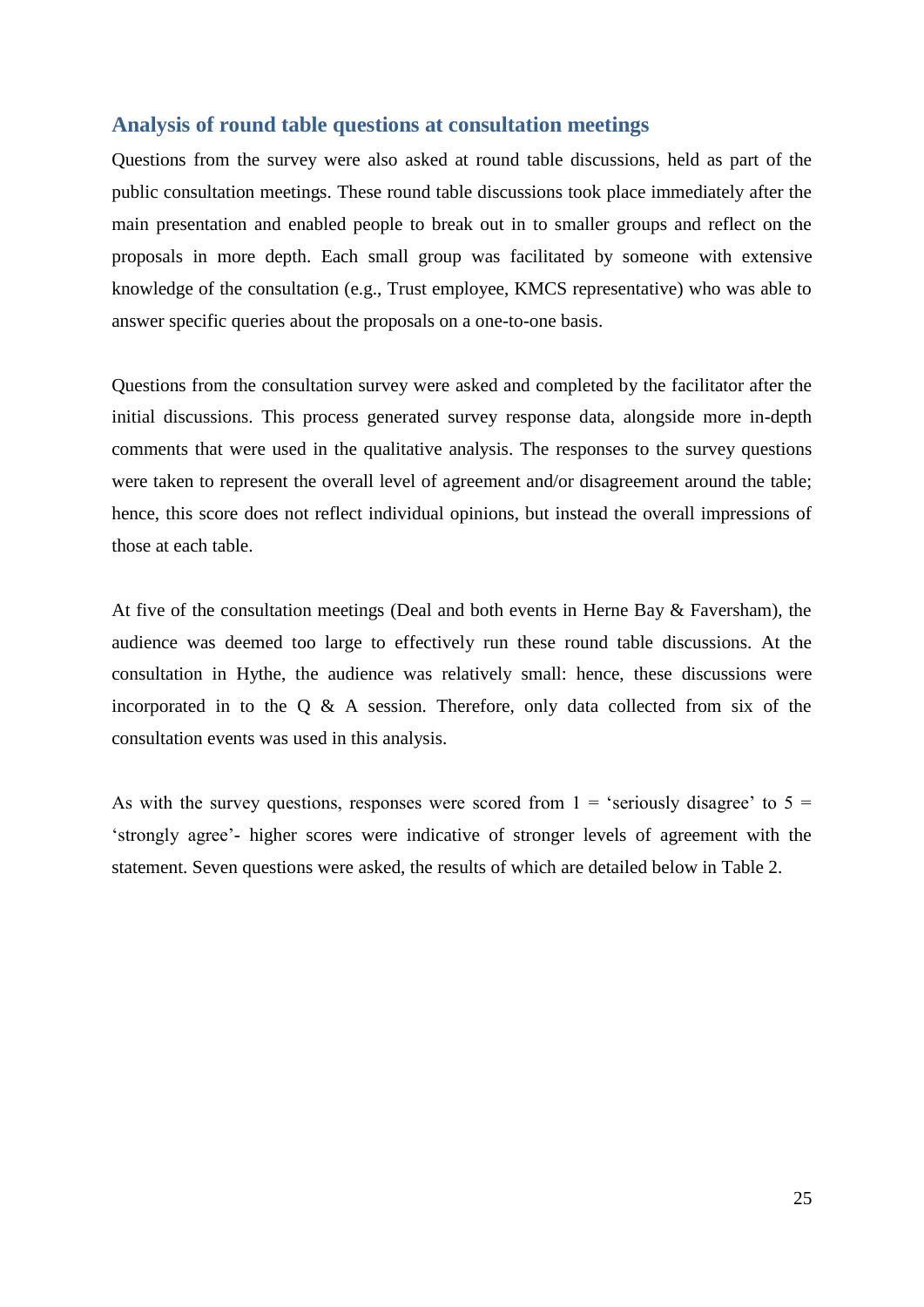<span id="page-30-1"></span>

| Question                                                                                          | Number<br>of group<br>responses | Min            | Max | Mean |
|---------------------------------------------------------------------------------------------------|---------------------------------|----------------|-----|------|
| 1. Access to OP services will improve by offering greater range of<br>clinical services?          | 22                              | 2              | 5   | 4.25 |
| 2. Access will be improved by extending the opening times of the OP<br>clinics?                   | 22                              | 4              | 5   | 4.50 |
| 3. Access to services can improve by increasing the number of people<br>within a 20 minute drive? | 17                              | 2              | 5   | 3.65 |
| 4. The Trust can improve quality of patients experience by improving<br>quality of buildings?     | 17                              | 3              | 5   | 4.12 |
| 5. NHS has to make effective use of all resources; do people recognise<br>and support this?       | 19                              | 2              | 5   | 4.42 |
| 6. How do people feel about new technology being used in NHS?                                     | 17                              | 3              | 5   | 4.32 |
| 7. How do people feel about the one-stop clinics?                                                 | 17                              | $\overline{4}$ | 5   | 4.82 |

## <span id="page-30-0"></span>**Table 2. Descriptive statistics for survey data collected at table discussions**

From looking at the mean values in Table 2, the numbers suggest that people in the round table discussions were in moderate to strong agreement with most of the proposals put forward. This level of overall level of agreement was similar to overall levels reported in the individual survey findings, when comparing the same geographical areas (note: table discussions were not held at Deal, Herne Bay and Faversham).

The main difference from the individual survey responses was the greater support for onestop clinics after the table discussions. This could be a consequence of people at the table discussions having the opportunity to discuss in person the proposals; hence, any concerns or queries about the one-stop model could be addressed.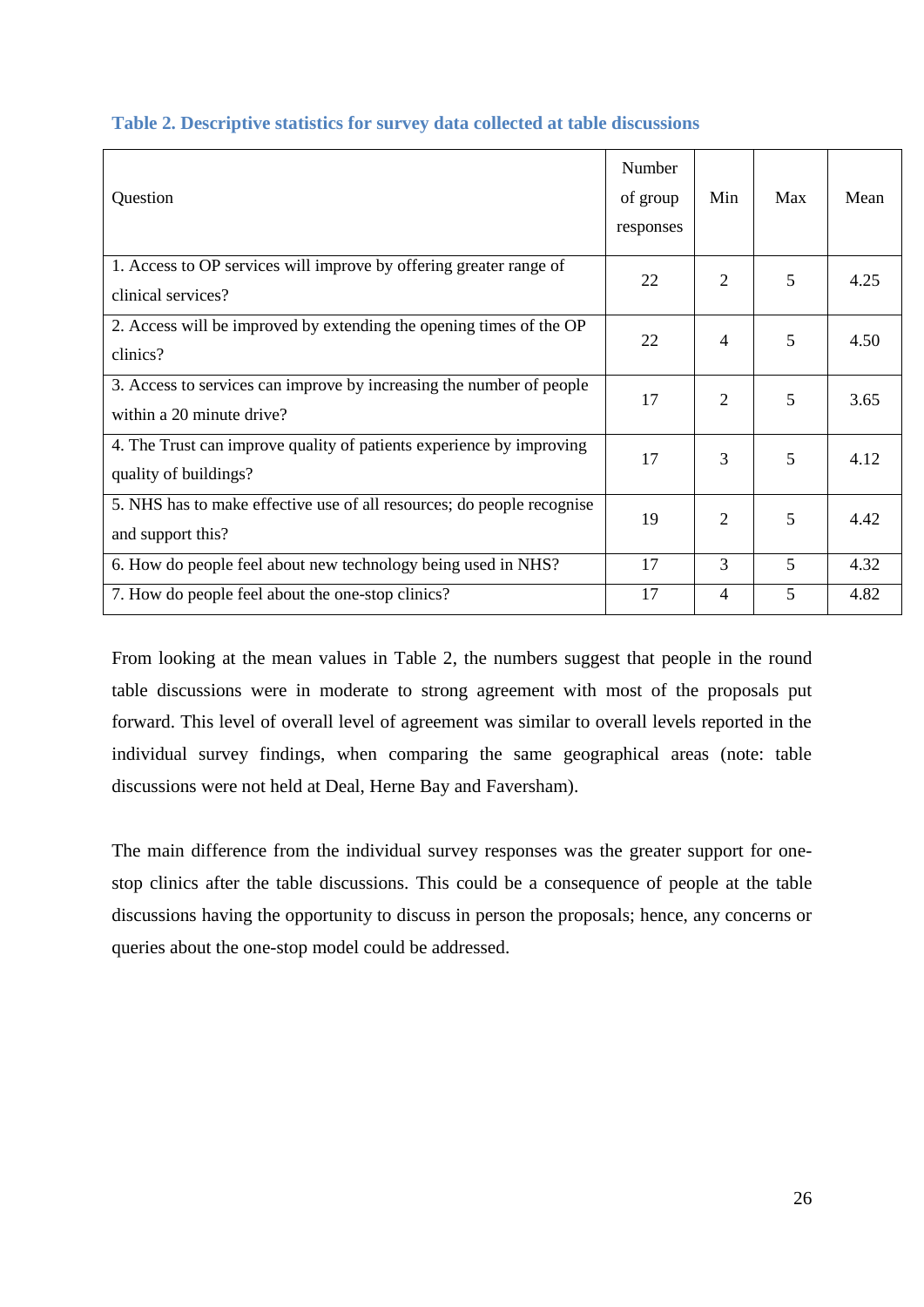## **Qualitative analysis**

## **Introduction**

To gain an in depth understanding of the public reaction to the proposals set out in the consultation, responses from a number of forums were analysed utilising a reliable and valid qualitative analysis method termed The Framework Method (Ritchie & Spencer, 2011). This method involves the identification of commonalities and differences in the qualitative data, thereby developing themes and subthemes from which broad conclusions can be drawn.

<span id="page-31-0"></span>Data used in this analysis was generated by comments made at the 12 public consultation meetings and subsequent table discussions (6 of the 12 events), four focus groups run by the CHSS, nine local meetings attended by the Trust and KMCS, 65 letters and emails, and comments provided in the survey (both paper and online). Data from the four focus groups was recorded and transcribed verbatim. In the consultation events and table discussions, written notes were made at the time by representatives of KMCS and subsequently forwarded to CHSS.

<span id="page-31-1"></span>The principle aim of running focus groups was to gain the opinions of those who may be less likely to attend a consultation event or complete the survey. For example, individuals with learning disabilities, chronic health problems, and individuals who do not have English as a first language. With these criteria in mind, KMCS approached 31 organisations and 87 Patient Participation Groups (PPGs) across the South Kent Coast, Thanet, Canterbury & Coastal, and Ashford to offer the opportunity of participating in a focus group. Subsequently CHSS ran four focus groups with Mencap in Deal, Dover Disability Group, an ESOL class in Dover, and the mental health support group Thanet Speakup CIC. These focus groups typically ran for 1 hour and followed a guide developed by CHSS and KMCS (see appendix  $B$ ).

KMCS and the Trust also attended eight meetings with Locality PPGs in Dover and Shepway. These included the Stoma Support Group based at Buckland Hospital, Epilepsy Here in Canterbury, Faversham and St Peter's Surgery PPGs. Members of the Trust also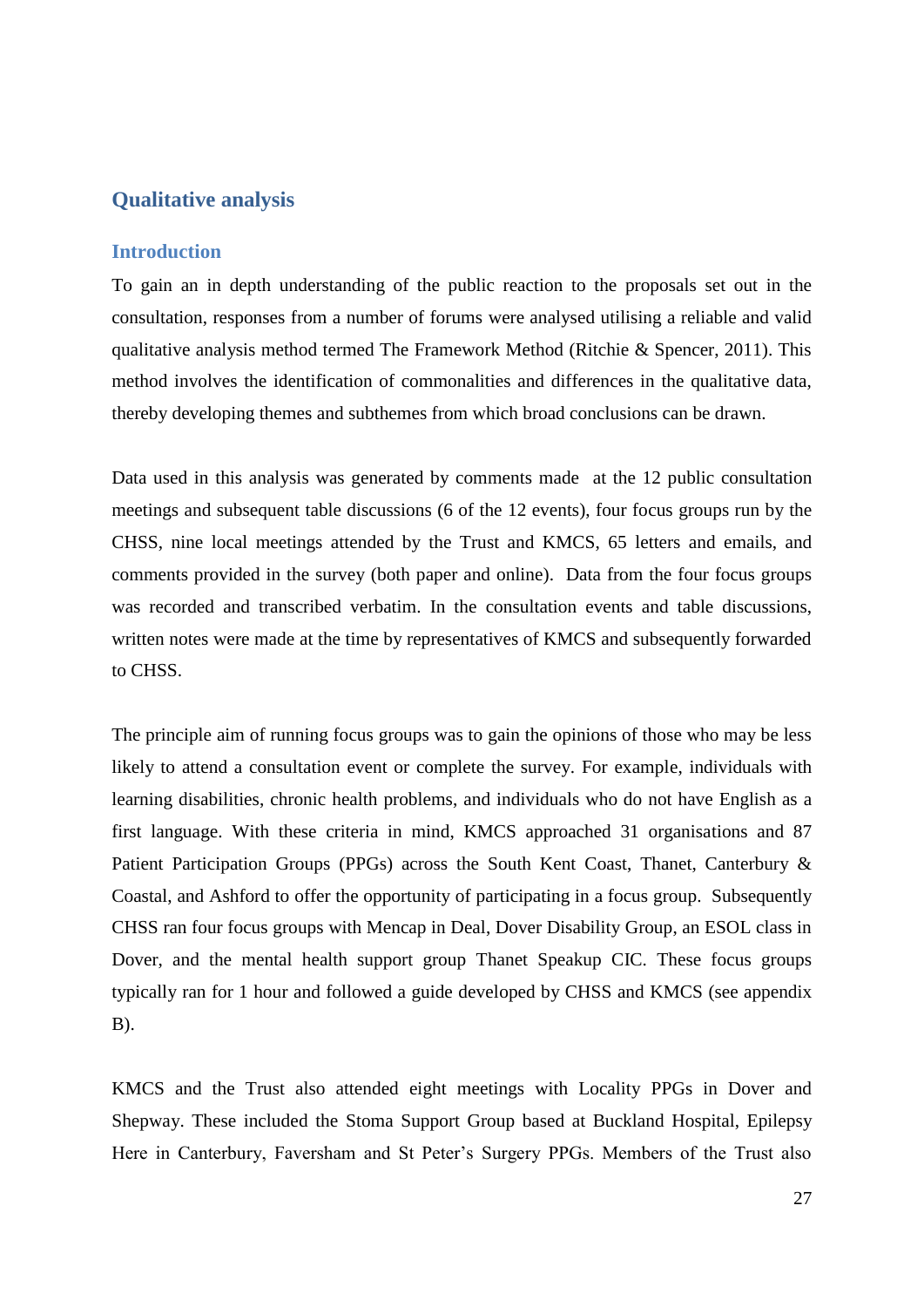attended the Dover Adult Strategic Partnership (DASP) meeting to discuss the Outpatient consultation and plans for the new Dover Hospital and attended the Thanet Health Overview and Scrutiny Committee.

The data generated from these sources is presented in four parts, reflecting the main areas covered by the consultation proposals: first the principle measures proposed by the Trust for improving outpatient services, second the reduction of sites, third choosing the North Kent site, and fourth the future improvements using new technology and the one-stop approach. Within each section, the responses are broken down in themes and subthemes to reflect the main topics that emerged from the responses gathered.

#### <span id="page-32-0"></span>**Part One: Proposals to improve outpatient services.**

Views on a number of proposed improvements to Outpatient services in east Kent were sought, as set out in the consultation documents. These improvements were:

- 1) To increase the range of services at each of the six sites;
- 2) To extend opening hours;
- 3) More patients receiving outpatient care within a 20-minute drive;
- 4) To modernise facilities.

#### **Improvement One: Increasing range of services**

The first improvement focused on increasing the range of clinical Outpatient services that, going forward, would be available from each of the six clinics. Responses to this question drew some positive feedback, focusing on the benefit of visiting fewer sites for treatment and the subsequent impact this would have on travel and time spent in clinics. Respondents also recognised spreading Outpatient services across numerous sites may not be the best utilisation of resources, and that consolidation of services and equipment had the potential to improve patient care.

Alongside these positive views about expanded services, cautionary views were also expressed. While recognising the benefit, it was also noted that although services would increase at some sites, the extent to which people would benefit may not be universal. For example, people cited the need to consider outlying villages and the impact of having to travel further, despite a broader range of services being on offer. When discussing this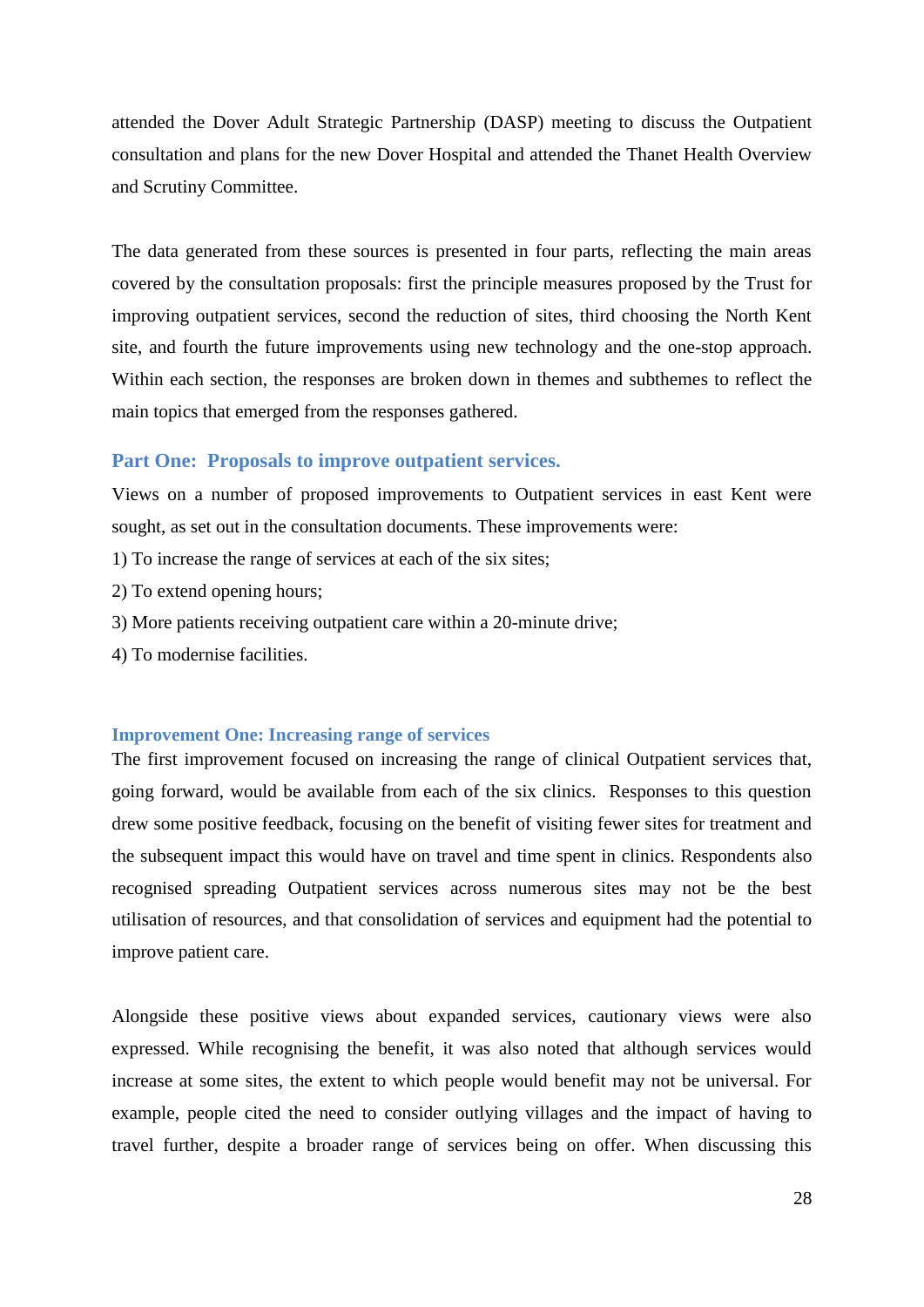limitation, a number of respondents referred to those living in the Romney Marsh area as being particularly disadvantaged.

*"Agree with the principal –* need to recognise how it is delivered to areas like Romney *Marsh." (Folkestone: Table discussions)*

*"*P*eople on the Marshes, Deal are slightly cut off but will have Dover." (Margate: Table*  discussions)

## **Improvement Two: Extending opening times**

The second improvement focused on extending the opening times of Outpatient clinics. Positive feedback for this improvement was noted in the table discussions at the consultation events and at the focus groups. The prevailing theme throughout this positive feedback focused on the increase in choice and flexibility that extending hours would provide for patients, especially those in employment and education. The quotes below highlight this feeling.

*"Yes, it is an improvement, it offers greater flexibility. It will give patients more "choice"*  (Dover: Table discussions)

*"This will help support patients who work, better to offer greater flexibility". (Whitstable:*  Table discussions)

*"If you're working and you need to see a doctor you can either have the choice of the morning before you start work or after you finished work. Yeah, that's brilliant". (Dover:*  Focus group)

In addition, people also highlighted that extending opening times will utilise staff and facilities to the full and potentially mitigate car-parking problems, as the demand on parking will be spread over a longer period.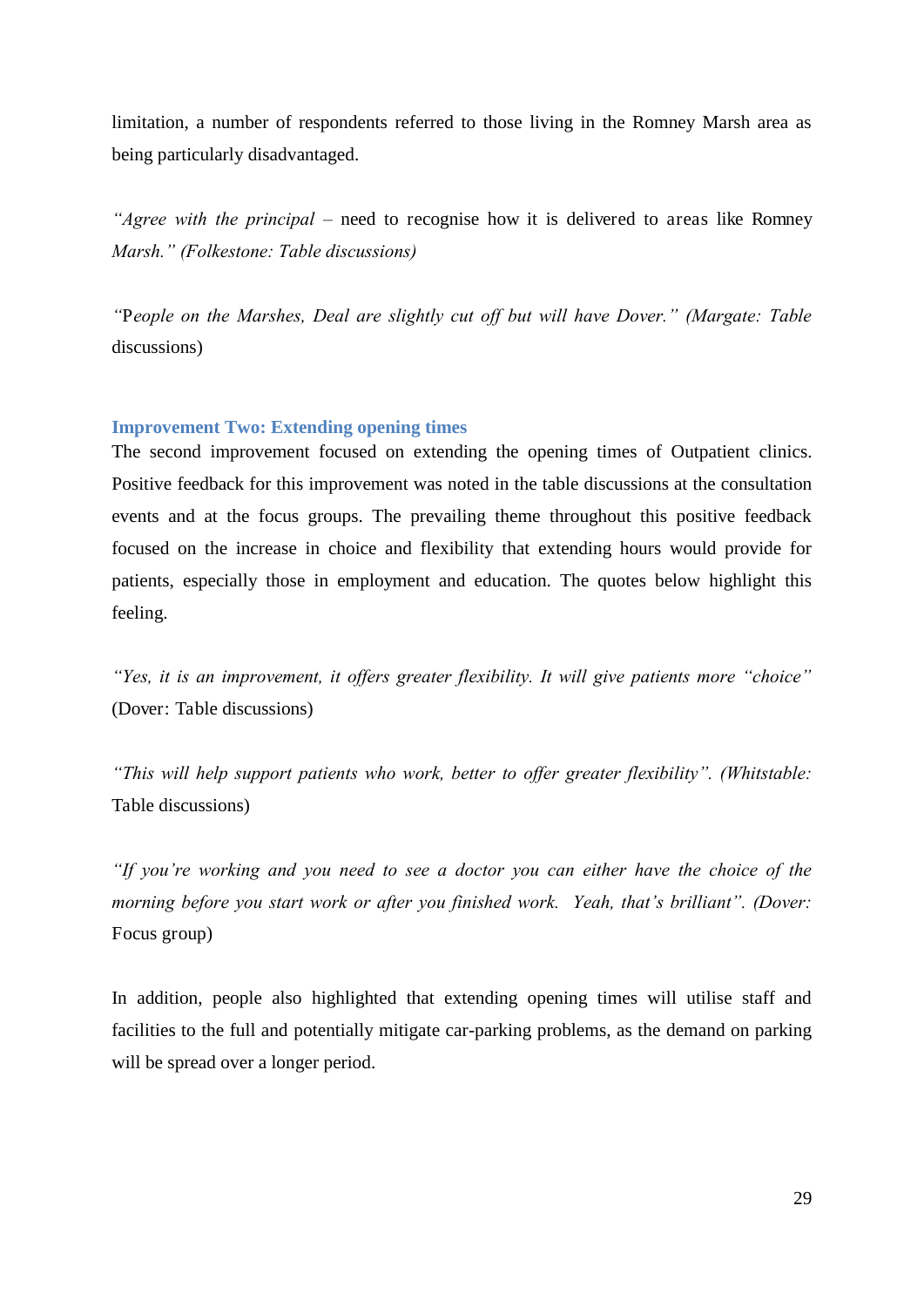Alongside these positive comments, a number of concerns were also raised covering three broad areas: staffing and logistics of a longer working day, public transport coverage for the extended hours, and issues around implementation of the extended service.

#### **i) Staffing**

Of these three concerns, the most often cited were concerns about staff working hours. For example, how this extension of working hours would be viewed by Consultants.

## *"What is Consultant perception of these changes" (Whitstable: Table discussions)*

## *"Have the consultants agreed to it though?" (Dover: Focus group)*

More broadly, concerns were also raised about the logistics of implementing a longer working day for all staff and whether sufficient medical staff could be provided for the additional opening hours.

*"How will* it actually work when you increase working hours *– what about staff and cover?"*  (Ashford: Consultation Q & A)

*"What are the staff implications? It seems that you may need to increase your staffing levels.*  There are implications for staff to deliver this, often services have a bottle neck due to lack of staff *– will there be an increase in staff to do this?" (Canterbury: Consultation Q & A)*

#### **ii) Transport**

The second theme to emerge was focused on more practical concerns about whether public transport would be available to enable patients to make full use of the extended hours. For example, the issue around bus passes not being valid until a certain time was highlighted by people in the consultation events and in the focus groups.

<span id="page-34-0"></span>*"Some patients coming to Outpatient services who need to use bus pass, who can't get on the*  bus before 9.00am so the extended hours will not work for them. You need to think about this *when you book their appointments". (Dover: Consultation Q & A)*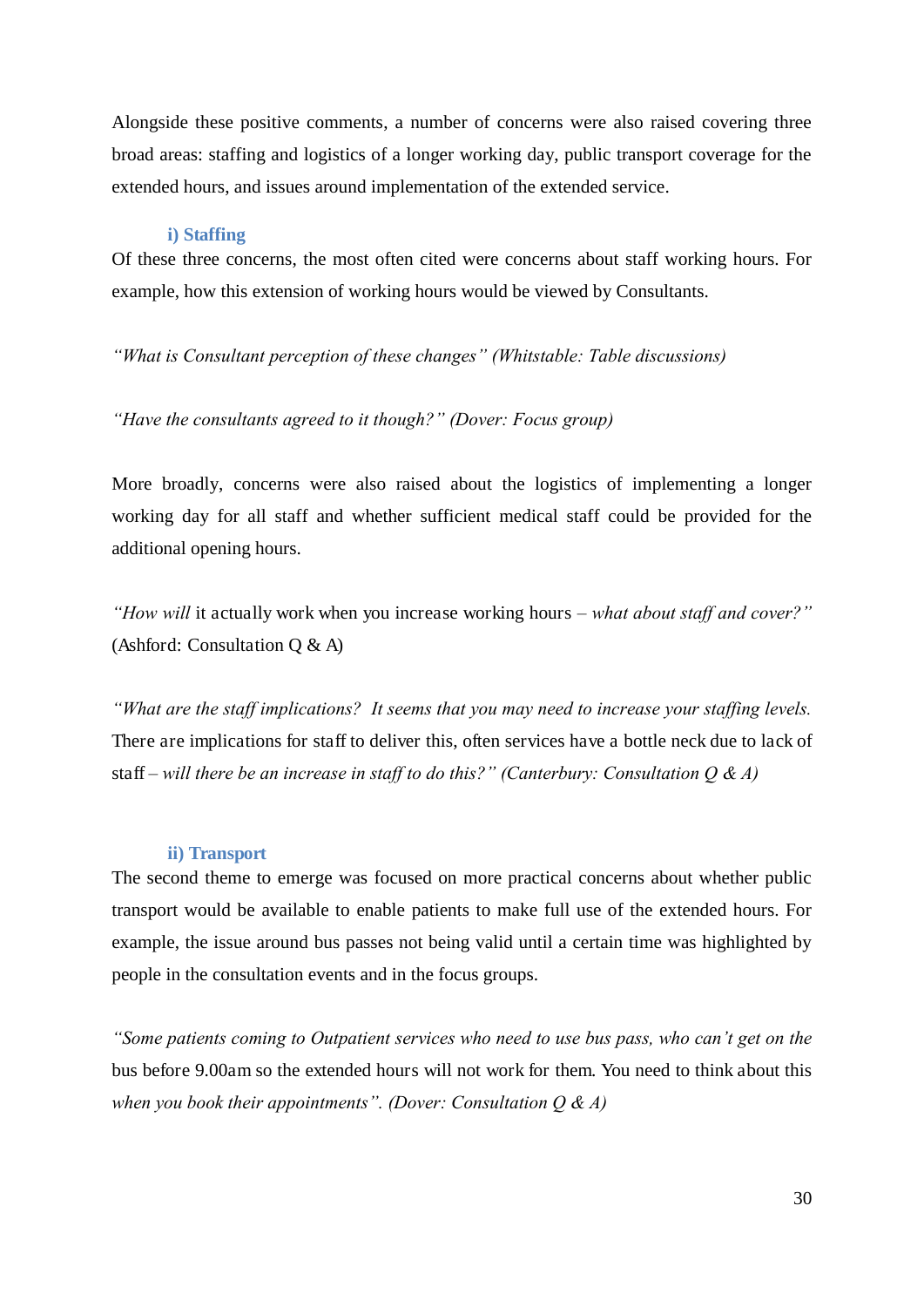In addition, concerns were raised about weekend appointments as reduced bus services often run at these times, and consequently may not accommodate travel needs to and from outpatient clinics.

*"Access to public transport might be an issue in the evenings and on Saturday's."*  (Canterbury: Table discussion)

#### **iii) Implementation**

This theme encompassed practical suggestions to make the proposed extension of services work well. For example, the need to communicate with patients to ensure they know about the extended hours was emphasised. A number of responses cited the extension of hours in GP surgeries as an example of how anticipated demand for services did not materialise.

*"They tried extended hours at the GP surgeries but they were too small to continue. They*  offered late night appointments but there was no demand for the increase, or perhaps people did not know it was available. You need to make an effort ensure receptionists inform *people." (Dover: Consultation Q & A)*

There was also a sense from the focus groups and the consultation events that people would like to see opening times extended even further (e.g., later in the evening, Saturday afternoons & Sunday) to offer increased choice, but also in recognition of the need for more appointments if the number of patients at each site is to increase.

*"I don't think an hour in like in the morning and an hour evening is going to make much of a*  difference. So if they opened it like at the same time in the morning and two hours of an *evening or two hours earlier in a morning then you've* got the two hours rather than just the *one either side. And Saturday afternoons / Sundays." (Margate: Focus group)*

**Improvement Three: More patients receiving outpatient care within a 20-minute drive of a fully equipped Outpatient clinic.** 

## **i) Concerns and Worries**

Responses to this improvement were heavily focused on the accuracy of the 20-minute drive time set as a parameter in the consultation document. This query was raised in consultation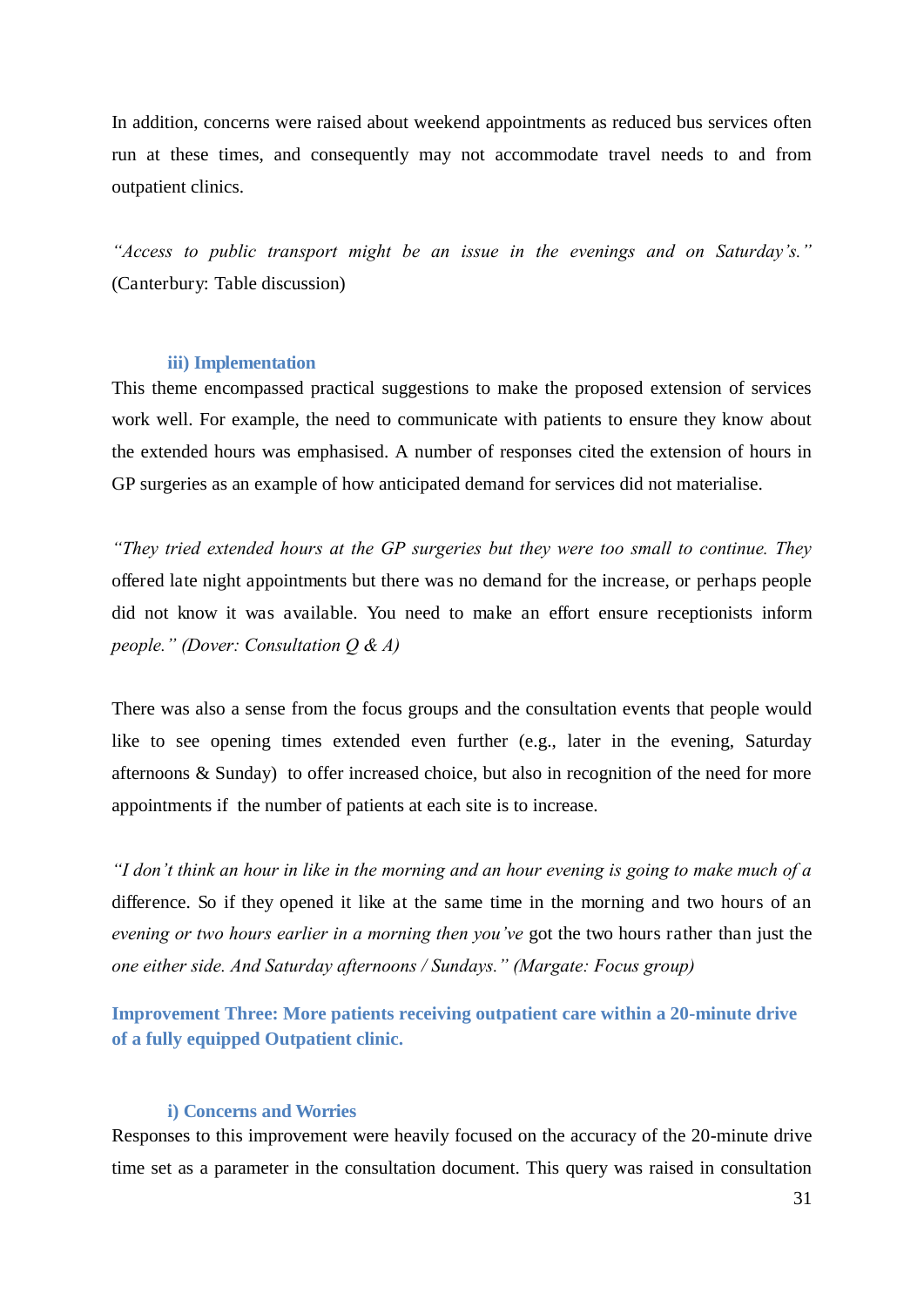events across all 10 of the locations visited, in letters and emails written by members of the public, and by participants in a number of the focus groups. Within this complaint, two main themes emerged from the responses.

 First, there was a general unhappiness with using the 20-minute criteria – people questioned why such a seemingly arbitrary number had been used to describe one of the key improvements.

*"Your proposal makes sense but wish you hadn't put in 20 minutes travel time as this is a red*  herring and will make problems for you. My experience of going to Tenterden tells me it *takes much longer, likewise Romney Marsh." (Ashford: Consultation Q & A)*

*"…… they've really upset people or antagonised people by saying everybody within the whole patch can get to a hospital within 20 minutes." (Dover: Focus Group)*

Second, people questioned the use of travel times based on car journeys as opposed to using public transport journey times. It was widely acknowledged by people across all forums that if public transport journey times were taken into consideration, then a reduced proportion of people would have access to outpatient care within 20-miuntes. Although the documentation clearly states 'drive' in the description, the overriding feeling was that by using this term the consultation document did not accurately reflect the reality of how many people travel to outpatient appointments.

*"Transport is very important for Health. It's totally dishonest to talk about travel times by car, when only what % of the population haven't got cars." (Folkestone: Consultation Q &*  A)

*".....Lot of the slides based in 20 minutes travel time in car what about patients on public transport?" (Herne Bay: Consultation Q & A)*

*"Also '20 minutes by car' is a distressing statement because so many people have to come by public transport." (Mar*gate: Consultation Q & A)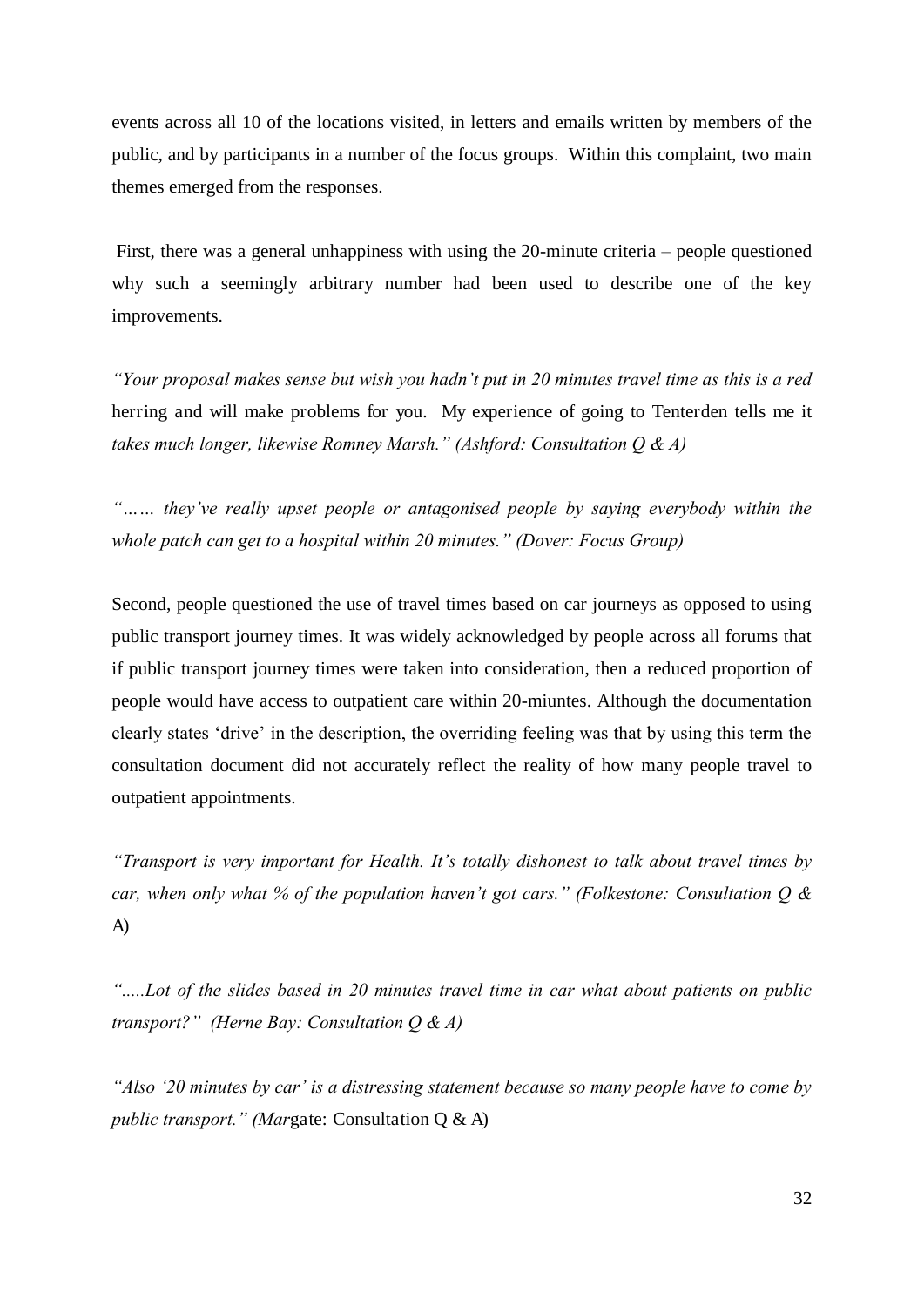Responses also indicated concerns that the 20-minute travel time did not account for parking once at the hospital and additional time it might take the elderly or people with disabilities to access outpatient services. In addition, concerns were raised that even if travelling by car, the 20-minute drive time is unrealistic when taking in to account how driving conditions can change according to time of day. For example:

*".....I was going to say that because it depends what time of day. If you've got an appointment at six o'clock it's rush hour so it's going to be longer than 20 minutes."*  (Margate: Focus Group)

#### **ii) Positive feedback**

<span id="page-37-0"></span>Despite the overall negativity concerning the use of the 20-miute drive criteria, some positive feelings were expressed. For example, people recognised that travelling to a fully equipped clinic could potentially decrease overall journey times due to utilisation of the one–stop model. If patients were able to attend numerous appointments in a single session, then this would negate the need for further journeys.

*"*Yes, each of the sites will have more facilities so it is recognised that it will improve access, *especially with One Stop Clinics." (Whitstable: Table discussions)*

*"Less travelling time fo*r patients experiencing 5 different appointments across 3 sites, so my *observation is that it is not about the "20" min travel time but in total that there will be less travel." (Dover: Consultation Q & A)*

#### **iii) NHS investment in transport**

At the consultation events the Trust outlined plans to invest £455,000 in improving public transport services for North Kent, Dover, Sandwich, and Deal. During the consultation events, subsequent table discussions, and to a lesser extent in letters received from the public, concerns were raised as to whether spending NHS funds on transport infrastructure was a sensible use of money. Responses questioning the spending broadly fitted in to two main areas of concern. First, people expressed doubt about how sustainable any changes to services would be once the investment ended.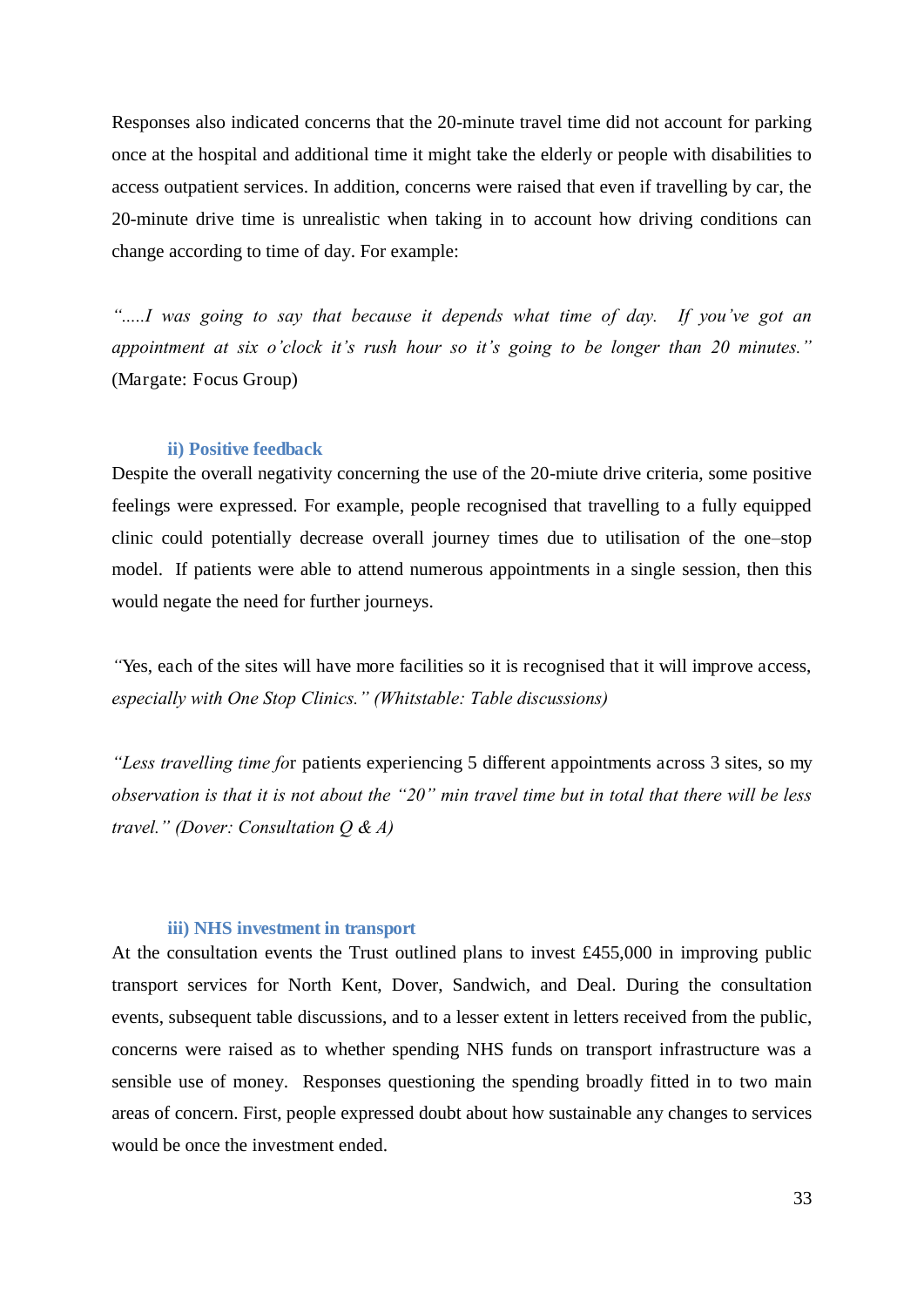*"Will services you are proposing be viable? They wouldn't be put on by public transport provider, what happens after NHS funding runs out." (Folkestone: Consultation Q & A)*

*"You are planning to spen*d £500,000 on transport over what period and for how long?.....After the 3-*4years we will be back to square 1?" (Faversham: Consultation Q & A)*

Second, responses in the most part from consultation events in Faversham and Herne Bay questioned whether the funds allocated for transport improvements should instead be invested in modernising and maintaining existing facilities.

*"I don't want to see this Trust wasting money on buses, I want it spent on clinical services, xray facilities…..Don't pay for a bus,* pay for x-*ray!" (Faversham: Consultation Q & A)*

## **Improvement 4: Modernising facilities and investing in the buildings and equipment, to make the environment more welcoming.**

The proposal to invest in buildings and equipment received positive responses in both consultation events and focus groups. Overall, responses indicated that people did see a need for this investment, with a number of different areas for investment emerging as key themes. First, responses gathered from a number of the table discussions and focus groups supported an investment specifically in waiting areas, with mention of improving the quality of seating areas (e.g., quality of chairs provided, number of chairs), improving access for wheelchair users and signage. Second, the notion of investing in technology with the recognition that this has the potential to improve patient care was also welcomed. When asked what other improvements the Trust could make with the investment, three main themes emerged from the responses: communication, parking, and staff.

<span id="page-38-1"></span><span id="page-38-0"></span>The most frequently cited improvement broadly focused on communication between patients and clinicians, with a number of specific requests for more information being given when a clinic is running late.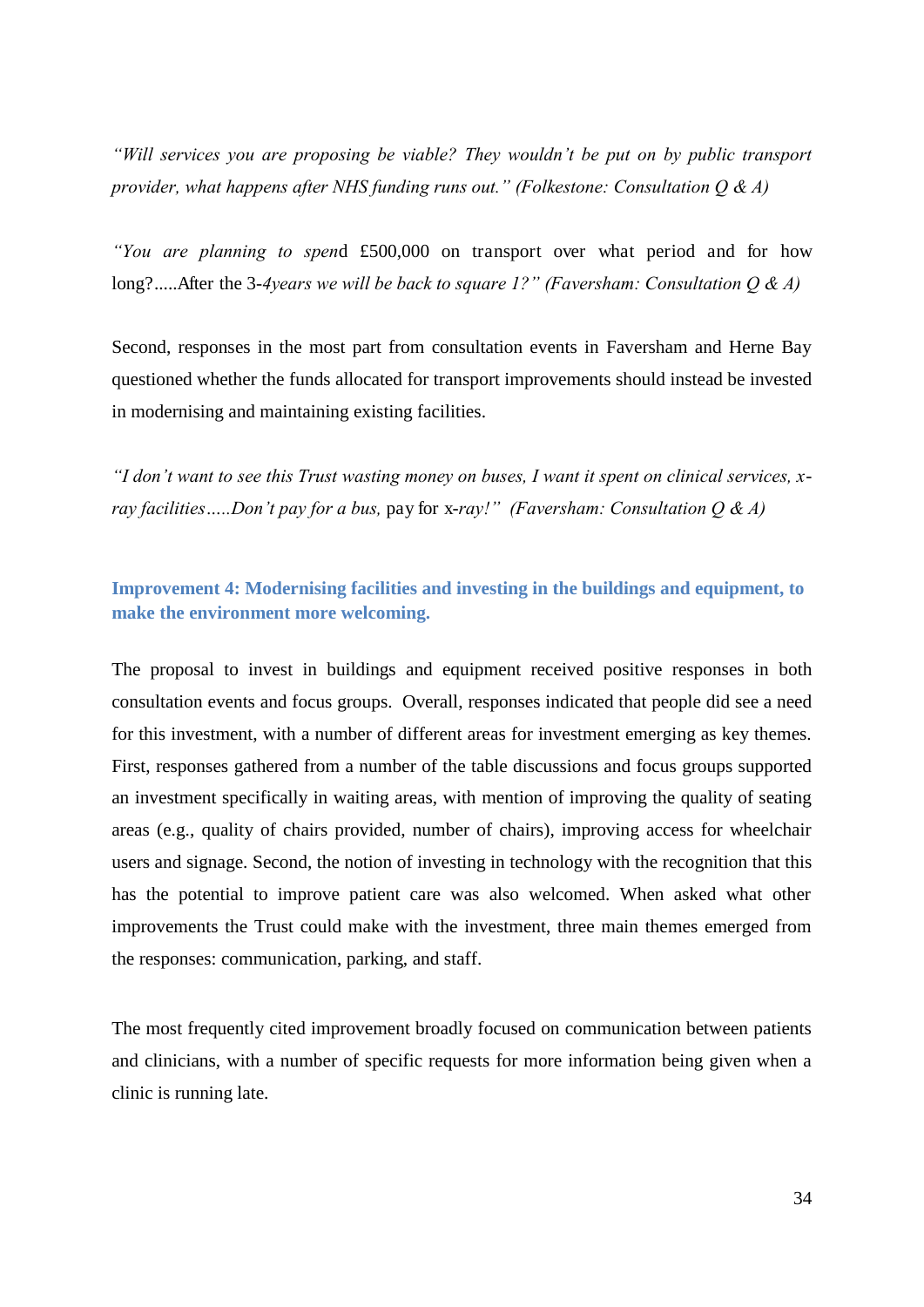*"I would have really* appreciated being told clinic was running late *– we weren't allowed to*  eat or drink in that area. An electronic display with information about the time running *would help this". (Ashford: Table discussion)*

Parking was mentioned in a selection of table discussions, consultation events, and the focus group in Deal. In summary, people expressed a wish for more parking and the location of disabled parking at William Harvey Hospital to be moved.

Finally, regarding staff, various improvements were offered, mainly from the table discussions. The suggestions focused on increasing staff numbers, staff training, and enhancing the staff-patient relationships (e.g., information about staff in the clinic).

*If you're going to increase the size* (of Outpatients*), you've got to increase the staff." (Dover:*  Focus group)

In general the proposal to invest was positively received; although some people questioned the rational for investing money in this way. Responses collected in both focus groups and table discussions highlighted the feeling that the quality of care received is often paramount to the patient- not necessarily the quality of the building they visit, and maybe in light of this, investment should be focused on staff and patient services instead.

*"Rather spend funding on staff and equipment than on buildings and patient facilities."*  (Canterbury: Table discussions)

## **Part Two: Reduction of sites**

The second part of the analysis focuses on the proposal to reduce the number of sites that deliver outpatient services from 15 to 6, whilst making these 6 sites bigger and increasing the range of services available at each of the 6 sites.

#### <span id="page-39-0"></span>**Agreement with the proposal**

Responses gathered from a number of the table discussions, focus groups and survey comments indicated agreement with this proposal. For example, comments gathered as part of the survey included: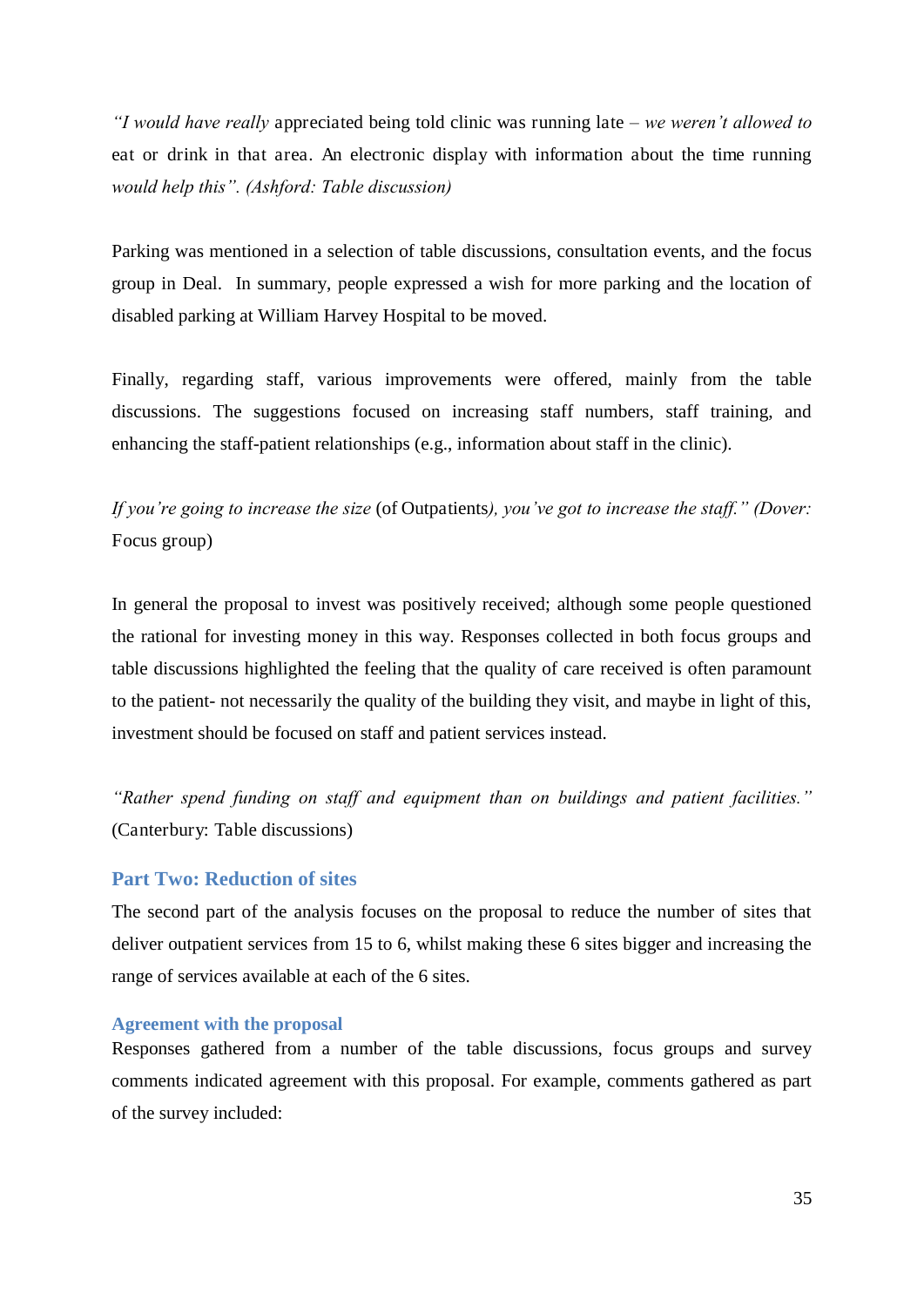*"It's a good idea to offer more services in a single location and so the reductions in sites make sense." (Survey comment)*

*"Excellent* - bearing in mind the advantages and an increase in the number of 'one stop' *clinics." (Survey comment)*

More specifically, people also noted the need for the NHS to rationalise its resources and reduce the number of sites. For example, quotes illustrating this notion include:

*"It m*akes sense to have fuller, better facilities in fewer places in order to maximise *resources, both clinical and financial." (Survey comment)*

*"Originally read plans thought it was about cuts, but if more services are available and*  equitable (i.e. each site offer same range) *then that's better." (Margate: Table discussions)*

*"Agree that the savings made by reducing the number of sites as it means re*-investing in the *local health care." (Whitstable: Consultation Q & A)*

A number of responses gathered from the focus groups, table discussions and survey comments indicated a positive, but cautious approach to the reduction in sites. Alongside these comments, views were also expressed regarding how the reduction of sites would affect certain sections of the community- for example, wheelchair users and the elderly. There was also concern about how public transport services would accommodate the needs of those who would need to travel further.

*"Good idea, but would need a much* improved public transport service, with late running *times after last appointments." (Survey comment)*

#### **Disagreement with the proposal**

Although positive comments were made about the proposal to reduce sites offering outpatient services, a higher volume of critical comments were recorded. Concerns covering various themes were expressed across all 12 consultation events, in the focus groups, in letters and emails written by members of the public, and finally in comments collected as part of the survey. A number of comments reflected a general unhappiness about the reduction of sites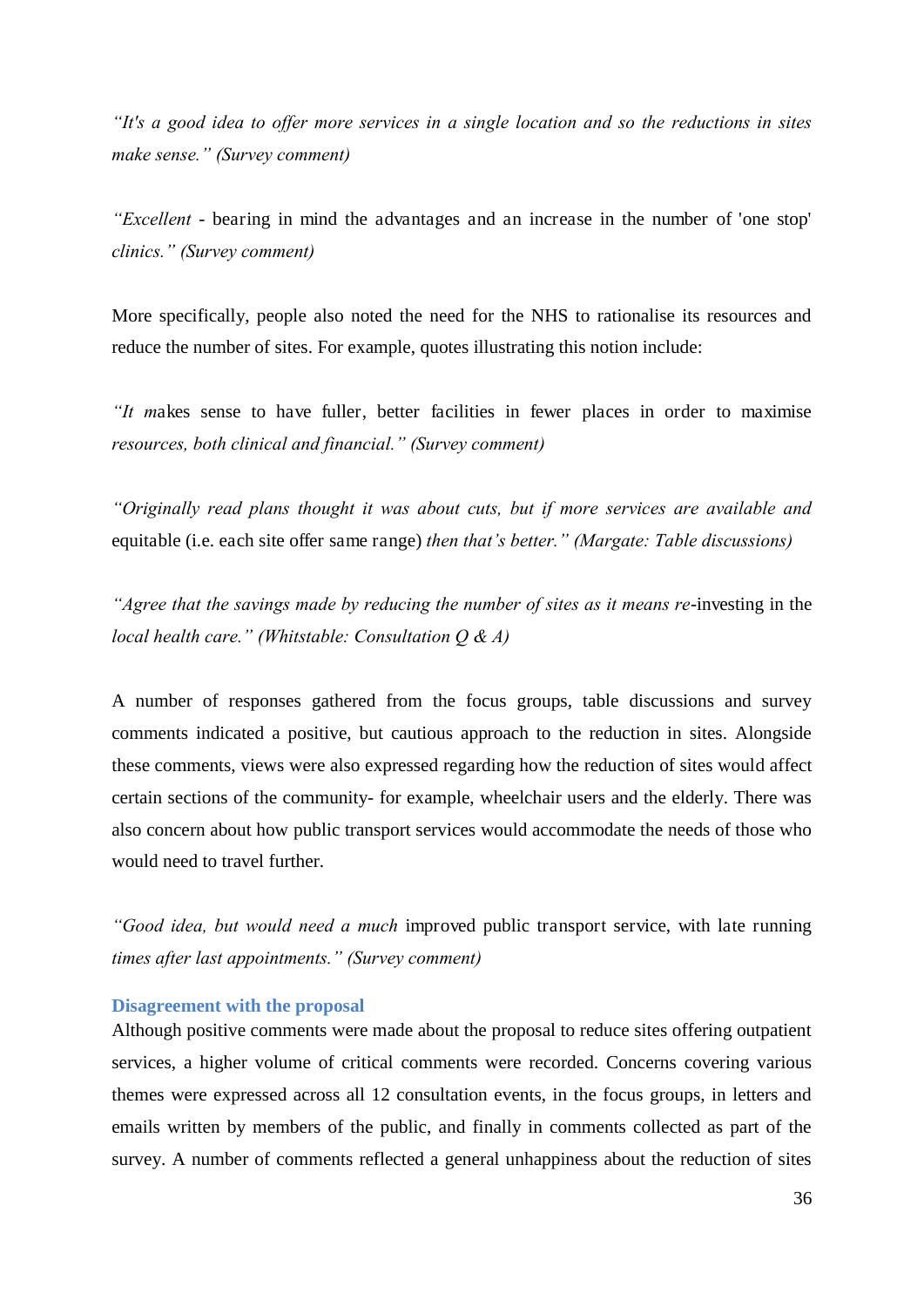which came across strongly in the first Herne Bay consultation event and in focus groups run in Canterbury, Deal, and Dover. For example:

*"Well I can't see how they can say to* us that the patients have more say, more choice and yet *we're being reduced again in choice!" (Dover: Focus group)*

*"Why six sites only, would make more people happy with greater spread of sites?"*  (Whitstable: Table discussions)

Specific concerns broadly fell in to two main topics: public transport provision and capacity, both of which are discussed below.

#### **Public transport concerns**

A high number of respondents expressed worry about how public transport provision would facilitate visiting a site that potentially could involve a longer journey. These concerns were expressed in focus groups, consultation meetings and letters from the public. Responses focused on the length of bus journeys, the frequency of services to and from the sites, distance from the bus stop to the site, and the routes buses take.

*"Needs improvement (transport), a lot of areas still disadvantaged. It's not just about bus transport. If necessary it's a long march from bus stop in town. After* your appointment, you have to wait for buses - *Has thought has been given to a direct route?" (Dover: Table*  discussion)

*"Dover as a replacement for Deal is utterly unrealistic. .......... public transport is expensively inconvenient and often impossible." (Deal: Letter 14)*

*"Transport –* Number 10 bus route is biggest problem *–* need one that goes straight down the *motorway, current route makes people feel ill." (Hythe: Consultation Q & A)*

In addition to these general concerns about transport, three sub themes emerged within this topic that warrant a separate examination due to the extent of the comments offered.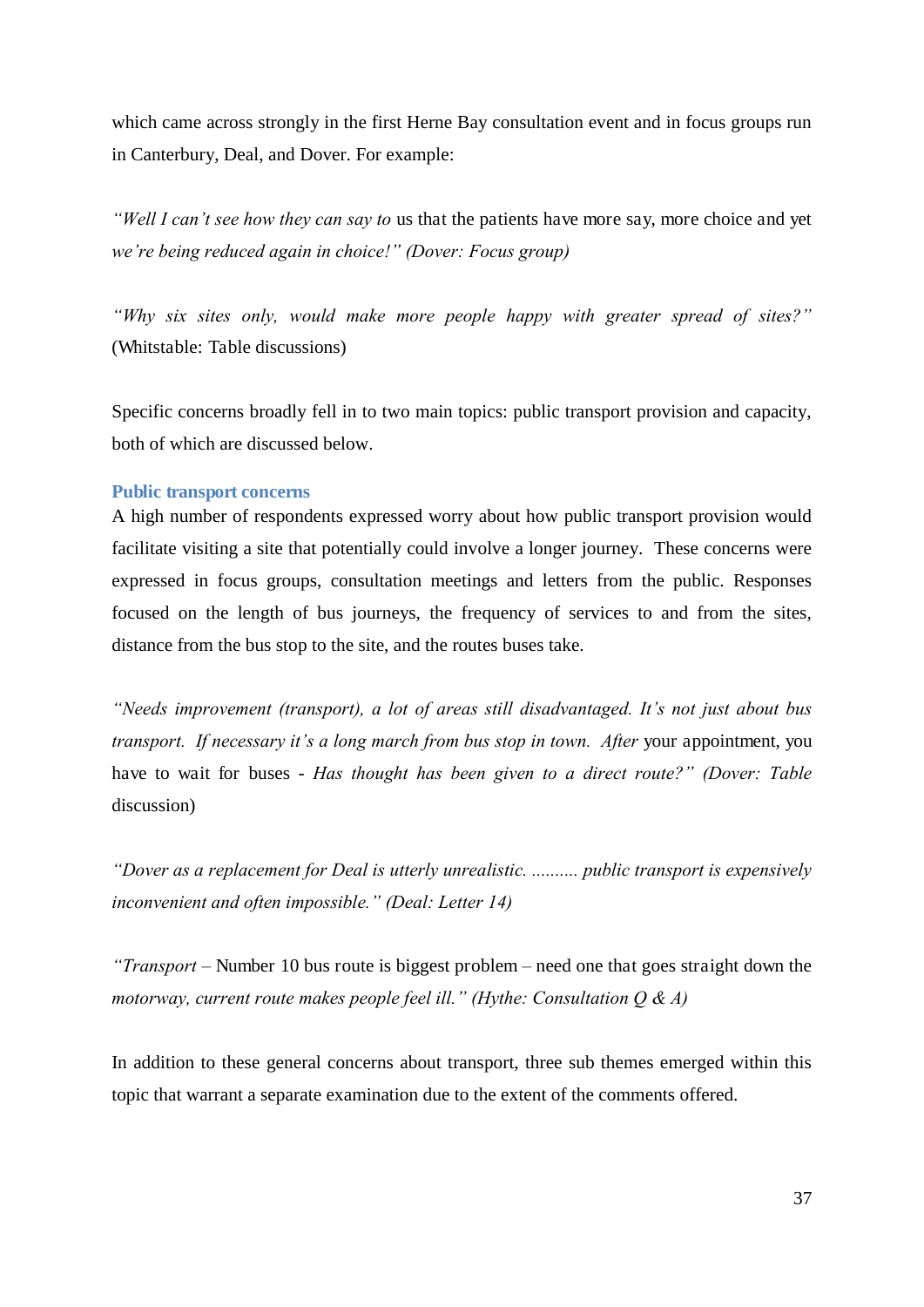#### i) Access issues in South Kent Coast

A number of concerns focused specifically on the impact to those living in the South Kent Coast (SKC) area. These concerns were again expressed at consultation events in Ashford, Folkestone, Hythe, in letters/email sent to the Trust and in focus groups held in Margate and Shepway. Respondents called for further consideration of the needs of patients in Hythe and Romney March area. In addition, concerns were also raised by local MP Damian Collins in a letter to the Chief Executive, and in the DASP meeting attended by members of EKHUFT. These concerns emphasised the transport challenges and limited access to healthcare that people living in this area are currently experiencing.

*"For Lydd, New Romney, Hythe –* better public transport would be really beneficial. It takes *40 minutes in a car, and an hour on a bus." (Folkestone: Consultation Q & A)*

*"Romney Marsh/Lydd* has been left out. There are some people who will have problems *accessing one of the six sites." (Hythe: Consultation Q & A)*

*"I am deeply concerned about the impact for us at the town and coast of Lydd and*  surrounding marsh area. Travel time to and from hospitals, together with lack of public *transport....... has to be an important consideration." (Letter: 26)*

Comments reflecting these concerns were not only made by people who reside in the SKC, but were also made by people who live outside this area. For example, in the Margate focus group concerns were expressed about how the proposed changes could affect the South Kent Coast area.

#### ii) Access issues for specific populations

A second concern raised was how the reduction of sites may affect people across all areas who are elderly, disabled, in a wheelchair, and/or without a car. These views were expressed in many of the consultation events across the region (i.e., Deal, Faversham, Folkestone, Herne Bay, and Margate), at focus groups in Canterbury, Margate, and Dover, and via letters/emails received from members of the public.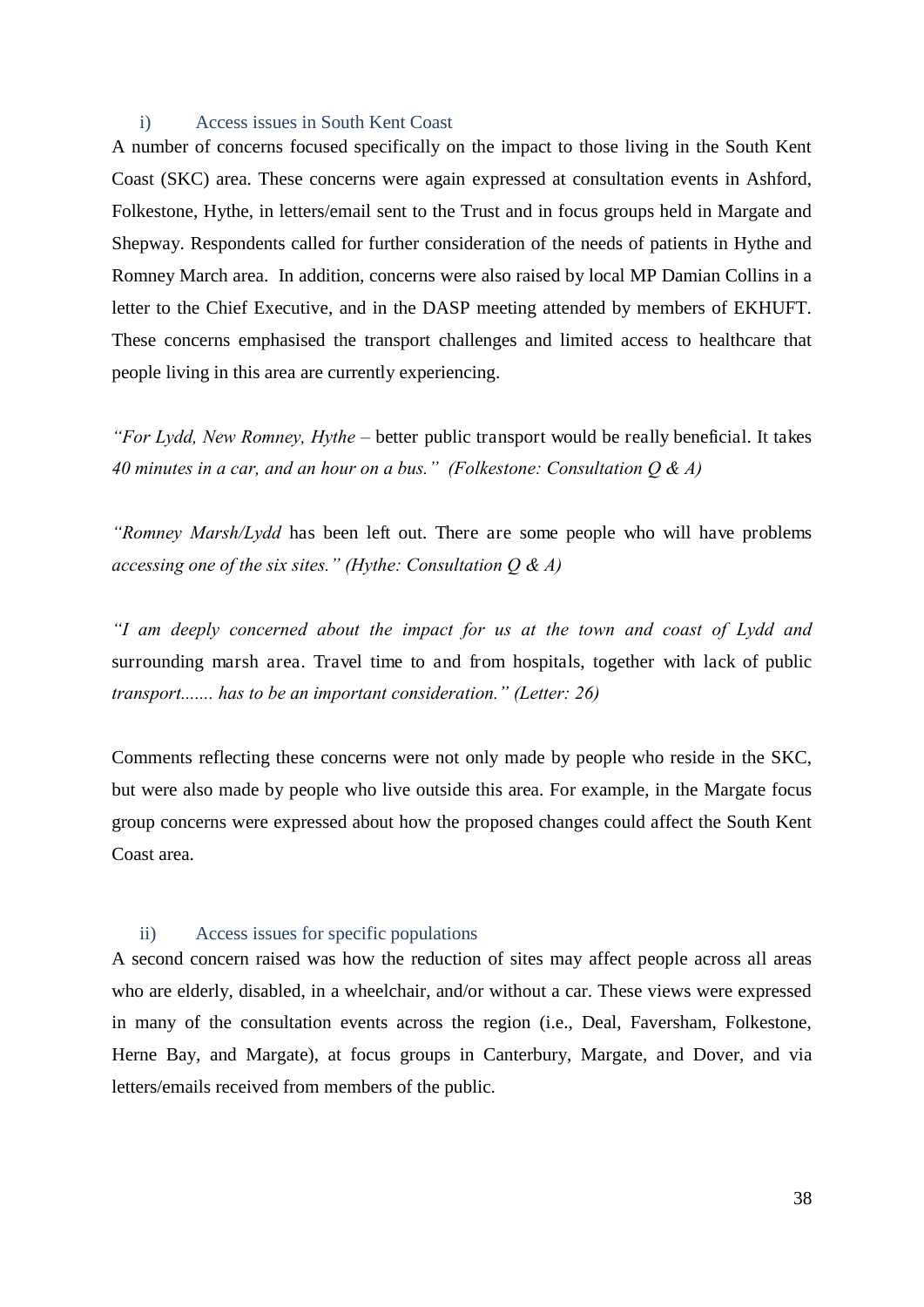Responses from Deal were predominantly focused on the impact on an elderly population who no longer drive, and potentially find accessing public transport difficult. The two quotes below summarise the feelings expressed in this area:

*"I live in* Deal, I am 81 and my wife is of a similar age ... it would be very difficult for us if many of these services were moved to Buckland or elsewhere. I no longer drive - buses would be very difficu*lt and taxis expensive. Hospital /volunteer transport often not available."*  (Email: 22)

*"I would ask the hospital to think about those people in Deal who find hard to travel and ask*  hospital to think about those people and also ask the CCG to think about *that again." (Deal:*  Consultation Q & A)

Responses from other areas also reflected concerns about the elderly, while also illustrating specific concerns about how the reduction in sites would affect those without access to a car and the cost implications of travelling further for those on lower incomes. Quotes below from Faversham and Canterbury exemplify these feelings:

*"We have poor people who are not affluent. If you don't have a bus pass, for example a*  young mum with 2 children, how are they going to afford it? You need to think about *accessing transport." (Faversham: Consultation Q & A)*

*"I'm not suggesting individual people do not want to improve the system, but looking at what*  the document says it does show some disadvantages for people relying on *public transport."*  (Canterbury: Focus group)

<span id="page-43-0"></span>This type of concern was expressed in the Herne Bay consultation in relation to the proposed sixth site in Whitstable (see Part Three for in-depth analysis). The quote below highlights concerns about the location of this site for people who do not have access to a car.

*"What about the 20/25% of people who haven't got a car or can't catch a bus. They will*  have to travel to Whitstable High Street and then catch another bus up to Estuary View? It will be a long *and torturous journey." (Herne Bay: Consultation Q & A)*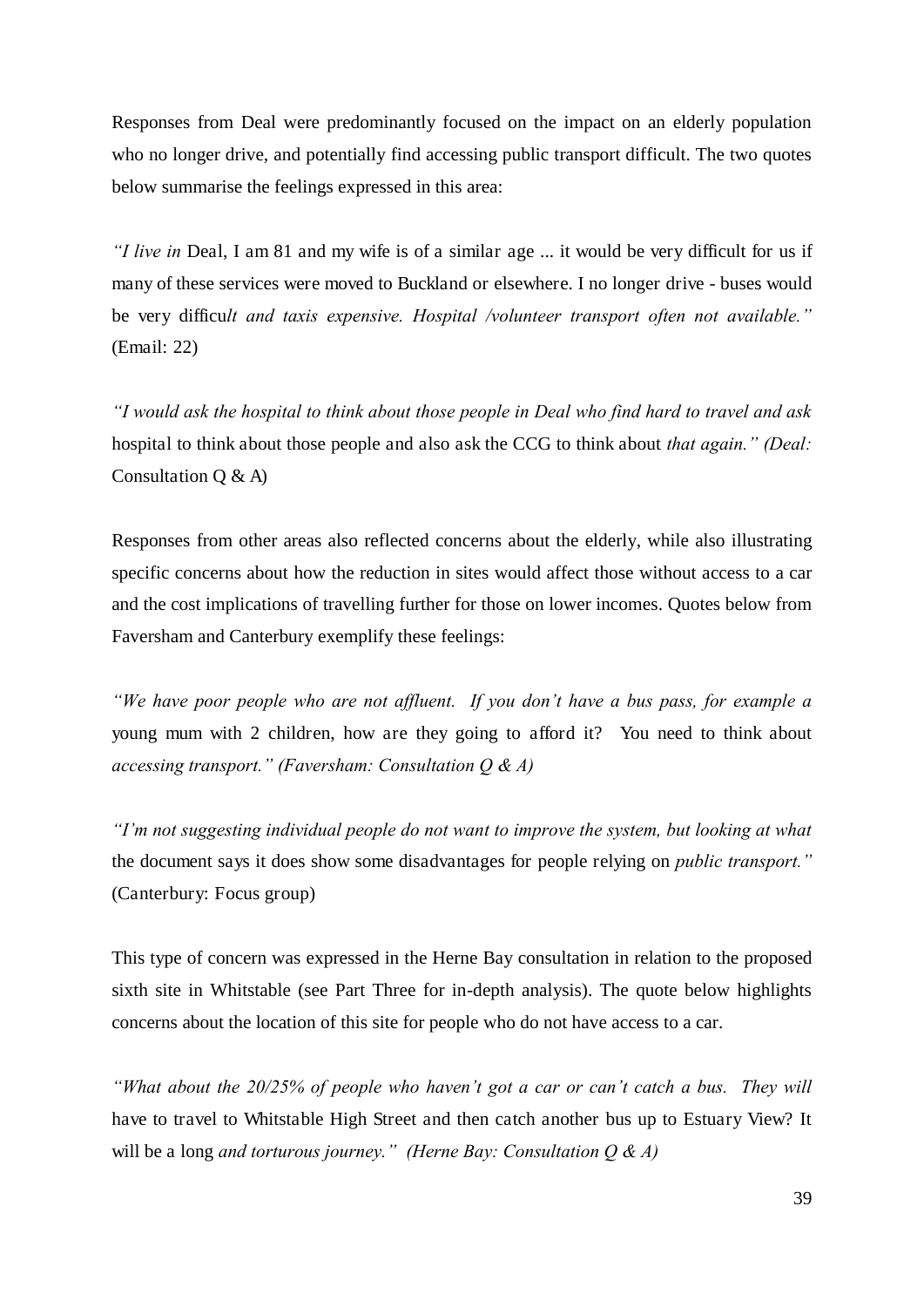<span id="page-44-0"></span>The focus group in Margate with Speakup  $CIC - a$  charity supporting people with mental ill health- also highlighted concerns. In the discussions, it was felt by many in the group that asking people with mental ill health to travel further for services would be detrimental to their health and potentially could increase feelings of anxiety about the visit. Quotes from the group illustrate this:

*".......many people (with mental health problems) have* difficulty travelling............for people who find it difficult to get on buses/ public transport for travelling it really does compromise *their ability to access services if they can't get something local." (Margate: Focus group)*

#### iii) Impact on patient transport and volunteer driver schemes

Focus groups in Deal and Dover also highlighted concerns about the impact of travelling to sites over a larger area, could have on patient transport and volunteer drivers.

*"…..some of the places that people actually live in, they're so short staffed sometimes (volunteer drivers). So it's trying to get people to places is difficult, whereas in Deal it's just up the road from you." (Deal: Focus group)*

*"*And also have they taken into consideration those that are entitled to travel by hospital *transport? You're going to have a larger area to pick people up from so if you're picked up first and you're going to go all round the rural back roads, what time are you going to get up*  to the hospital, what state are you going to be in by the time you get there and what state are *you going to be in by the time you get delivered home?" (Dover: Focus group)*

**Part Three: Choosing the North Kent site: Considering sites in Faversham, Whitstable, Tankerton, and Herne Bay.** 

This section of the analysis focuses on the location of the sixth Outpatient clinic, proposed to be on the North Kent coast. Responses analysed in this section came from questions raised at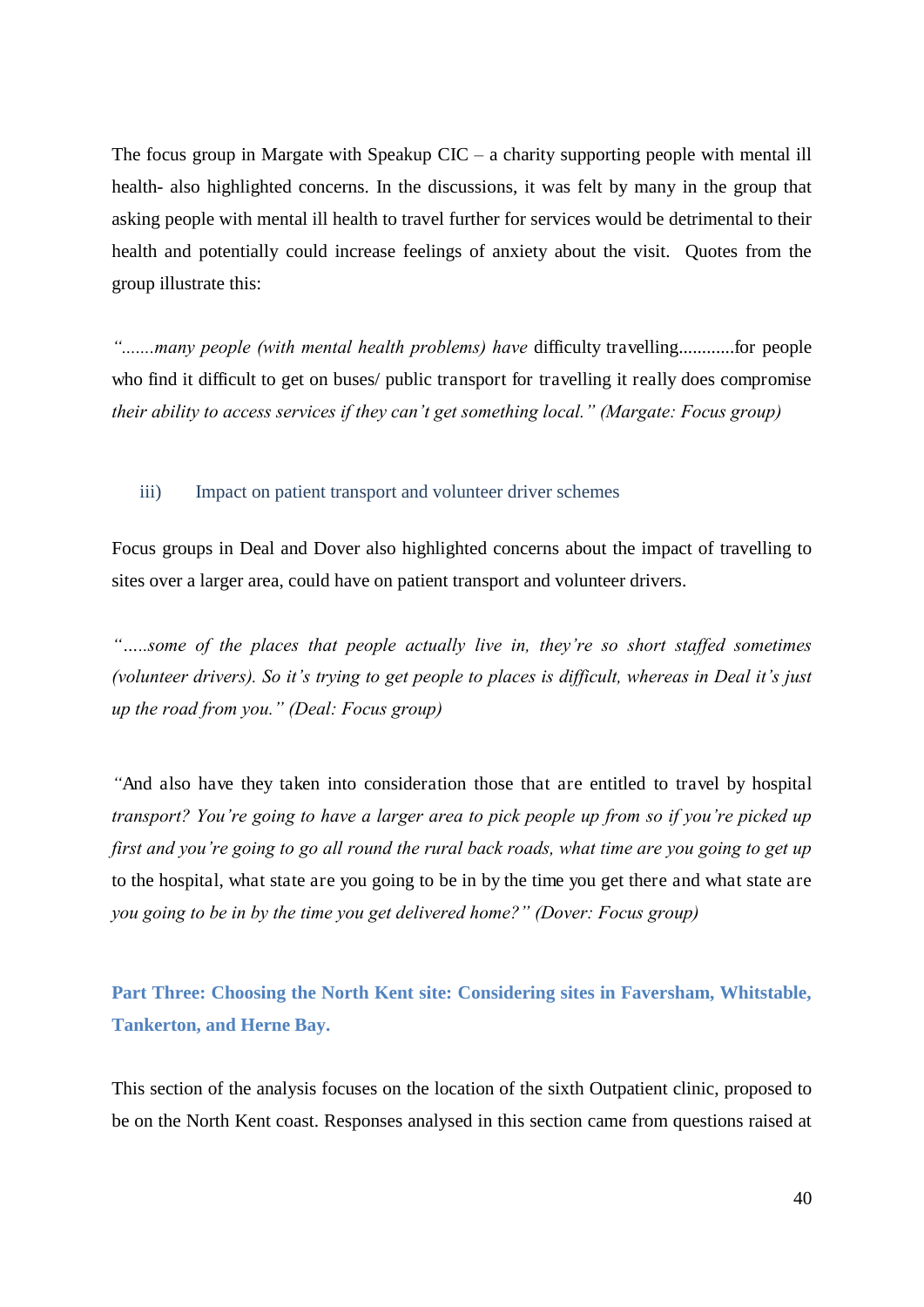the consultation events, the subsequent table discussions at these events, focus groups run by CHSS and KMCS, and finally letters and emails sent by members of the public.

## **Criteria used to compare four potential sites**

In the focus groups and table discussions people were first asked what they thought about the points the Trust used to compare the sites.

#### **i) Agreement with points used**

Comments made in support of the points utilised by the Trust were identified in table discussions held at the Whitstable, Dover and Folkestone consultation events. For example, in two of the Whitstable table discussions people highlighted that the options appraisal had considered all the relevant criteria.

#### **ii) Disagreement with points used**

Although support for the points used was noted in some discussions, the majority of comments reflected a number of concerns, voiced at consultation events in Herne Bay (across both events), Faversham (across both events), Whitstable, Canterbury, and Margate. Furthermore, comments made in the table discussions at these events reiterated the issues raised. In addition, focus groups held in Faversham and letters received from residents in Herne Bay also expressed doubts about the criteria used.

Responses from Herne Bay suggested the facilities at QVMH had been incorrectly evaluated. For example, the descriptions of 'car parking on site being limited' and 'the limited availability of X-ray' were highlighted as being incorrect assessments of the current facilities at QVMH. In one letter, the following statement emphasises the dissatisfaction with the parking appraisal:

*".....par*king at QVMH is already greater and easier to access contrary to what is stated in *your consultation document."(Letter 4: Herne Bay)*

The quote below summarises the main concerns about the appraisal of facilities at QVMH.

*"..... X*-ray and ultrasound is classified as limited availability *–* but it can be used 7 days a week if commissioned, rather than 4 days. Also, the Queen Victoria has a fully equipped operating theatre that can be used for anything. Estuary View does not have an MRI Scanner only the pot*ential for one." (Consultation Q & A: Herne Bay)*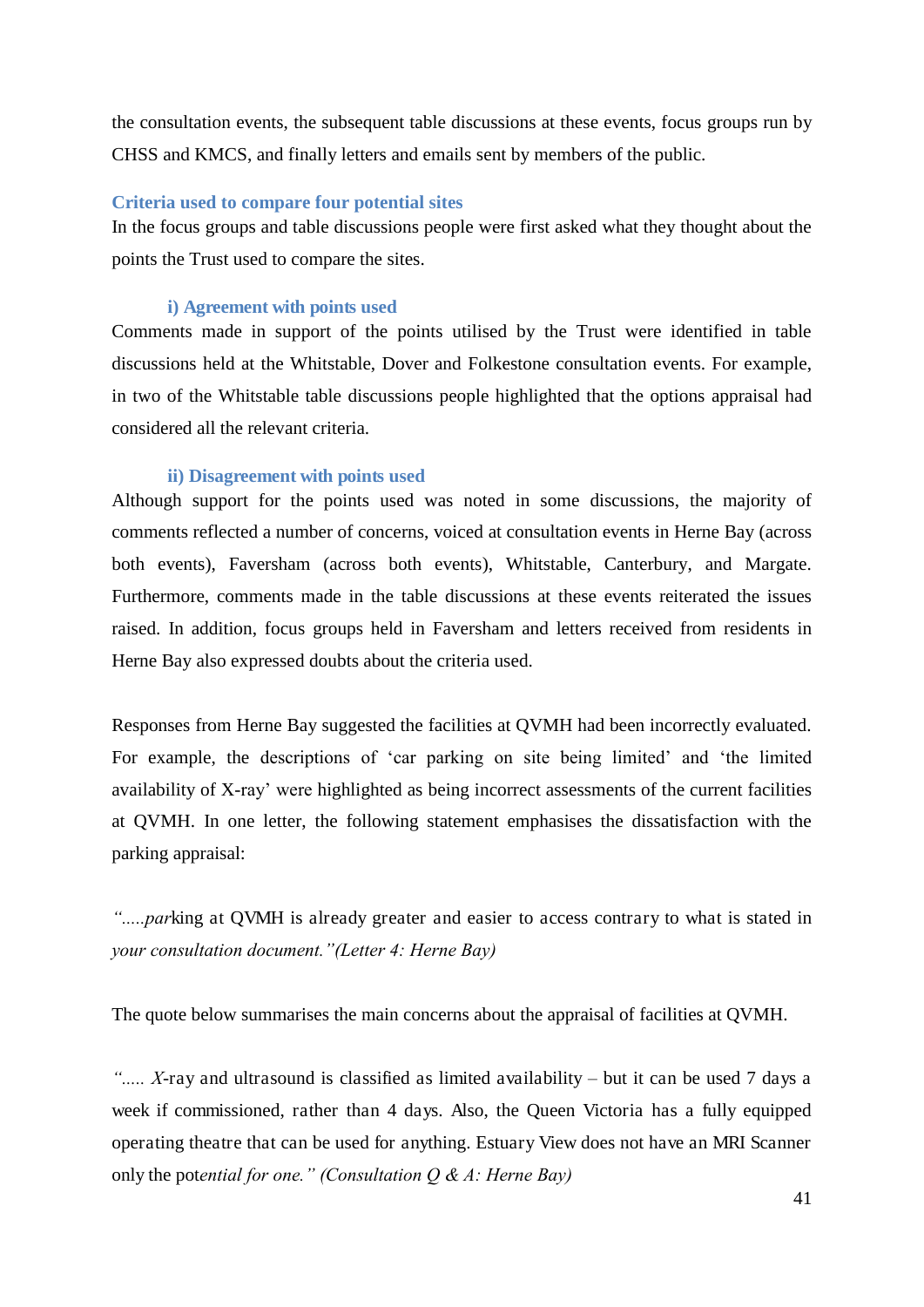<span id="page-46-0"></span>In Faversham views expressed in the consultation events and focus groups highlighted that additional parking spaces were available and the appraisal criteria would have benefited from acknowledging this.

*"Faversham has twice as many pay and display spaces as Estuary View. If this is based on the options appraisal this is so flawed." (Faversham: Focus Group)*

In both Faversham consultation events, concerns were also expressed that facilities currently available in Faversham are not being utilised effectively and, although currently four Outpatient services are available, people felt services could be increased using current facilities. The example was given of Newton Place Surgery, which was not included in the appraisal, but was highlighted as having available clinic rooms.

At the Whitstable consultation event a number of concerns were expressed regarding the appraisal criteria of Whitstable and Tankerton Hospital (W&T). For example, responses expressed dissatisfaction in describing W  $&$  T as non-compliant with DDA guidelines and, in doing so, did not reflect recent changes to parking and waiting areas. Furthermore, it was felt that improvements in general maintenance and upgrading to the building had not been acknowledged. Concerns were also raised that distinctions between services provided by EKHUFT and Kent Community Health NHS Trust (KCHT) were not made. Consequently, people viewed this as a confusing and inaccurate assessment of the services provided by the W&T. The following two quotes from the Whitstable consultation event illustrate these concerns:

*"...Whitstable and Tankerton is not showing as having Physio/OT/Speech and Language therapy, but these are provided by KCHT not by EKHUFT." (Whitstable: C*onsultation Q & A)

*"The table which is a summary of the option appraisal isn't correct. You say Whitstable &*  Tankerton is non-*compliant with DDA, but new disabled bays make it more compliant."*  (Whitstable: Consultation Q & A)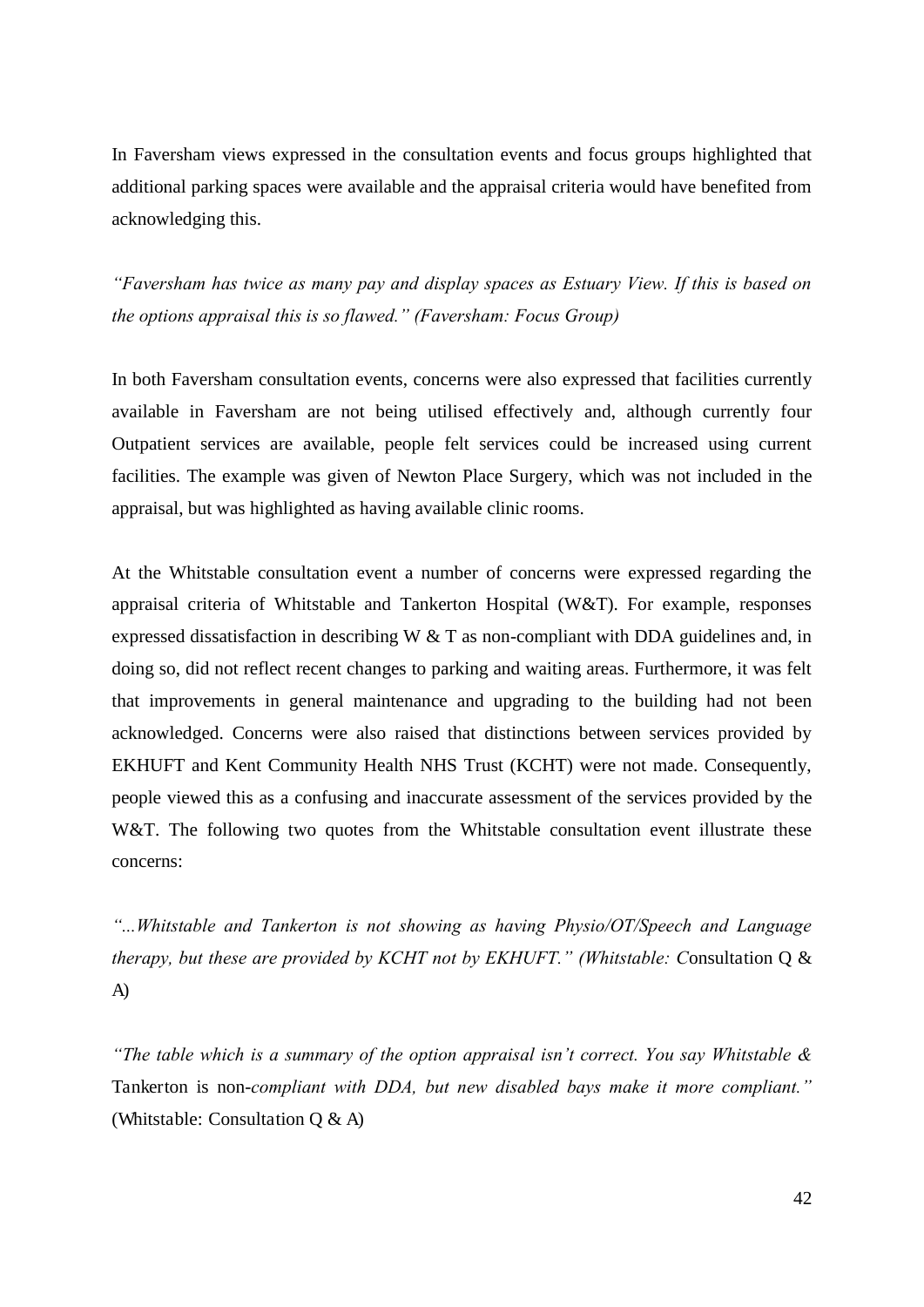#### **Other points the options appraisal should have considered**

The consultation also asked what other points the options appraisal should have considered. In analysing these responses, three main topics emerged- transport links and access to the sixth site, demographics in the local area of the sixth site, and ownership of the sixth site options.

## **i) Transport links and Access**

The suggestion to include transport and ease of access in the options appraisal came from letters, focus groups and table discussions in Canterbury, Dover, Faversham, Herne Bay, and Margate.

For example, Herne Bay residents expressed concern the appraisal did not adequately consider the needs of those who would access Estuary View by public transport.

*"Estuary View is not at this time on a bus route and many older peopl*e do not drive so the *most vulnerable will be the hardest hit."(Herne Bay: Letter 6)*

*"Takes little or no consideration of hundreds who fall in to the categories of elderly, infirm, immobile, confused or without use of public transport." (Herne Bay: Letter* 25)

A view reiterated by individuals in table discussions in Margate, Dover, & Canterbury and in the Q & A at the Faversham consultation event. For example:

*"*Ensuring good public transport access important (enhanced transport services). Need to look at *transport access to sixth site." (Dover: Table discussions)*

"Ease of accessibility is key for patients, this is the key criteria. Problem with public *transport only, very difficult for people from Herne Bay and Faversham."* (Margate: Table discussions)

#### **ii) Demographics**

A second consideration raised was in relation to the demographics of the areas being considered for the sixth site. Responses indicated the need for the option appraisal to reflect information about projected population growth and specific demographics (e.g., age of local population). This suggestion was particularly strong in responses from Herne Bay via the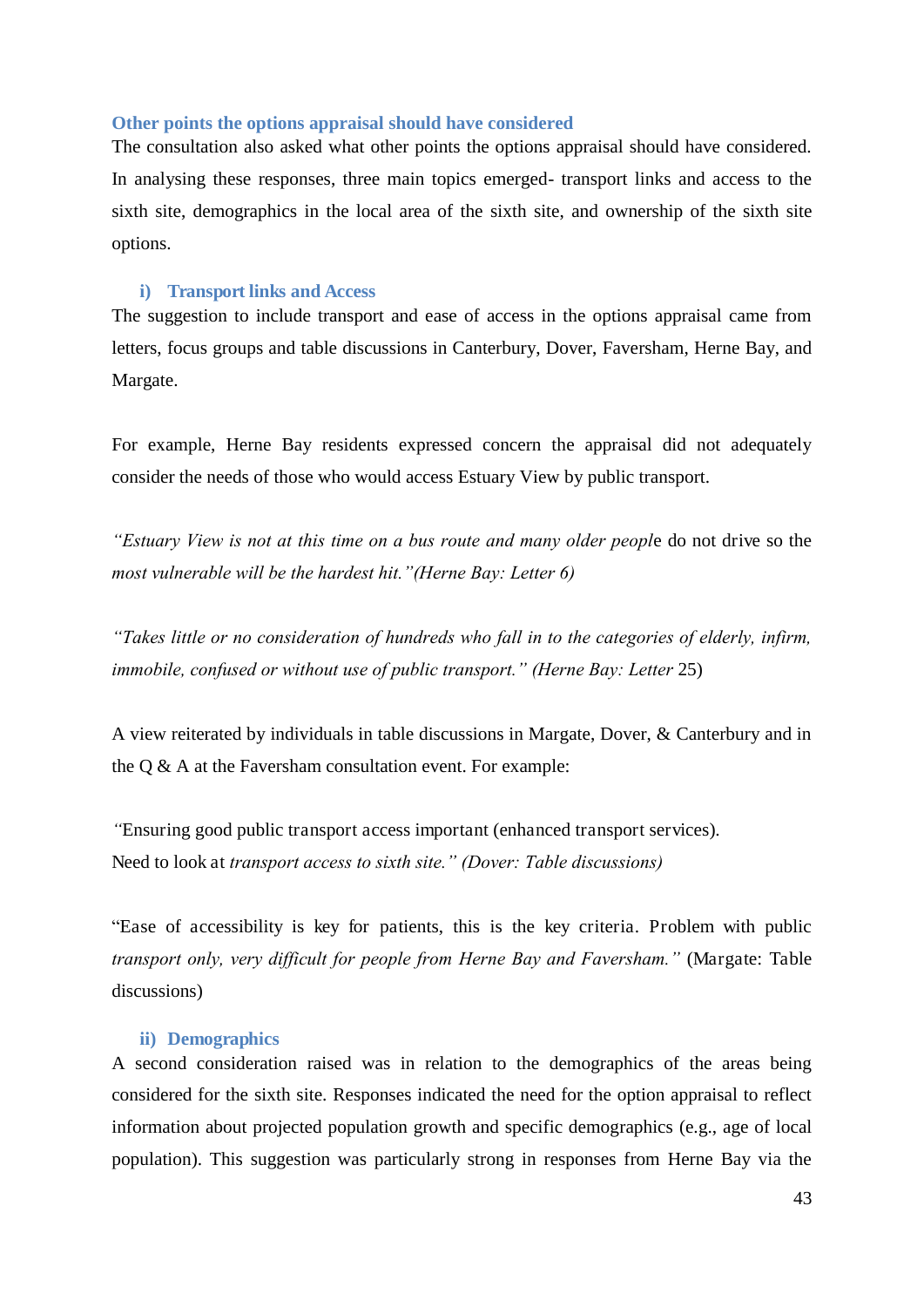consultation events and letters. From these sources, two concerns in particular were highlighted - the notion that the population of Herne Bay is expected to increase compared to that of Whitstable and the population of Herne Bay includes a higher proportion of elderly and frail people. These concerns are illustrated in the following quotes taken from the consultation Q & A in Herne Bay and letters from members of the public:

*"Herne Bay has highest number of people and highest levels of deprivation, highest rising*  population, you are putting services in an area which have less need. You should put it in centre of need, by choosing Estuary Vie*w you are not doing it." (Herne Bay: Consultation Q*   $\&$  A)

*"*One very important point that has totally been left out of this plan is the future development of the North Kent coastal area..... very little development in Whitstable but massive increase in Hern*e bay." (Herne Bay: Letter 5)*

<span id="page-48-0"></span>The need to consider demographics of an area was also highlighted in relation to Outpatient service provision in Faversham and Ashford.

#### **iii) Ownership of estate**

<span id="page-48-1"></span>A final minor theme emerged in Canterbury at the table discussions, from the Herne Bay consultation event and letters written by residents. Responses called for the ownership of Estuary View and QVMH to be included as a comparator in the options appraisal. People expressed concern that Estuary View is a privately owned company and not owned by the NHS. Quotes from the Herne Bay consultation event and, from one of the letters sent to the Trust, illustrate this point:

*"Estuary view is a private business and all profits and financial gain will be to the benefit of*  the owners, *whereas any monies earned by QVMH will surely be reinvested within the NHS."*  (Herne Bay: Letter 3)

*"Queen Vic – NHS doesn't own land but don't own Estuary View either. Land at Queen Vic bequeathed to people of Herne Bay by Lord Dence." (Herne Bay: Cons*ultation)

Table discussions in Canterbury also touched upon this topic: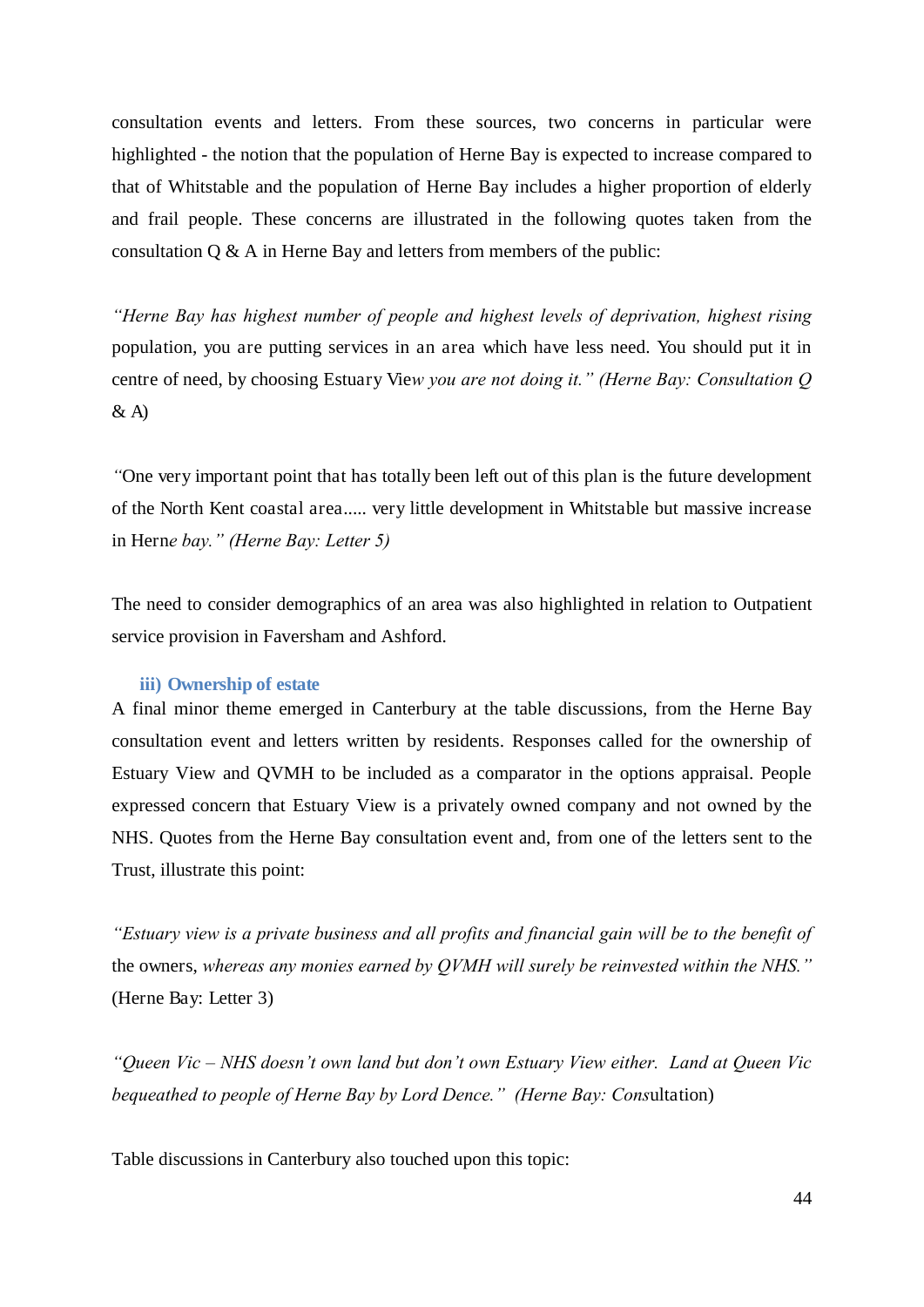<span id="page-49-0"></span>*"*There is an issue of ownership of buildings and services. I am not happy about a non- NHS *owned hospital being used (Estuary View). It's a major threat to those of us who want to*  p*reserve a public NHS." (Canterbury: Table discussions)*

Finally, a number of single responses indicated a selection of other items they would like to see being considered as part of the options appraisal. These included disabled facilities, baby changing, toilet facilities, and current staffing levels.

In consideration of the feedback received from the public, the Trust has offered to re run the options appraisal regarding the choice of the sixth site on the north Kent coast. This will be completed in collaboration with NHS Canterbury and Coastal CCG and members of the Health Overview and Scrutiny Committee to ensure the process is transparent. Up to date information from NHS property services will be used in the new appraisal. Furthermore, the Trust has also confirmed demographic criteria and access to the sites via public transport will be included in the criteria.

#### **Site specific feedback**

The concluding questions in this part of the consultation asked people to identify their thoughts on the advantages and disadvantages of each site. Most of the subsequent responses (advantages and disadvantages) focused on Estuary View specifically; hence, the analysis below reflects this.

#### **Advantages of Whitstable, Estuary View as sixth site**

Support was expressed for the sixth site being located at Estuary View in table discussions at Ashford, Dover, Canterbury, Folkestone, Margate, and Whitstable. Specific reasons for this support highlighted the high standard of the facilities and resources available at the site, the ability for the site to host one-stop shop clinics, and the impression that better diagnostics would be available at this site.

*"*Everybody recognised need to have facilities/space to deliver improvements. Agree Estuary View on scoring looks that it offers more and appears best placed. When looking at preferred *options it is designed to meet the modern ways of working." (Folkestone: Table discussion)*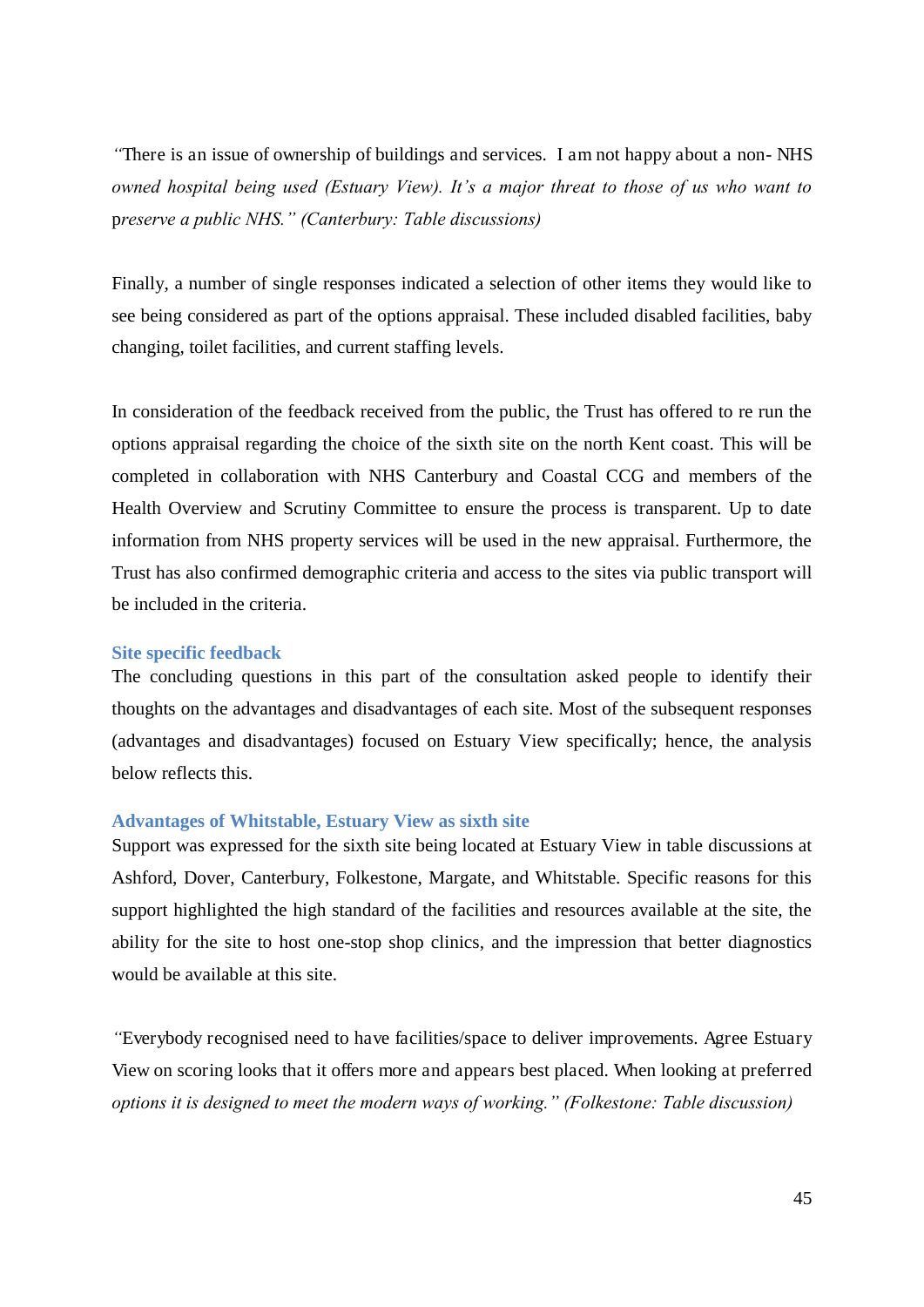*"Estuary View seems very well organised, and has good facilities." (Canterbury: Table*  discussion)

## **Disadvantages of Whitstable, Estuary View as sixth site**

Alongside support for Estuary View as the sixth site, concerns were also raised from a number of sources. These concerns could be broadly categorised under four themes: capacity concerns at Estuary View, transport links and access to Estuary View, and parking capacity at the site.

## **i) Capacity at Estuary View**

Concerns as to whether the Estuary View site would be able to accommodate increased numbers of patients using Outpatient services were raised in both of the Herne Bay consultation events, in letters written by Herne Bay residents, and in one of the table discussions at Whitstable. Expressions of concern were made as to whether Estuary View could accommodate the whole range of Outpatient services in the space available.

*"You're going to increase 2 services and bring in 20 services at Estuary View don't think they can cope with those numbers." (Herne Bay: Consultation Q & A)*

*"Estuary View faces potentially disastrous prospect of being totally overwhelmed or at best providing an inferior service." (Herne Bay:* Letter 25)

*"20 new clinics at Estuary View, what guarantees have you they will cope?" (Herne Bay:*  Consultation  $Q \& A$ )

#### **ii) Transport links & access to Estuary View**

Public transport provision to Estuary View was also highlighted as a potential barrier. The lack of a regular, direct bus service was cited in letters from Herne Bay residents. There was also scepticism about how effective, in the long-term, investment in local bus services would be.

*"It might sound like a good investment (triangle route) but I have* to tell you that bus companies tend to honour such arrangements in the short term only to renege on the deal later because mostly elderly passengers with bus passes use (the service)*." (Herne Bay:*  Letter 4)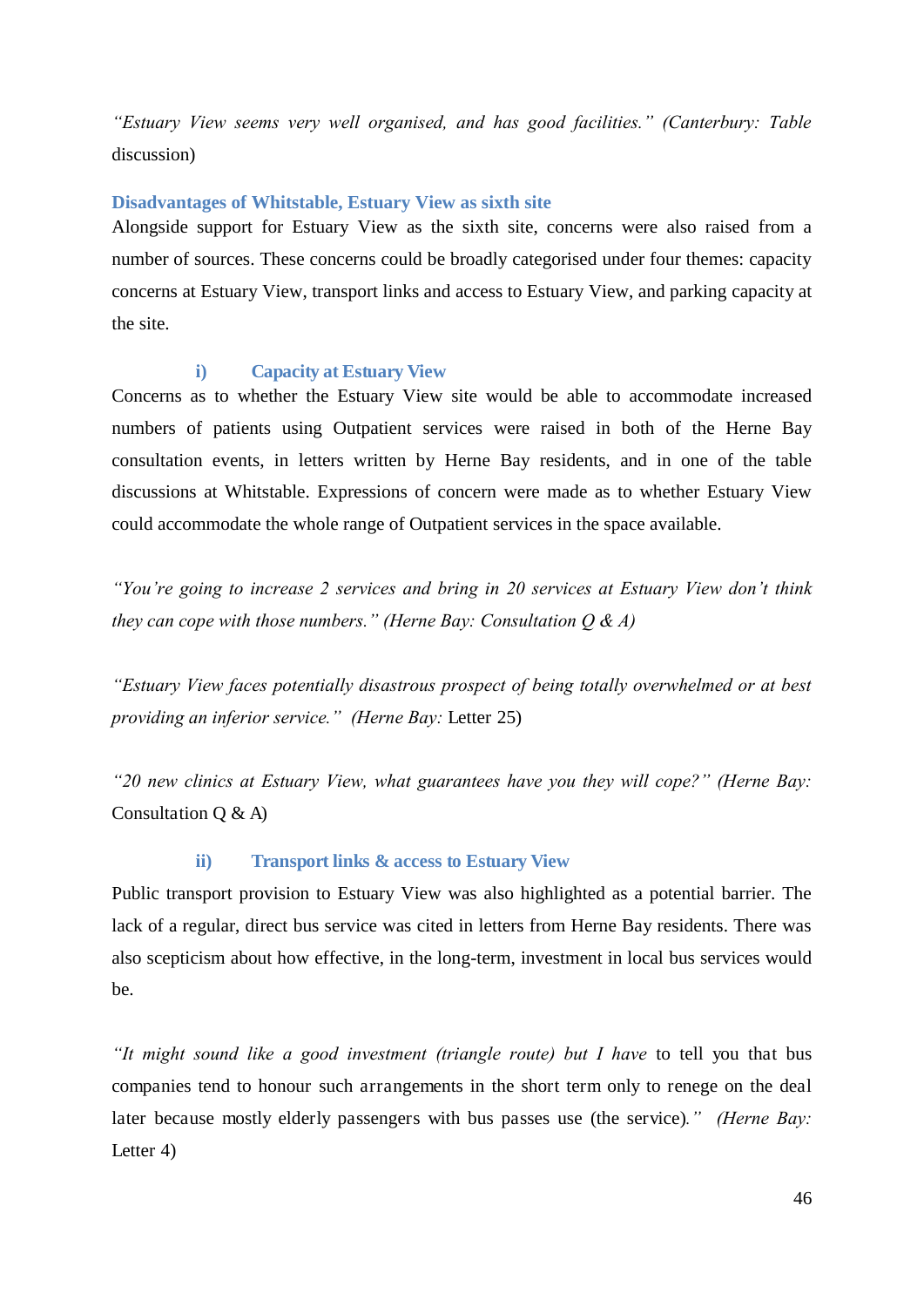In conjunction with these apprehensions, people also highlighted the belief that Estuary View was a difficult place to access by foot from the bus stop, with specific concerns expressed for elderly and disabled service users. These concerns are reflected in the example responses below:

<span id="page-51-0"></span>*"The group expressed concern that Estuary View is difficult to access on foot or by bus."*  (Canterbury: Table discussion)

*"The comment that it is a 5*-10 minute walk from the bus stop is insulting to those who are *disabled and or may need a pram/wheelchair."(Herne Bay*: Letter 8)

#### **iii) Parking at Estuary View**

The final concern noted mainly from the consultation events in Herne Bay, but also to a lesser extent in the table discussions at Dover and focus group in Faversham, was parking capacity at Estuary View. Questions were raised as to whether, with an increased number of patients using Outpatient services at this site, the current car park would be sufficient.

*"If treatment is to be condensed in EV what are the provisions for parking. It will need a huge car park."(Email 38*)

*"Patients cannot get disabled people on and off the buses and there is not enough parking? :*  When the Car park in Herne Bay is full you can park in street, at Estuary View you have to *park on a private estate across a busy road." (Herne Bay: Consulta*tion Q & A)

A minor sub theme that emerged as part of discussions on the sixth site location was the question of having a seventh site. The location of where this site should be was inconsistent, but this suggestion was made my people in Herne Bay and Faversham. In addition a minority questioned the inclusion of Faversham in the consultation appraisal options because of its proximity to Swale- by including this site it was felt QMVH suffered in the appraisal due to the 20-minute driving criteria.

It should also be noted that a number of people felt reluctant to comment on the choice of the sixth site as they felt the changes would not affect them directly. Such reflections were noted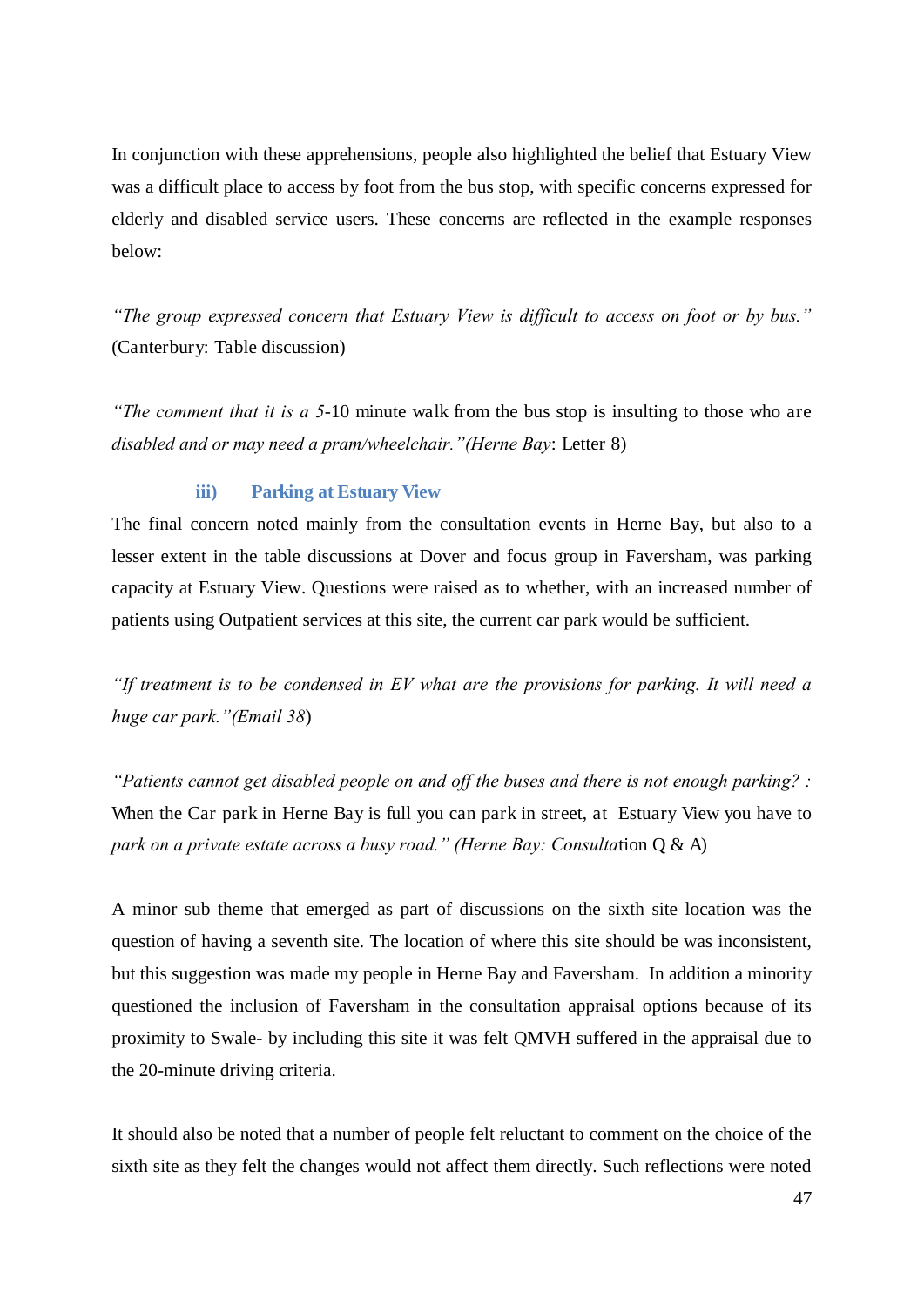at table discussions and focus groups in Ashford, Canterbury, Dover, Folkestone, and Margate.

*"If you're going to change something in the Whitstable and Herne Bay area, they're the people you consult!" (Dover: Focus group)*

## **Part Four: Future Improvements**

<span id="page-52-0"></span>The fourth and final part of the analysis focuses on future improvements the Trust would like to make. Specifically the Trust would like to make better use of new technology to allow clinicians to monitor patients' health in their own home and utilise Telemedicine that could improve access to healthcare by using remote consultations between health professionals.

## **Positive feedback about using this technology**

Positive feedback was received about using this type of technology. Some responses indicated they either had benefited from this type of technology before or would be willing to use in the future. As for why people thought this to be beneficial, reduction in travel, increasing patient choice and relieving some of the pressure on outpatient services were all cited.

In addition, a number of people agreed in principle with the idea of using this type of technology, but highlighted certain caveats to using it. For example, it was felt that maintaining patient choice and keeping a face-to-face option available for some people would be crucial (i.e., those who feel less comfortable about using technology, or speak English as a second language).

*"*Could be used for /instead of follow-up appointments may be. As long as patients have a *choice so they can be seen if really wanted to be seen." (Canterbury: Table discussion)*

People also emphasised the need for technology and supporting systems to be piloted to ensure when rolled out to the wider community it works as expected.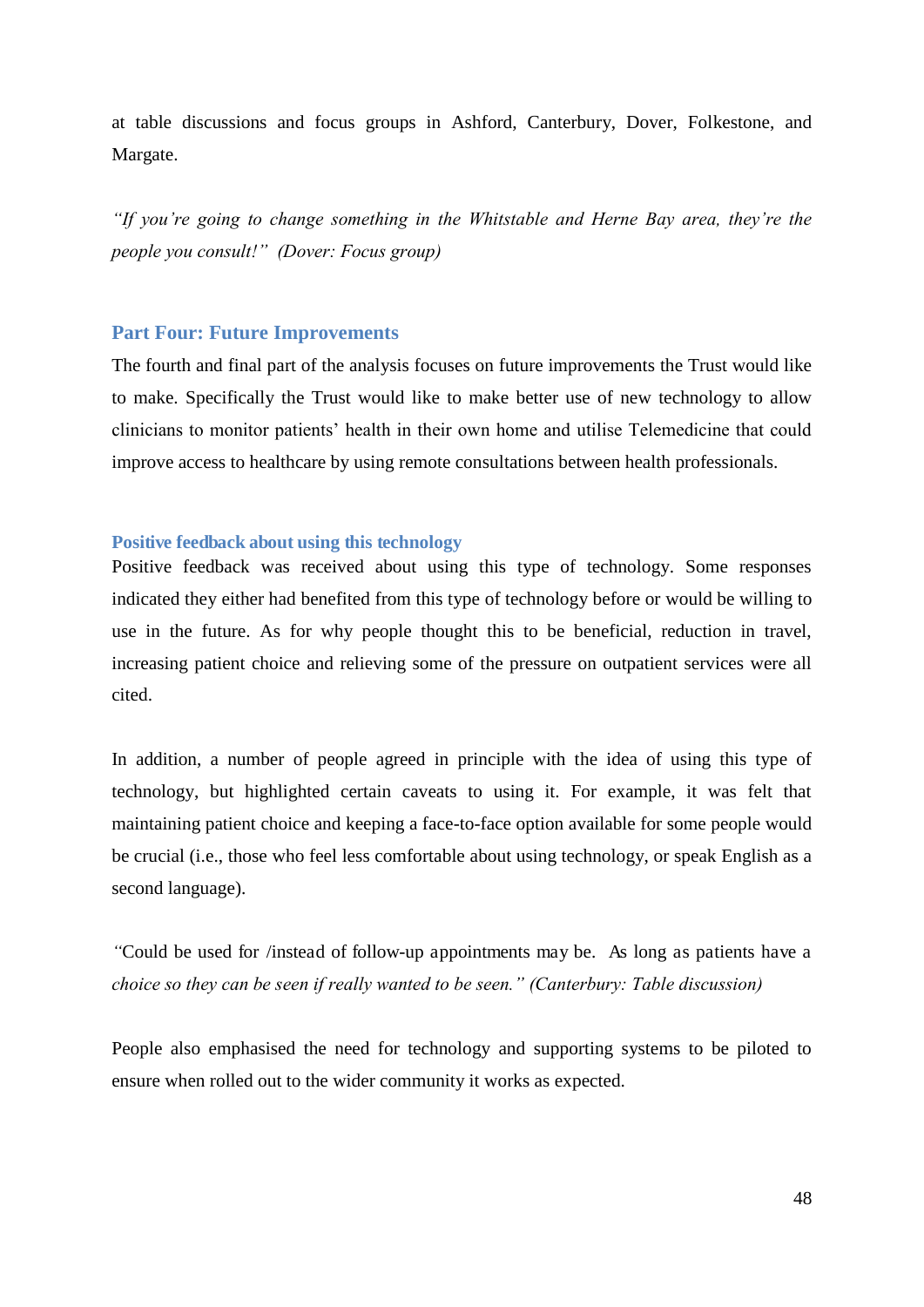#### **Concerns about using this technology**

Some concerns were also raised about using this type of technology. People preferring faceto-face consultations, fears about using this type of technology and how some elderly people would adapt to it and finally practical concerns about the implementations, were all highlighted as potential barriers for usage.

*"*N*eeds joined up thinking to make it work GP's need to be quite organised to schedule in time on telemedicine. Have to do 2 or 3 way booking (conference call)." (Folkestone: Table*  discussion)

## **Increasing the One-stop approach**

The Trust would also like to develop the 'one-stop' approach being used by a few services. This will mean that on the same day of the patient's first appointment, they will also have all relevant diagnostic tests (e.g., X-rays, blood tests) performed, a treatment package proposed based on these tests and a convenient date for treatment or operation will be arranged.

#### **Positive feedback about the approach**

A positive response to this idea was noted at a number of Consultation events and focus groups.

*"*The One Stop Shop proposal is one of the *best parts of this. Is it working elsewhere?"*  (Canterbury: Consultation Q & A)

*"*As an aspiration it sounds good *–* almost too good to be true *– but I'd like to see it happen."*  (Hythe: Consultation Q & A)

Alongside these general comments of support, people highlighted specific reasons why they thought this approach could be a positive introduction to Outpatient services. First, it was noted that having all diagnostic tests and consultant appointments completed in one day would reduce anxiety. Second, having all appointments in a single day would reduce the amount of overall travel and time spent at Outpatients.

*"*When I have *gone for a doctor's appointment at the hospital, I sometimes then don't get*  results from my tests or a letter to my doctor. This will be an advantage of the One Stop; it *won't be like this and will know results on the same day." (A*shford: Table discussion)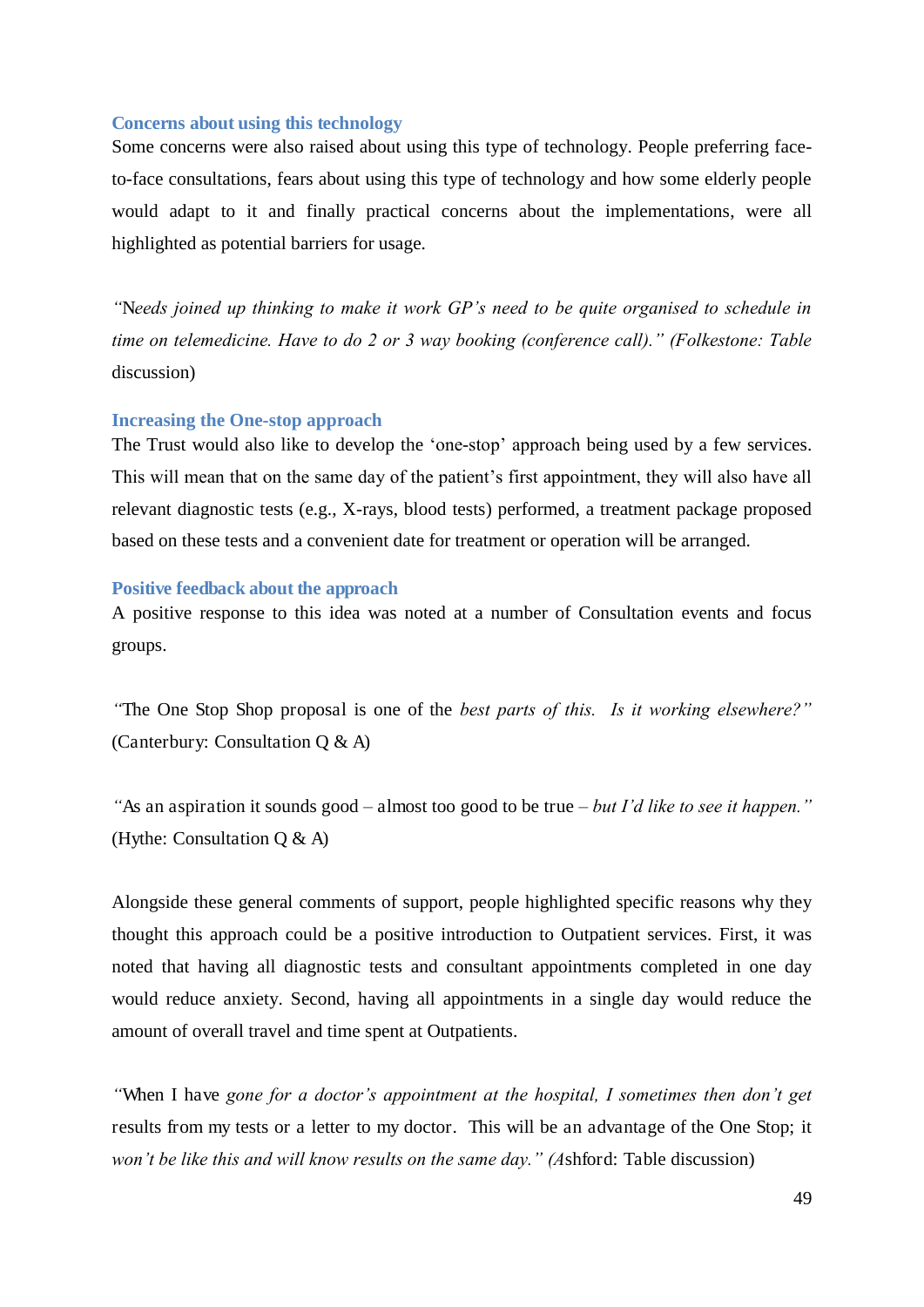*"One stop is good idea, rather than take lots of time off, regardless of where the sixth site is." (Whitstable: Ta*ble discussion)

#### **Considerations in regard to One-stop**

Alongside these positive comments, a number of caveats were also highlighted. First, as with telemedicine, the need to run a pilot beforehand was emphasised and maintaining a choice to opt-out if patients desire. The greatest number of comments was generated in response to practical concerns about how the one-stop model would be implemented. Specific concerns focused on scheduling of appointments, length of time spent at Outpatients, and capacity at sites. Furthermore, overall concerns were expressed in regards to how realistic an aim is it to expect all the different services to coordinate effectively and how sustainable the one-stop approach will be. The selection of quotes below illustrates these concerns.

*"But what worries me is that we're talking about you going to see your consultant in this*  one-stop system but there are other consultants, all of whom need access to the MRI, to the blood testing *–* the phlebotomists and what-have-you *– so all of a sudden there's going to be a rush of people. So your appointment was for ten o'clock in the morning*- you could still be *there at three o'clock in the afternoon in this one*-*stop…" (Dover: Focus group)*

*"I am worried about the assumption that the One Stop will work? I'm concerned that you*  will need to open at 7.30am for people to access the service and may still be sitting there at *9.30pm, surely it is much better to do numerous visits and not waste resources." (Herne Bay:*  Consultation  $Q \& A$ )

<span id="page-54-0"></span>*"While theoretically this is laudable (one*-stop), in an overstretched demand for services we are sure that practically this is an im*possibility." (Herne Bay: Letter 3)*

*"We cannot believe that specialists' investigations will be reported in time for same day service." (Deal: Letter 27)*

Other reservations about the one–stop approach focused on the impact of parking and travel. Concerns focused on the potential increase in cost and an increase in the pressure on parking spaces if required to be on site for longer.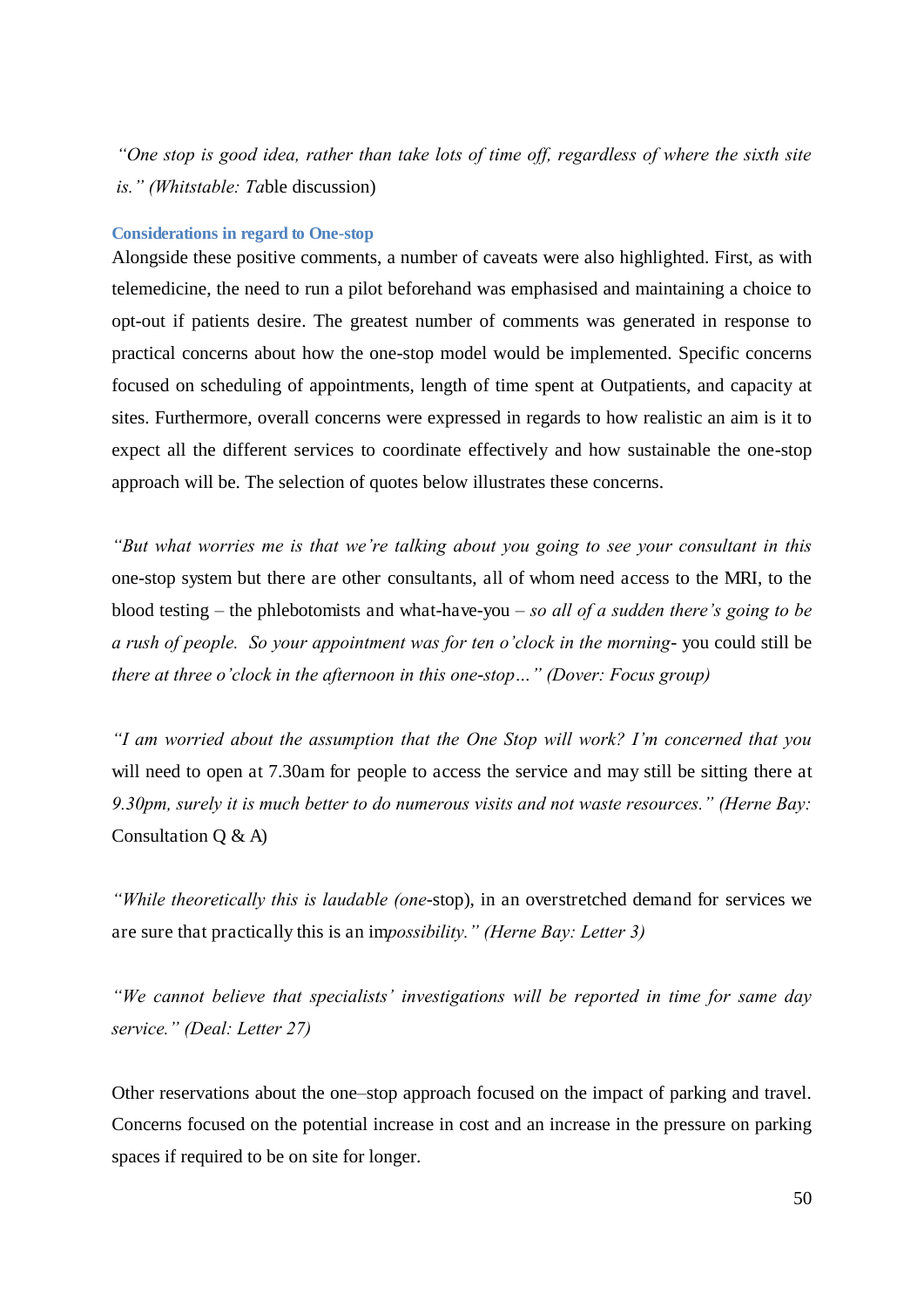*"Will the one stop shop lead to more people being at the hospital for longer with increased parking costs?" (Broadstairs: F*ocus group)

*"My concern is adding to the pressure on car parking/ spaces." (Folkestone: Consultation Q*   $\&$  A)

The impact on the volunteer driver services was also raised as a concern:

*"If you've got to rely on volunteer transport no way they're going to wait for two hours."*  (Dover: Focus group)

Finally, effective communication between different groups of staff and keeping patients informed was also seen as integral to the effective implementation of the one-stop clinic.

*"Understanding from patients will* be key; they need good information up front about one *stop. Education and info for patients about "what to expect" from one longer appointment."*  (Dover: Consultation Q & A)

*"Administration and clinical need to talk to each other." (Ashford: Table discuss*ion)

*"*Admin to support and pre-*assessment to ensure the process is smooth." (Whitstable: Table*  discussion)

## <span id="page-55-0"></span>**Official responses to the consultation**

Alongside feedback from the public, a number of official responses from organisations were sent to the Trust. Representatives from NHS South Kent Coast CCG, NHS Thanet CCG, and NHS Ashford CCG wrote to the Trust to express their general support of the proposals, whilst also reiterating concerns highlighted by residents in their local area at the public meetings (e.g., 20 minute drive time criteria, provision of services for those less mobile, and access to sites via public transport). The Trust responded to these letters, addressing the specific concerns highlighted by each CCG.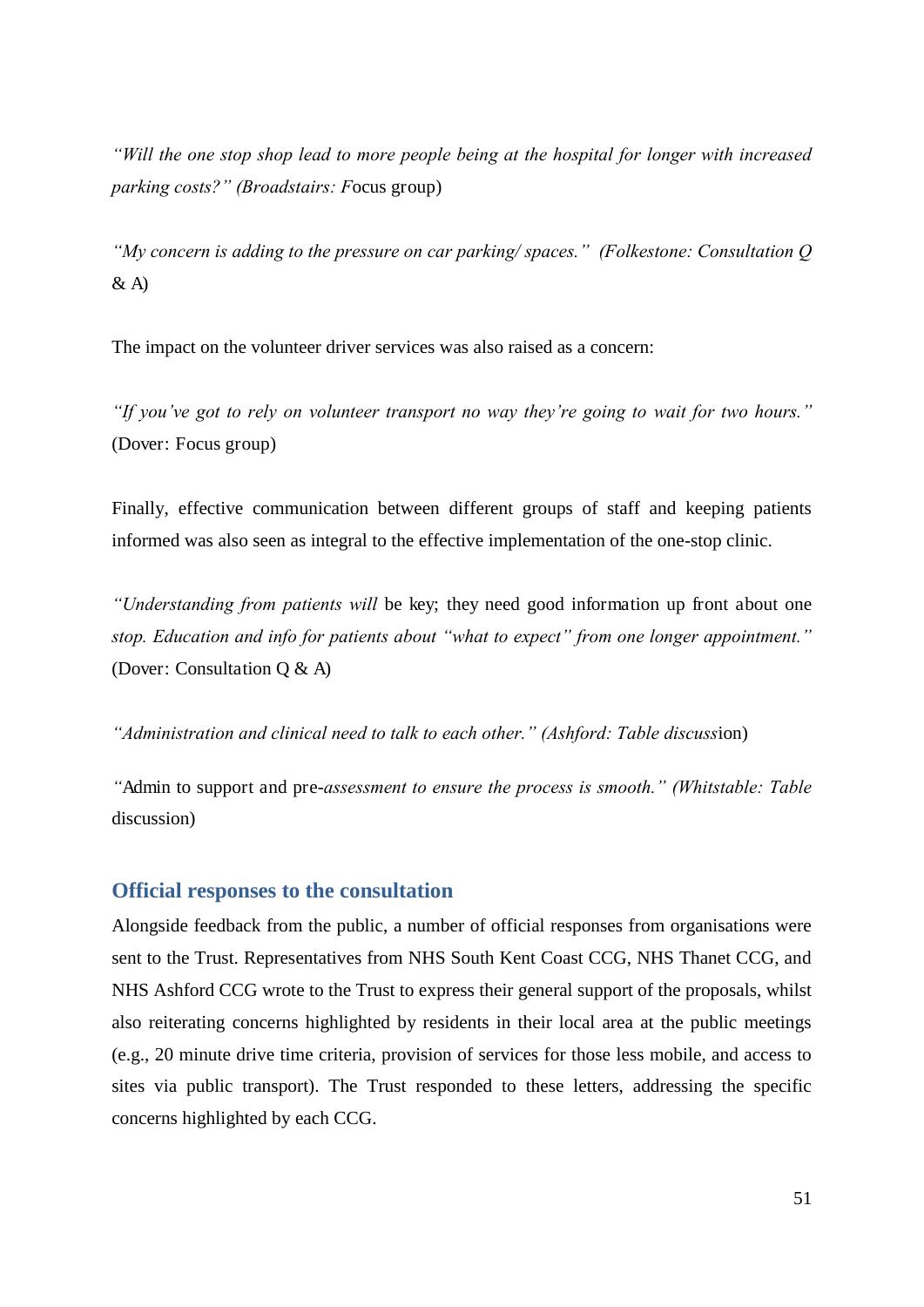The Council of Governors at the Trust discussed the Outpatient proposals at its meeting on March  $10<sup>th</sup>$ . In the official notes of this meeting, it was recognised that a large majority of the Council of Governors expressed support for the Trust's proposals, but also wanted to highlight specific concerns in response to those raised by members of the public at the consultation meetings. For example, the Governors highlighted the impact on travel times for people whose local service is being reduced and recommended the Trust recognise the significant level of public opposition in Deal, Faversham, and Herne Bay. Mention was also made of inaccuracies in the option appraisal information provided in the consultation document; however, the Council of Governors also welcomed the Trusts decision to re run the options appraisal for the North Kent coast site.

Three local Members of Parliament – Damian Collins, Charlie Elphicke, and Julian Brazieralso wrote to the Trust on behalf of their constituents. The focus of these letters varied according to the author. For example, Julian Brazier (MP for Canterbury and Whitstable) responded to concerns about parking shortages at Estuary View by reiterating the number of spaces available (135) and highlighting the room for expansion if necessary. Damian Collins (MP for Folkestone and Hythe) highlighted concerns regarding the impact on the elderly of longer journeys to Outpatients and access to services for his constituents in the Romney Marsh area. Finally, Charlie Elphicke (MP for Dover and Deal) emphasised the dissatisfaction of the proposal on behalf of the residents of Deal. All letters were responded to by Stuart Bain, Chief Executive of EKHUFT.

Finally, as highlighted in the introduction, two petitions were received from the Labour Party in Herne Bay signed by 1,260 and The League of Friends of QVMH signed by 6,000.

## **Public feedback on the consultation process**

Throughout the different forums of feedback, members of the public also provided their own reflections about the consultation document and consultation process. Regarding the consultation document, responses indicated three main reflections:

1) Some information provided in the document was viewed as inaccurate (e.g., 20 minute drive, criteria used in the options appraisal).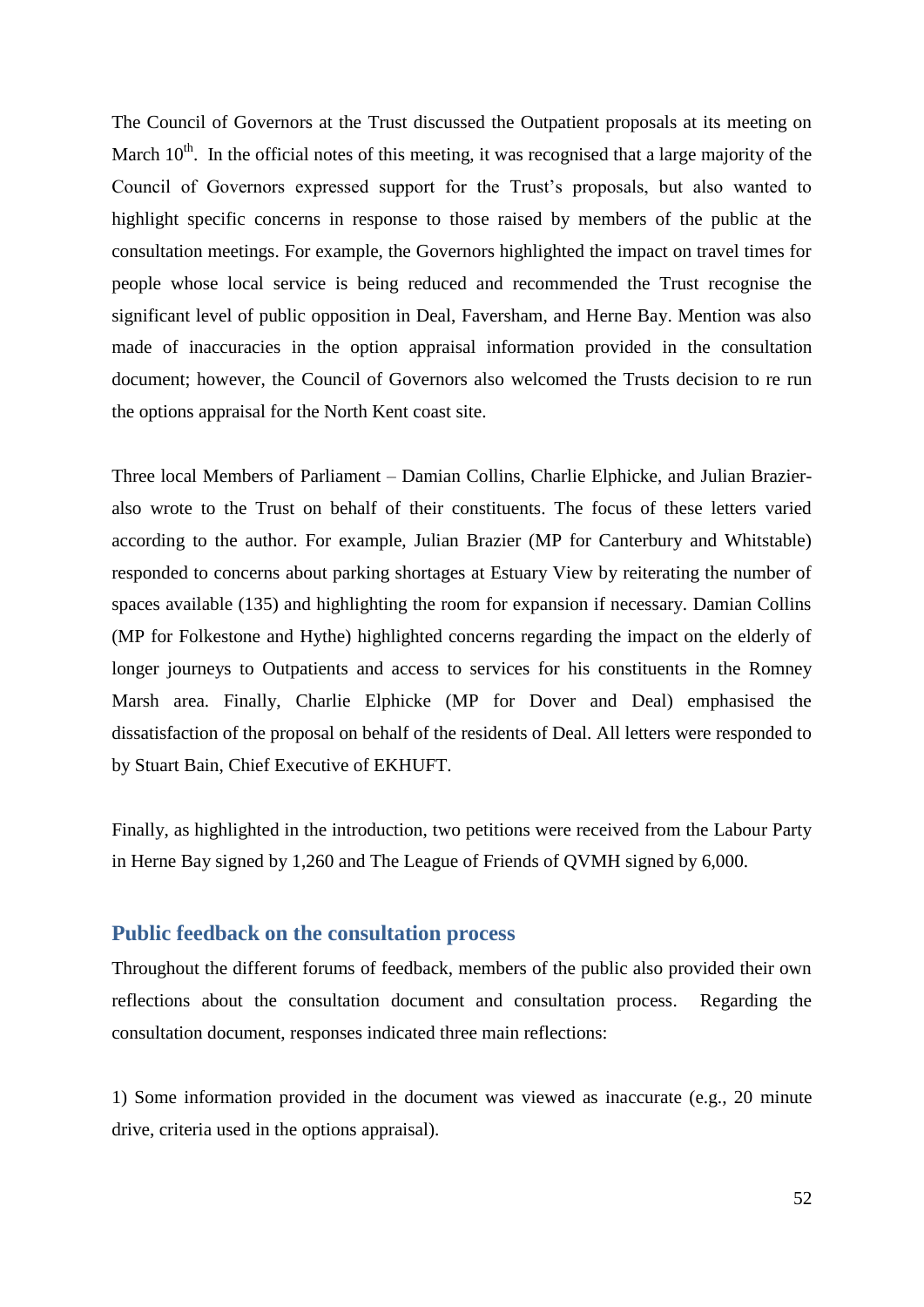*"Main concern is selection* of information and criteria used to build it- how have you decided *upon the travel time of 20 minutes by car as main criterion?" (Email 35)*

*"*Request for the document to be updated as this is a public document and gives a false impression of the services d*elivered at each site." (Whitstable: Consultation Q & A)*

2) Certain types of additional information to be included in the consultation document. For example, the overall time span of the proposed changes, an explanation of the postcode analysis, clarification of NHS structure and how outpatient services fit in to this.

*"*It would have been useful if a simple flow chart had been used to illustrate the NHS *structure and where outpatient services fitted in." (Herne Bay: Letter 2)*

*"*Large proportion of the general public does not understand the difference between hospital *and community providers. Clarification requested in the public document." (Whitstable:*  Consultation Q & A)

3) Finally, there was an element of cynicism regarding the phrasing of the questions in the consultation document.

*"The questions (in the survey) were either totally irrelevant or carefully worded to ensure that you would receive the answers you required." (Herne Bay: Letter 11)*

The questions in the consultation process have nothing whatsoever to do with siting of *services. There is a massive extrapolation form these very limited questions." (Deal: Letter*  27)

A selection of people also reflected on the management and implementation of the consultation process. Comments indicated concerns about how widely the consultation had been advertised, whether enough engagement with specialist groups had taken place (e.g., volunteer and patient transport), the timing of the meetings, and specifically to Herne Bay the organisation of the consultation meeting.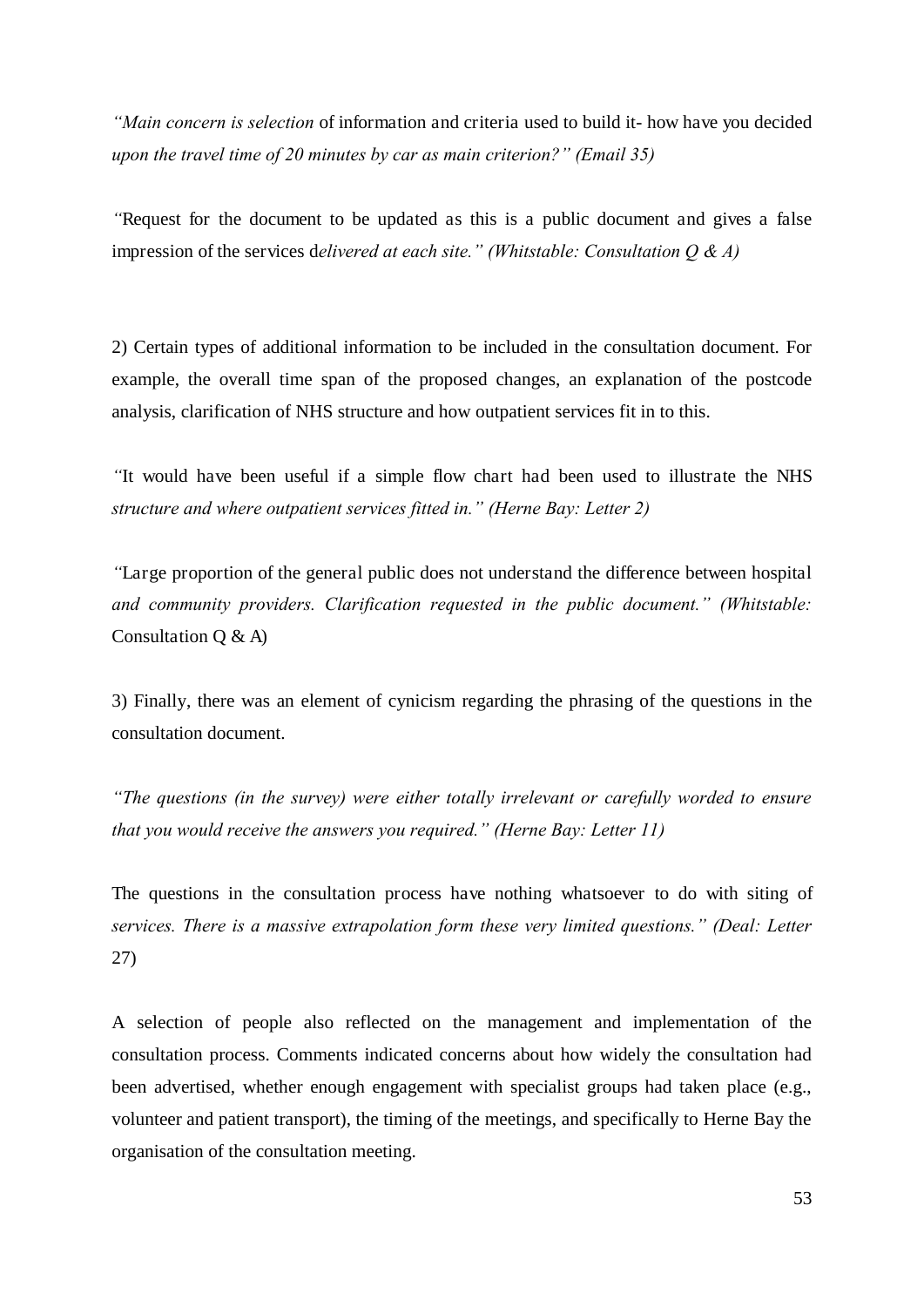<span id="page-58-0"></span>The final reflection coming through from the responses was a feeling that, to a certain extent, the key decisions had already been made and hence the process did not represent a *'true'* consultation. These views were expressed at consultation meetings in Deal, Faversham, and Herne Bay, in focus groups and via letters sent to the Trust. A selection of quotes from these sources illustrates these concerns.

*"They have a very much favoured s*ite which they were selling to us and we were all then *supposed to say, "That's a wonderful idea." (Dover: Focus group)*

*"You know, you're asking us for our opinions but actually it's not going to make a lot of difference actually at the end of the day."* (Margate: Focus group)

*"I attend the open meeting...... advertised under the misnomer of it being a public*  consultation ... I have not spoken with 1 person who came away feeling that it was anything other than an appeasement exercise , merely meeting the *need to 'consult'." (Herne Bay:*  Letter 7)

*"This consultation is great, but if you're decided, then is it a true consultation? If it is you, would ask us first." (Faversham: Consultation Q & A)*

However, in contrast, positive feedback about the process was also noted, broadly acknowledging the difficulty of the decision and that some consideration of the transport concerns had been taken on board with the investment of money in this area.

*"On a positive note, there was a public meeting in Deal organised by* the Council and the biggest concern was transport, so I was really impressed you have already thought about *transport." (Shepway: Focus group)*

*"*Facts must be clear on what Trust is intending. Impressed with improvement in buses, shows you (the Trust) ha*ve listened to people." (Dover: Table discussions)*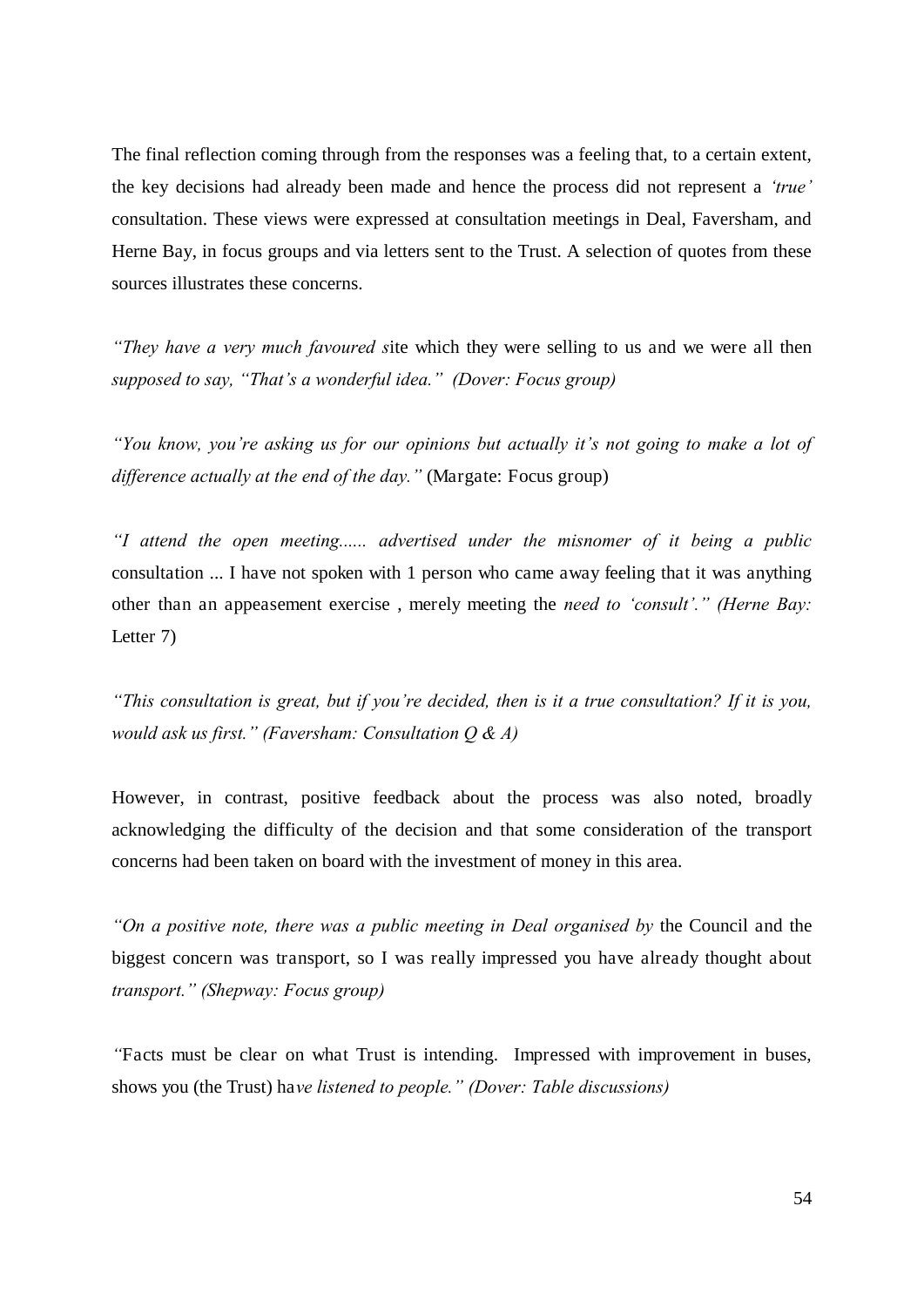## **Evaluators reflections on consultation process**

The Department of Health in July 2010 introduced the 'four tests' against which current and future reconfiguration would need to be assessed. The Secretary of State identified these four tests as:

- support from GP commissioners;
- clarity of the clinical evidence base;
- consistency with current and prospective patient choice and;
- strengthened public and patient engagement.

Regarding the first test, letters expressing formal confirmation of the support from the three CCGs involved (NHS Ashford, NHS South Kent Coast & NHS Thanet) were received. Alongside the expression of support, all three CCGs also set out the caveats which they asked the Trust to consider in the implementation phase. NHS Canterbury and Coastal chose to partner the Trust in the consultation process to give their organisation a chance to make their decision based upon the detailed feedback gathered during the consultation process from patients, stakeholders and their local communities.

Furthermore, a representative from NHS Canterbury and Coastal has taken part in the re run of the options appraisal with the Trust, and reported on it. The representative will also be attending the Kent County Council Health Overview and Scrutiny Committee in June to hear the Committee's views; before a final decision on the proposals is made.

Taking in to consideration the formal confirmation of support from the three CCGS, and collaboration with the Trust of NHS Canterbury and Coastal, it is our assessment that this bench mark has been passed and the proposals for Outpatients services have the broad support of local commissioning groups.

In terms of the second test 'clarity of clinical evidence base', guidelines highlight that before service reconfiguration takes place, the strength of the clinical evidence and support from senior clinicians whose service will be affected needs to be considered.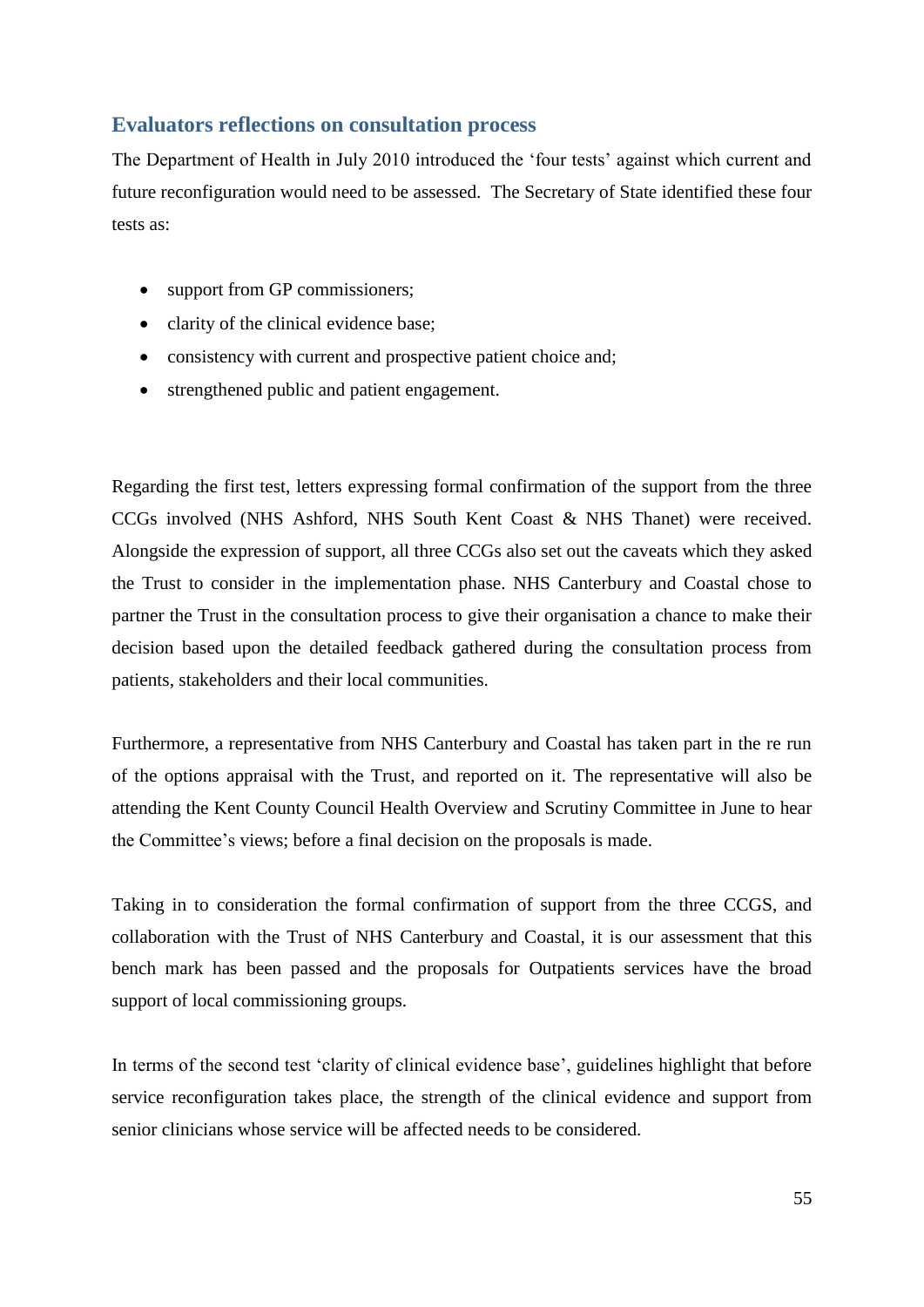The current proposals for Outpatient services have been discussed at Trust Board and in forums where senior clinicians, including the Medical Director and the Divisional Medical Directors, were present. Furthermore, each Division has also been represented on all working groups by either the Divisional Director or the General Manager who work closely with the Specialty leads and communicate the on-going work to them. Other consultants and senior nurses were met with individually to discuss the implications for their respective services, and what the changes will mean to these services. Developing the strategy for Outpatients has been a collaborative process between the Trust and clinicians in each speciality and, in taking this approach, the Trust have met the criteria for the benchmark under clarity of clinical evidence base.

Finally, in the guidelines, it stipulates that public, patients and staff be involved in the planning development, consultation and decision making in respect of the proposals (p.6). The consultation was advertised widely by the Trust and KMCS to a range of groups via launch emails sent to Health Networks in Ashford, Canterbury, Thanet, and South Kent Coast, over 150 voluntary organisations (e.g., Red Cross, Rethink Carers, Thanet Disability Forum, Age UK Thanet, & Diabetes- UK Thanet), local and county councillors, east Kent MPs, other NHS organisations, CCG accountable officers, PPG locality groups, and Kent Healthwatch.

<span id="page-60-0"></span>Alongside alerting stakeholders by email, hard copies of the consultation document were widely distributed to GP practices in NHS Canterbury and Coastal, NHS Ashford, NHS Thanet, and NHS South Kent Coast CCGs, local libraries, Outpatient clinics, acute hospitals, gateway centres, district and borough councils, pharmacies and at the consultation meetings. In addition, a number of newspaper ads were placed in local newspapers covering the east Kent area informing local communities of the opportunity to participate in the consultation. Engagement via social media was also utilised, with both the EKHUFT Twitter feed (62 tweets) and Facebook page disseminating information about the consultation.

Considering the extent of the consultation in the local community and the range of options offered to encourage public engagement it is the assessment of the evaluating team that the Trust fulfilled its statutory obligation under public engagement. In addition, the Trust reacted to public concerns about the options appraisal and consequently adjusted the criteria to be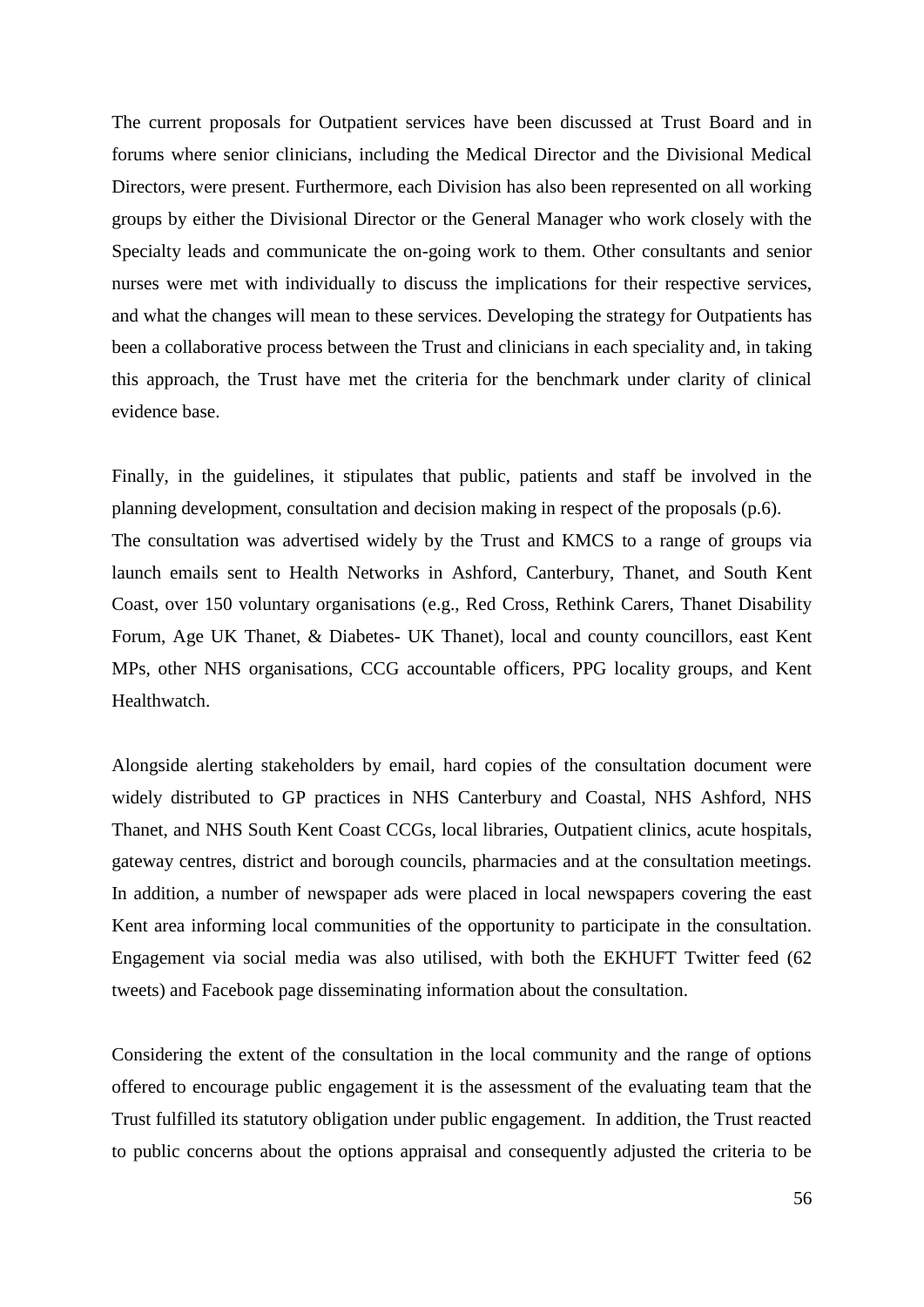used in the re run. This example illustrates that the Trust considered public opinion and responded to it by adapting the proposal.

In addition to 'the four tests' benchmark, Governmental guidance on consultations published November 5th, 2013 (Cabinet Office, 2013) provide a code of practice to help policy makers make the right judgements about when, with whom and how to consult.

The governing principle of these guidelines is that real engagement, with those who will be affected, is sought. In these guidelines it highlights that consideration should be given to including more informal methods of consultation (e.g., public meetings, focus groups, surveys) rather than reverting to only a written form. With this in mind, we believe the current Outpatient's consultation meets this recommendation. Various informal avenues were offered to the public to enable them to engage with consultation and were well-attended.

The guidelines also stipulate that efforts should be made to engage with vulnerable groups- a suggestion that was taken on board in the consultation with efforts to reach these groups via focus groups. The evaluation team would conclude that on both counts the Trust has passed the benchmark on providing real engagement opportunities and engaging with vulnerable groups.

## **Main findings of consultation**

- Answers from the survey responses indicated that the majority of people supported all seven key consultation questions. Alongside this though, there were proportions of people who also disagreed with the proposals.
- When asked about whether the Trust could improve access to Outpatients services by offering a greater range of services from a smaller number of clinics, responses from the survey highlighted the majority of respondents agreed (62%) compared to disagree (27%) . Breaking down responses to focus on specific CCG areas (e.g., NHS Canterbury & Coastal, & NHS South Kent Coast) elicited different proportions of disagreement. For example, levels of disagreement increased to 49% in South Kent Coast and 36% in Canterbury & Coastal. In the focus groups, the proposal to improve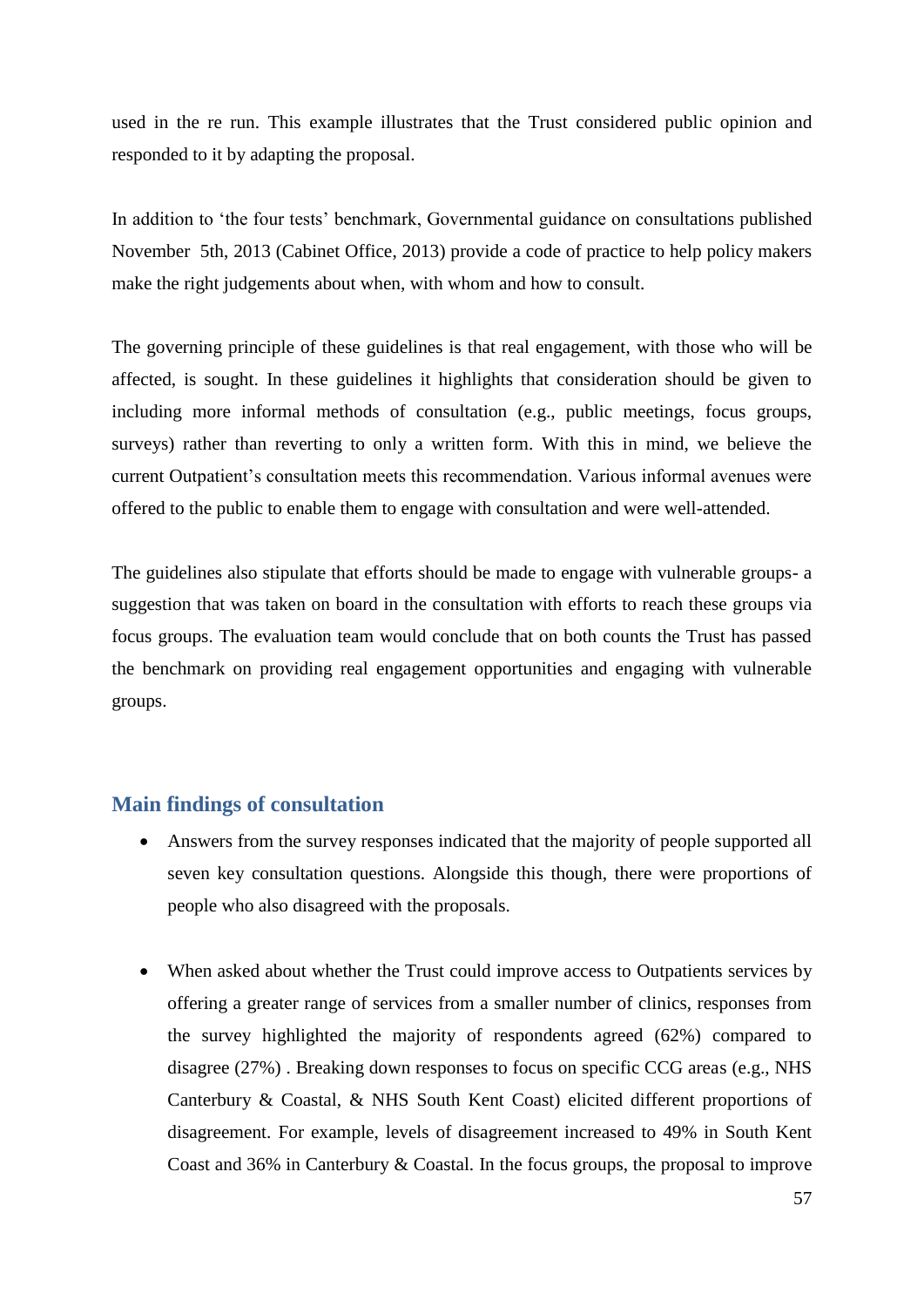the range of Outpatient services was in general received positively, with little opposition voiced.

- Survey responses indicated a high level of agreement with the proposal to extend opening times, with 84% of people agreeing. This level of agreement was the second highest in the survey, indicating a high level of support. Responses in the focus groups also broadly supported this proposal.
- The proposal to increase the number of people within a 20-minute drive of an outpatient's clinic received, overall, negative reaction. This was especially evident in the consultation events and focus groups. Two main concerns highlighted with this proposal were the use of the 20-minute criteria and the focus on drive time- not on public transport journey times. To some extent, the scepticism about the proposals was reiterated in the overall survey responses with a relatively small majority of respondents (54%) agreeing with the proposal compared to levels of disagreement (33%). Breaking down response by CCG area, levels of disagreement rose to 40% in NHS Canterbury and Coastal CCG.
- The Trusts proposal to improve the quality of the patient experience was met with a strong level of support in response to the survey questions (64%). Responses from the focus groups also suggested support for this proposal and highlighted the desire for NHS funds to be spent on staffing and equipment, instead of improvements to buildings.
- Survey responses highlighted strong support overall for the NHS to make effective use of all resources, with 85% agreeing and 4% disagreeing. Levels of support for this statement rose to 96% in the areas that would be least affected by the proposed changes.
- <span id="page-62-0"></span> The reduction of sites generated some agreement and acknowledgement of the pressure to reconcile services; however, feelings expressed across all forums of feedback also highlighted concern about the proposed reduction. As part of the survey, 105 comments were made in response to this question – approximately half of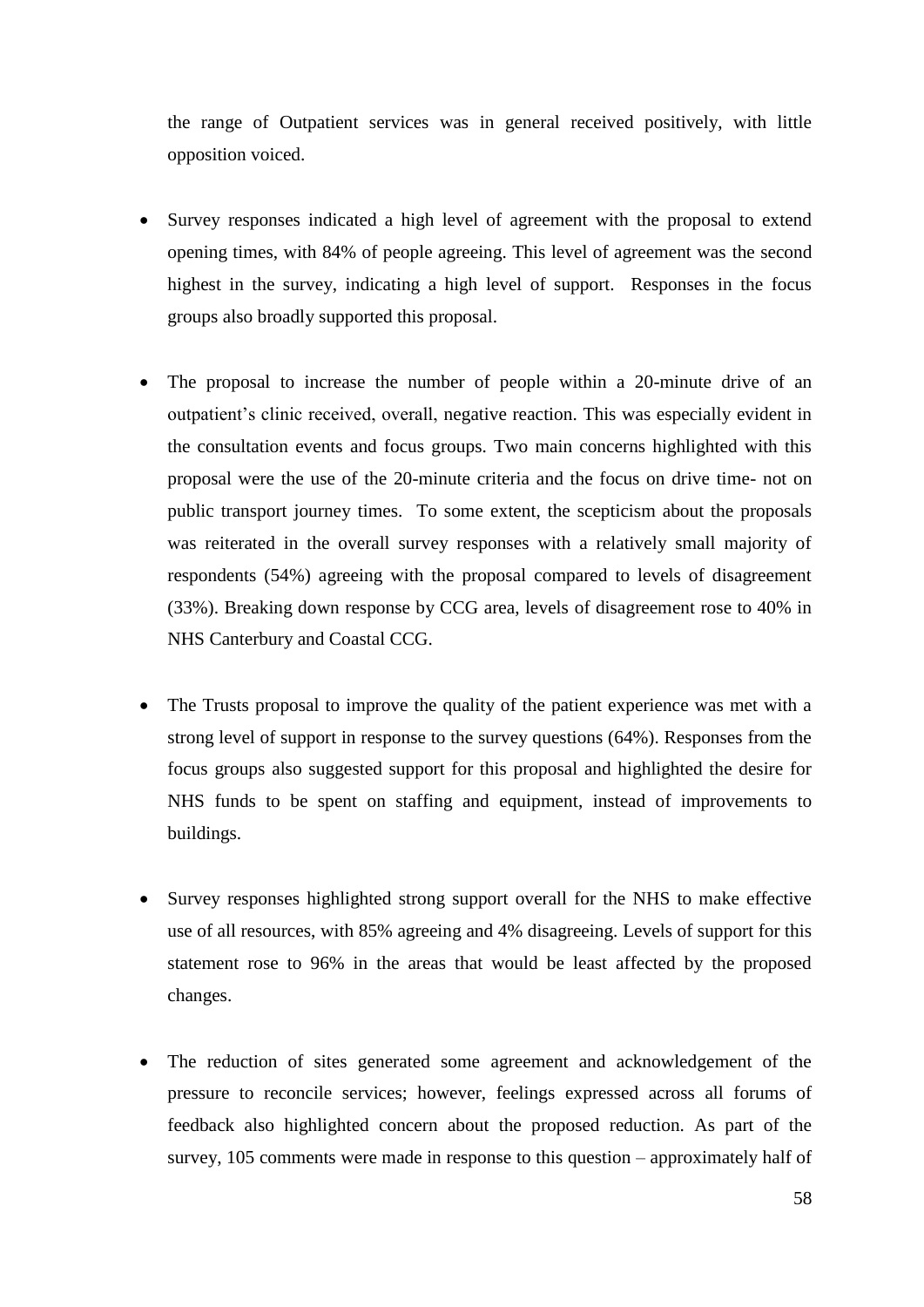these comments felt the proposed changes would make services worse and expressed concern about the facilities being offered. In the consultation events and focus groups, increased difficulty with public transport and access were the two main reasons motivating these concerns.

- When asked about choosing the sixth site some responses did note the benefits of Estuary View as an appropriate site to host the expanded Outpatient clinics. Opposition to Estuary View as the sixth site was strongly expressed in Herne Bay and Faversham. The main reasons for the opposition were transport/access to Estuary View and a lack of consideration regarding demographics of the areas involved. As noted in the section above, the Trust has offered to re run the options appraisal taking in to consideration these two points. Comments made as part of the survey broadly replicated these concerns- some responses indicated agreement with Estuary View as the preferred site, while other responses noted increased travel distance as a drawback. Some respondents not directly affected were hesitant to comment.
- The utilisation of new technology (i.e., telehealth and telemedicine) was viewed in the consultation meetings and focus groups with positive, but cautious feelings about how these changes would be implemented. The majority of survey responses (73%) agreed with the notion that the Trust could make better use of technology to monitor people in their own home.
- Concerning implementation of the one-stop approach, again in the focus groups and consultation events responses broadly indicated a cautious but positive response to the proposal. Survey responses indicated the majority of people agreed (62%) compared to disagreed (25%) with the proposal. Breaking down responses by geographical area, 55% of responders living in Deal/Sandwich and 34 % in Faversham/Whitstable/Herne Bay disagreed with the proposed one-stop approach.

## **Overall summary of the consultation**

• Following widespread publicity, and a large number of consultation documents being handed out, the response of 478 completed surveys was in line with expectations and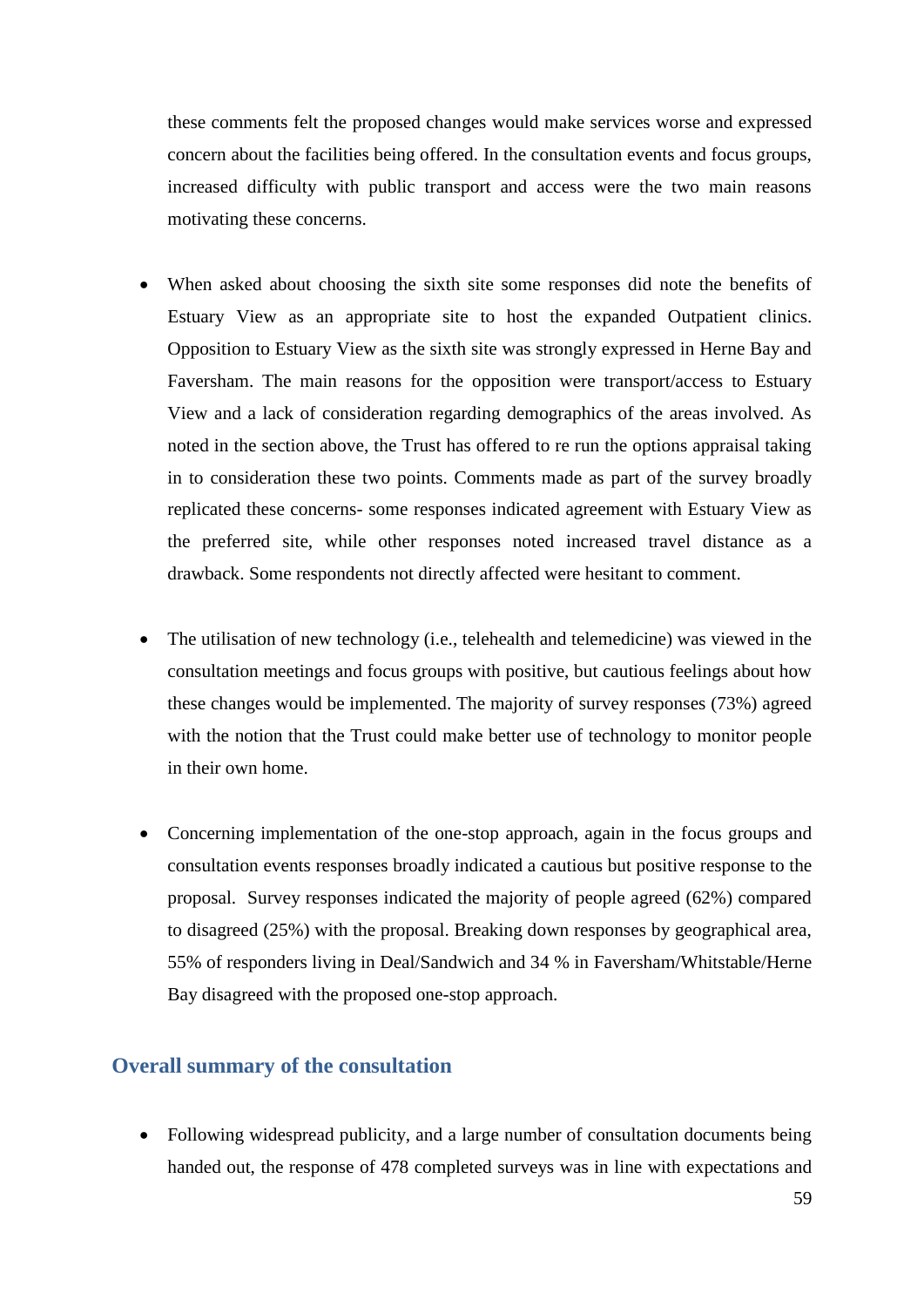commensurate with other similar consultations. Twelve consultation events across east Kent were attended by approximately 1,330 people. Response rates and attendance levels indicate a considerable level of public interest and engagement with the consultation process.

- As evaluators, we consider the scope of the consultation to be wide spread, with efforts made by the Trust and KMCS to engage with numerous organisations to a) publicise the consultation and b) gather feedback from a diverse population; thereby meeting the benchmark of public and patient engagement as stipulated by 'the four tests'.
- <span id="page-64-0"></span> The Trust has also received formal support for the proposals from local commissioning groups; thereby meeting the benchmark of support as stipulated in by 'the four tests'. Furthermore, the strategy for Outpatients has been a collaborative process between the Trust and clinicians in each speciality; hence, the Trust has also met the benchmark under the criteria for clarity of clinical evidence base.
- People were able to offer their feedback in various forms (i.e., consultation Q & A, table discussions, via surveys, letters, and focus groups). The variety of forums in which feedback could be made is viewed as a positive aspect of the consultation. Regarding analysis of the feedback generated via these forums, we cannot rule out the possibility of duplication. For example, in principle, someone may have attended the consultation event and voiced their view, completed the survey, and written a letter, but the evaluation team would not be able to establish this.
- Feedback from consultation events suggests there was a degree of criticism about how the options appraisal was presented (i.e., accuracy of the information) and the criteria used in the assessment. The Trust have responded to this feedback and offered to re run the options appraisal, confirming that demographic criteria and access via public transport will be included in the new options appraisal.
- The Trust also responded to a feedback from the public during the consultation period. This responsiveness was demonstrated in a number of examples. First, in